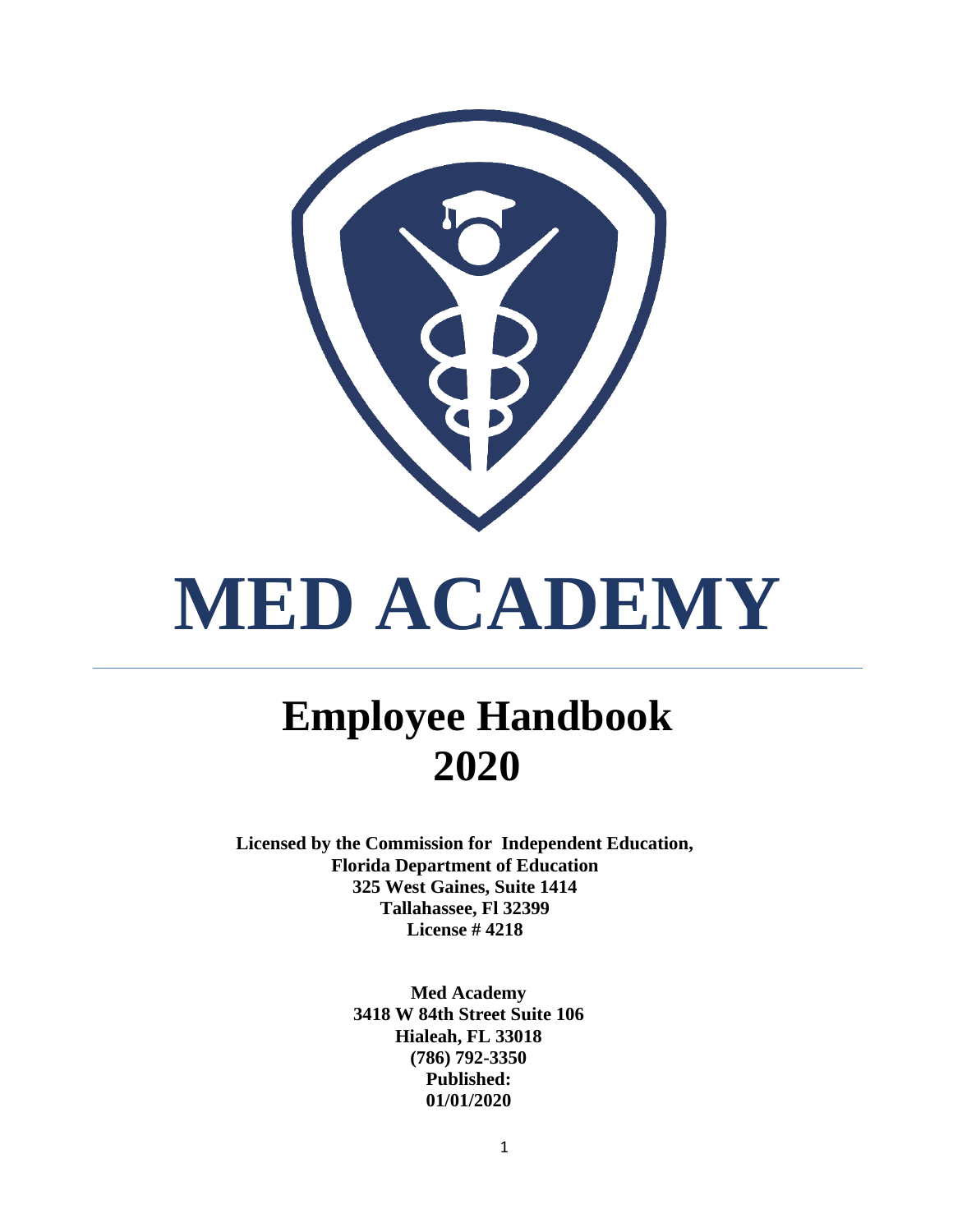# TABLE OF CONTENTS

| <b>Topic</b>                                    | Page           |
|-------------------------------------------------|----------------|
| Organizational Chart                            | 3              |
| Program Mission & Goals                         | $\overline{4}$ |
| School Calendar (2020 - 2021)                   | 5              |
| <b>Attendance Policies and Procedures</b>       | 6              |
| <b>General Program Policies and Procedures</b>  | 8              |
| <b>Academic Policies and Procedures</b>         | 16             |
| <b>Job Descriptions</b>                         |                |
| <b>School Director</b>                          | 25             |
| <b>Business Office Director</b>                 | 27             |
| Director of Education                           | 29             |
| Program Director                                | 31             |
| <b>Clinical Coordinator</b>                     | 34             |
| Didactic Instructor                             | 36             |
| <b>Financial Aid Director</b>                   | 39             |
| <b>Career Services</b>                          | 41             |
| <b>Admissions Director</b>                      | 43             |
| <b>Registrar Director</b>                       | 45             |
| Understanding of Policy and Procedure Agreement | 47             |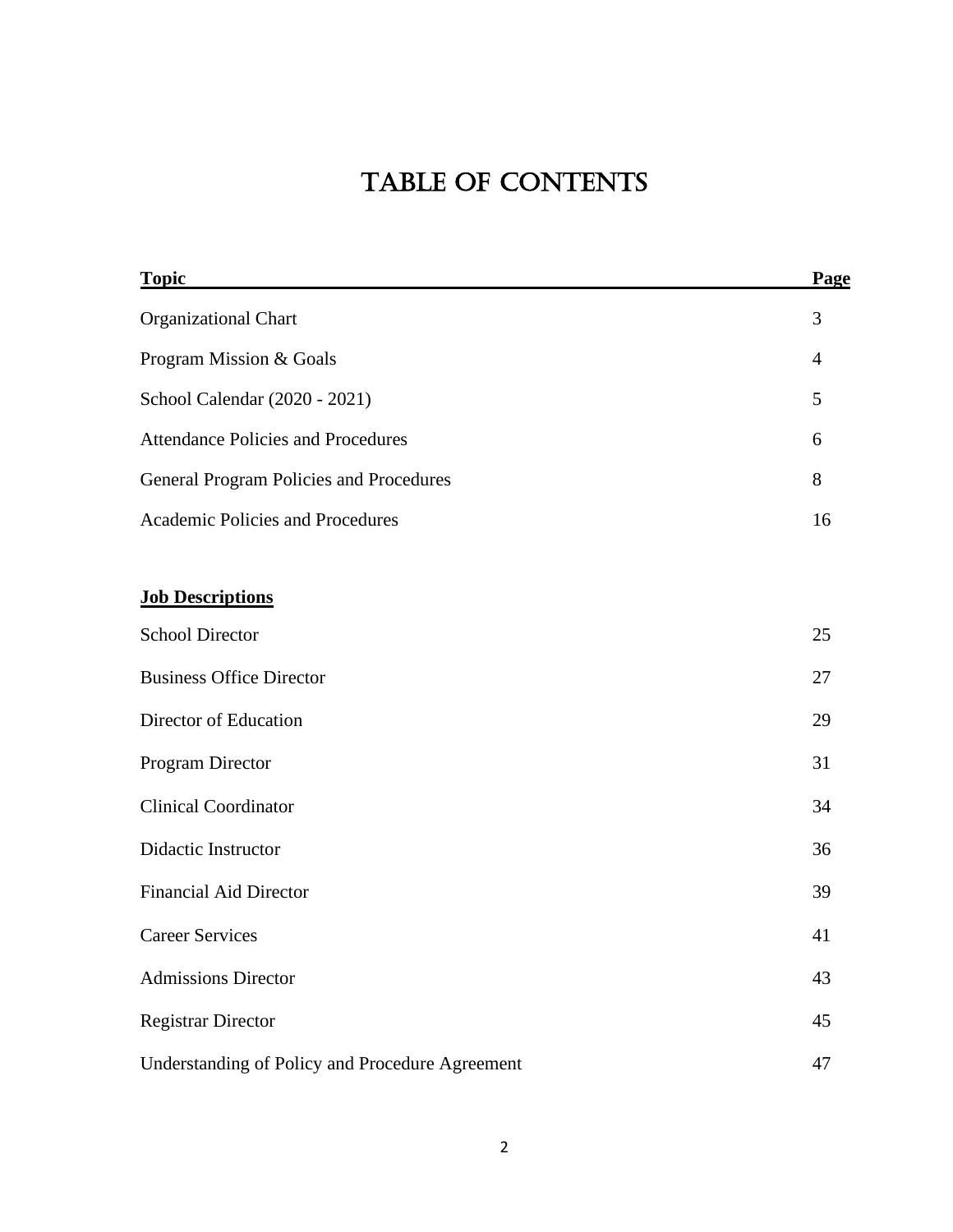# **Institutional Administrative Staff**

| <b>School Director</b>                 | Juan Revuelta, RT, (R), (MR) PARCA                                                                                                                                                |
|----------------------------------------|-----------------------------------------------------------------------------------------------------------------------------------------------------------------------------------|
| <b>Director of Education</b>           | Tometra Meadows, MS, BA, RT, (R), ARRT                                                                                                                                            |
| <b>Business Office Director</b>        | Rosina Revuelta, MBA                                                                                                                                                              |
| <b>Financial Aid Director</b>          | Maria Alcuria                                                                                                                                                                     |
| <b>Registrar Director</b>              | Meyling Wong                                                                                                                                                                      |
| <b>Admissions Director</b>             | Sergio Wong                                                                                                                                                                       |
| <b>Career Services/Admin Assistant</b> | Yamani Lopez                                                                                                                                                                      |
| <b>Advisory Committee Board</b>        | Edward Gomez, M.S.C<br>Janior Perez, RT, (R)(MR)<br>Javier Mena, RT, (R), (MR), (CT)<br>Julio Morejon, RT, (R), (MR), (CT)<br>Diana Rodriguez RT, (R)<br>Nelson Rodriguez RT, (R) |
| <b>MRI Program Director</b>            | Juan Revuelta, RT, (R), (MR), ARRT, PARCA<br>Radiographer, (Jackson School of Radiologic Science)<br>Magnetic Resonance Imaging Technologist (ARRT)                               |
| <b>Radiology Program Director</b>      | Tometra Meadows, MS, RT, (R), ARRT<br>Master's in Science in Education (Nova Southeastern University)<br>Radiographer, (Jackson School of Radiologic Sciences)                    |
| <b>Clinical Coordinator</b>            | Jesus J Venereo, MD.<br>Doctor in Medicine (Bachelor), (ISCM Havana, Cuba)                                                                                                        |
| <b>Faculty</b>                         | Juan Revuelta, RT, (R), (MR), ARRT, PARCA<br>Radiographer, (Jackson School of Radiologic Science)<br>Magnetic Resonance Imaging Technologist (ARRT)                               |
|                                        | Tometra Meadows, MS, BA, RT, (R), ARRT<br>Master's in Science in Education (Nova Southeastern University),<br>Radiographer, (Jackson School of Radiologic Sciences)               |
|                                        | Jobeth Eson, MS, BA. Certified in English Education<br>Master's in Science in Reading Education (Nova Southeastern University)                                                    |
|                                        | Marlen Jovert MS, BA, Educator Preparation Institute, Math Professional<br>Certification<br>Master's Science Math Education (Nova Southeastern University)                        |
|                                        | Meyling Wong BS, AA<br>Bachelor in Science in Psychology (Florida National University)                                                                                            |
|                                        | Michel Fuentes, RT, (R), (MR), (CT)<br>Bachelor in Health Services Administration (Barry University)<br>Radiographer (Florida National University)                                |
|                                        | Jesus J Venereo, MD.<br>Doctor in Medicine (Bachelor), (ISCM Havana, Cuba)<br>3                                                                                                   |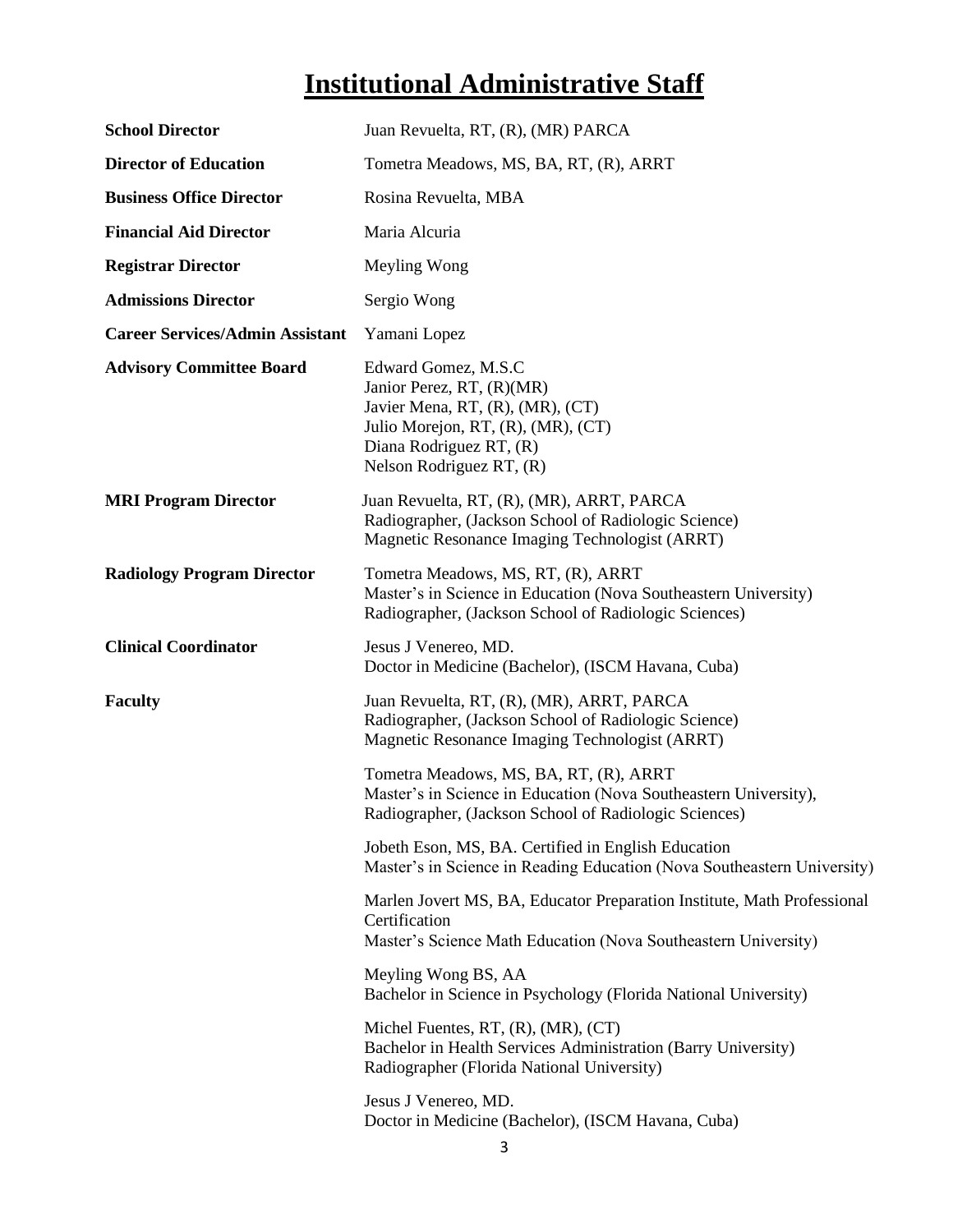# **Organizational Cart**

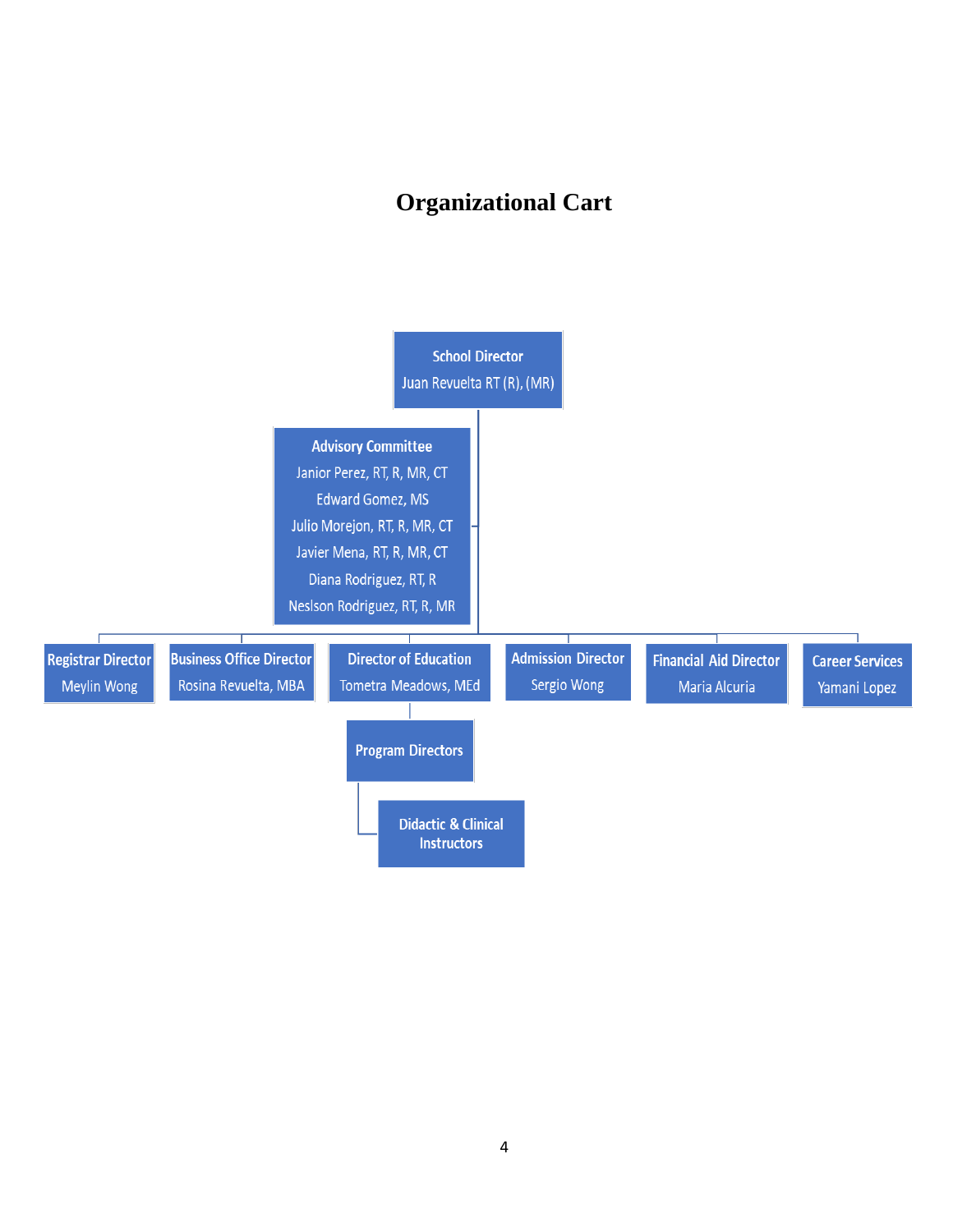# **Institutional Vision and Mission Statements**

#### **Institutional Mission Statement**

It is the mission of Med Academy to provide quality education and training to a diverse student population interested in professional careers in the medical field. Our programs are enriched by our strong network of partnerships with community hospitals, clinics, diagnostic centers, and various industry leaders in the medical industry. The faculty and staff at Med Academy are committed to providing superior service and an exceptional learning environment where graduates can earn diplomas or associate degrees in their chosen field of study.

#### **Institutional Vision**

Med Academy is a leader in providing health education courses that encourage highly effective and ethical professionals to make positive contributions to medical communities of interest while promoting public health of the populations that we serve.

#### **Goals & Objectives**

Med Academy recognizes its commitment to its student body, faculty, and staff to provide a nurturing environment that emphasizes quality, adaptability, accessibility, and diversity.

To achieve this goal and meet the needs of our communities of interest, our institutional goals are as follows:

- Recruitment of individuals who prove to be qualified to train as health care professionals;
- Provide an educational setting that promotes student cognitive, psychomotor, and affective skills;
- Develop students' knowledge in patient care;
- Encourage student professional attributes such as compassion, empathy, and dependability about patient care;
- Develop students' competence in the diverse nature of patient care when dealing with cross-cultural populations with an emphasis on ethics and medical legalities;
- Encourage students to seek continuous education beyond our programs;
- Uphold ethical standards of the profession as stated by the Medical Professional Code of Ethics;
- Prepare students to take certification and licensure examinations, when applicable successfully;
- Encourage participation in outreach programs related to health and wellness activities, inclusive of all community members.

# **Core Values**

#### **Community**

We promote partnerships that develop solutions to community challenges, which are imperative to economic strength and quality of life.

#### **Excellence**

We strive for quality in instruction and service by upholding high academic and professional standards, providing a quality educational environment, and continuously seeking improvement in all aspects of our work.

#### **Innovation**

We pursue excellence in teaching and knowledge through reinforcement and support of originality, resourcefulness, uniqueness, and visionary leadership.

#### **Integrity**

We strive to establish high standards of ethical behavior and to revel in honesty, sincerity, and trust as the basis for our associations.

#### **Respect**

We recognize and value the exclusivity, diversity, and autonomy of every individual.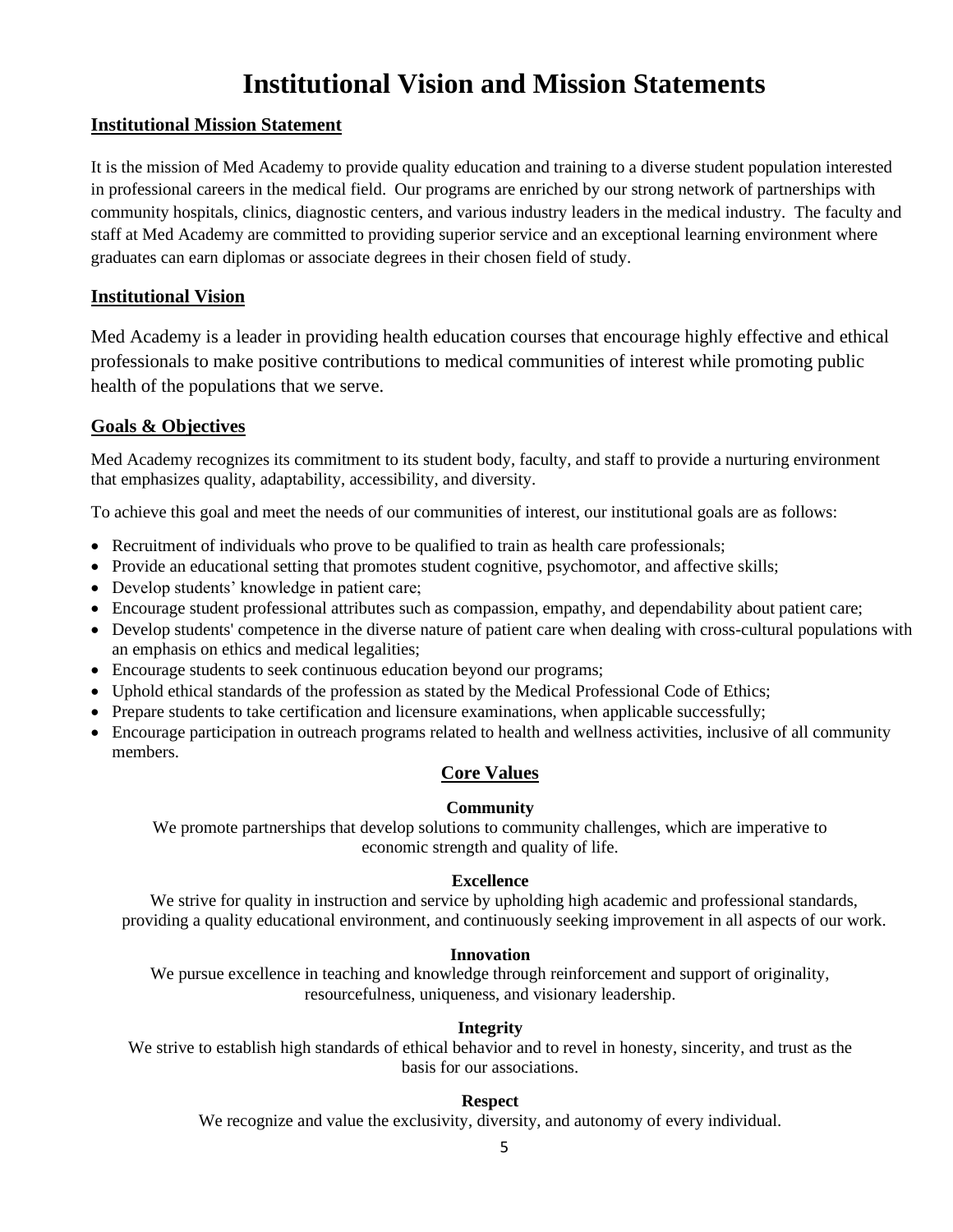# **Hours of Operation**

Available to the students Monday through Friday

- School Hours: 9:00 am to 10:00 pm
- Media Services Hours: 9:00 am to 05:00 pm
- Admission Office Hours: 9:00 am to 05:00 pm (Monday, Wednesday, Friday)
	- 9:00 am to 7:00 pm (Tuesdays & Thursdays)
- Financial Services Hours: 9:00 am to 05:00 pm
- Clinical coordinator: by appointment only
- Didactic Instructors: by appointment only

Didactic classes are scheduled Monday to Friday from 9:00 am to 1:00 pm (morning session) and 6:00 pm to 10:00 pm (evening session).

As agreed by the student, clinical site, and school officials, the clinical training schedule is flexible. Full-time students must complete 16 hours per week, and part-time students must complete 8 hours per week.

| 2020                | <b>Winter Term</b>                                         |
|---------------------|------------------------------------------------------------|
| January 6, 2020     | <b>Quarter Begins</b>                                      |
| January 20, 2020    | Martin Luther King Holiday - No Classes/Clinical Scheduled |
| March 23 - 27, 2020 | Spring Break – No Classes/Clinicals Scheduled              |
| March 30, 2020      | <b>Quarter Ends</b>                                        |
|                     |                                                            |
| 2020                | <b>Spring Term</b>                                         |
| April 6, 2020       | <b>Quarter Begins</b>                                      |
| May 25, 2020        | Memorial Day - No Classes/Clinical Scheduled               |
| June 22 - 26, 2020  | Summer Break - No Classes/Clinicals Scheduled              |
| July 3, 2020        | <b>Quarter Ends</b>                                        |
|                     |                                                            |
| 2020                | <b>Summer Term</b>                                         |
| July 6, 2020        | <b>Quarter Begins</b>                                      |
| September 7, 2020   | Labor Day - No Classes/Clinical Scheduled                  |
| September 25, 2020  | <b>Quarter Ends</b>                                        |
|                     |                                                            |
| 2020                | <b>Fall Term</b>                                           |
| September 28, 2020  | <b>Quarter Begins</b>                                      |
| November 11, 2020   | Veterans Day - No Classes/Clinical Scheduled               |
| November 26, 2020   | Thanksgiving Day - No Classes/Clinicals Scheduled          |
| November 27, 2020   | Day After Thanksgiving - No Classes/Clinical Scheduled     |
| December 18, 2020   | <b>Ouarter Ends</b>                                        |

Dec. 21-Jan.1, 2020 Winter Break – No Classes/Clinicals Scheduled

# **School Calendar**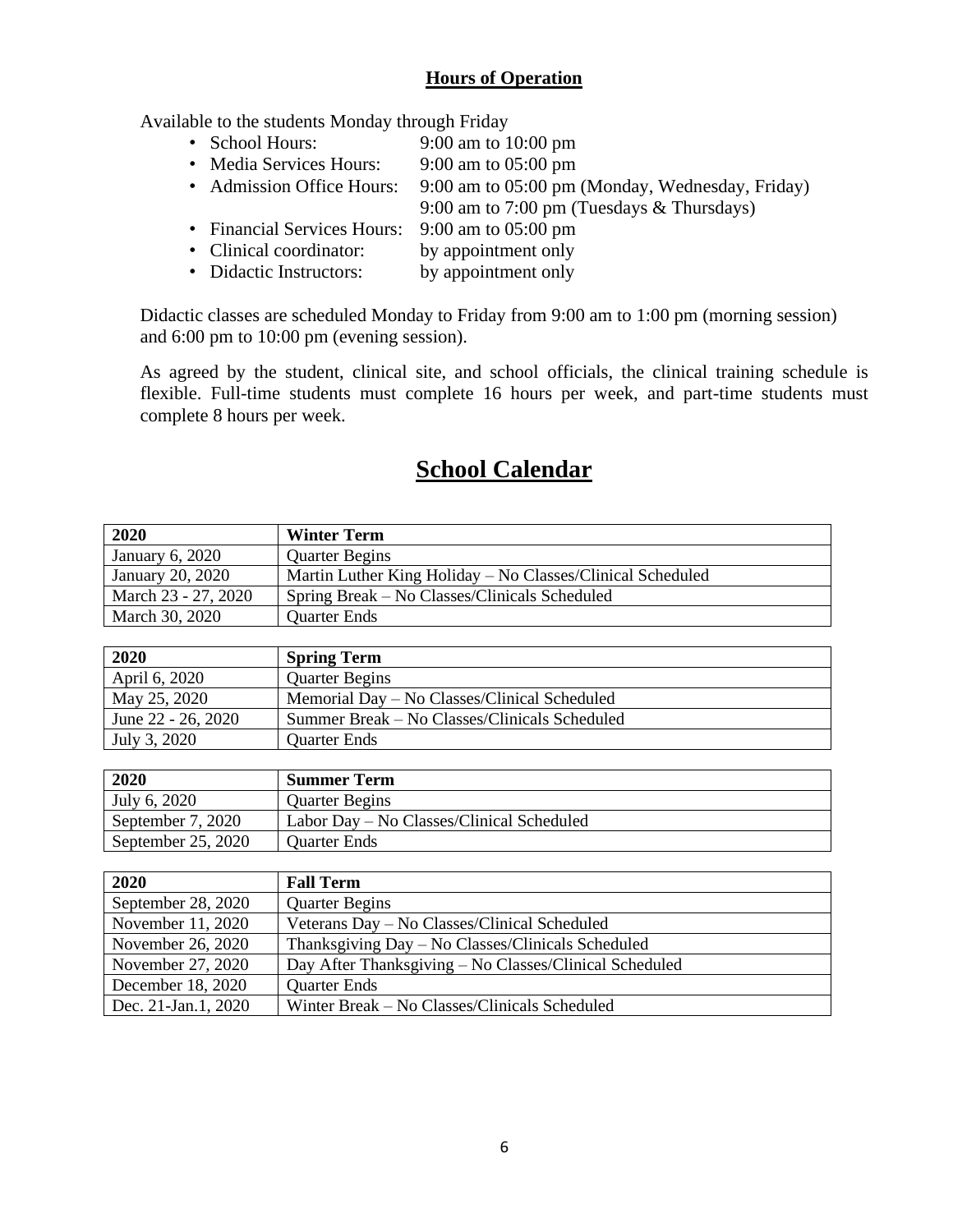# **SECTION 1: ATTENDANCE POLICIES AND PROCEDURES**

| <b>Section: Attendance</b> | <b>Policy: Absence</b> |
|----------------------------|------------------------|
| <b>Policy#: 1.1</b>        |                        |

#### **Policy:**

All administrative employees must notify the school in the case of absence. Administrative staff must notify the School Director at their earliest convenience.

Faculty who will be absent from class should notify Program Director at least two hours before the start of class. Only the Program Director is authorized to hire substitute faculty. Instructors should not decide for their substitutes without consulting the program director, leave classrooms or laboratories unattended, or agree to pay reserves personally. Instructors should **not** cancel classes without consulting the Program Director.

After an absence, a faculty member needs to complete an absence affidavit form indicating the absence's date(s) and nature. When possible, requests for personal necessity leave should be submitted five days before the absence. Family vacations and other activities that could be scheduled during non-teaching days are generally inappropriate reasons for missing class.

| <b>Section: Attendance</b> | <b>Policy: Notification in Case of Absence</b> |
|----------------------------|------------------------------------------------|
| <b>Policy#: 1.2</b>        |                                                |

#### **Policy:**

If an administrative employee is to be absent, please contact the school director at the earliest convenience. The School director can be reached as follows:

#### **School Director**

Juan Revuelta Ph #: (786) 792-3350 Cell: (786) 271-0987 E-mail: jrevuelta@medacademy.edu

If an instructor is to be absent, please contact your program director during business hours. The program director will inform your students. Your program director can be reached as follows:

#### **MRI Program Director**

Juan Revuelta Ph #: (786) 792-3350 Cell: (786) 271-0987 E-mail: jrevuelta@medacademy.edu

**Radiology Program Director** Tometra Meadows Ph #: (786) 792-3350 Cell: (954) 849-9548 E-mail: tmeadows@medacademy.edu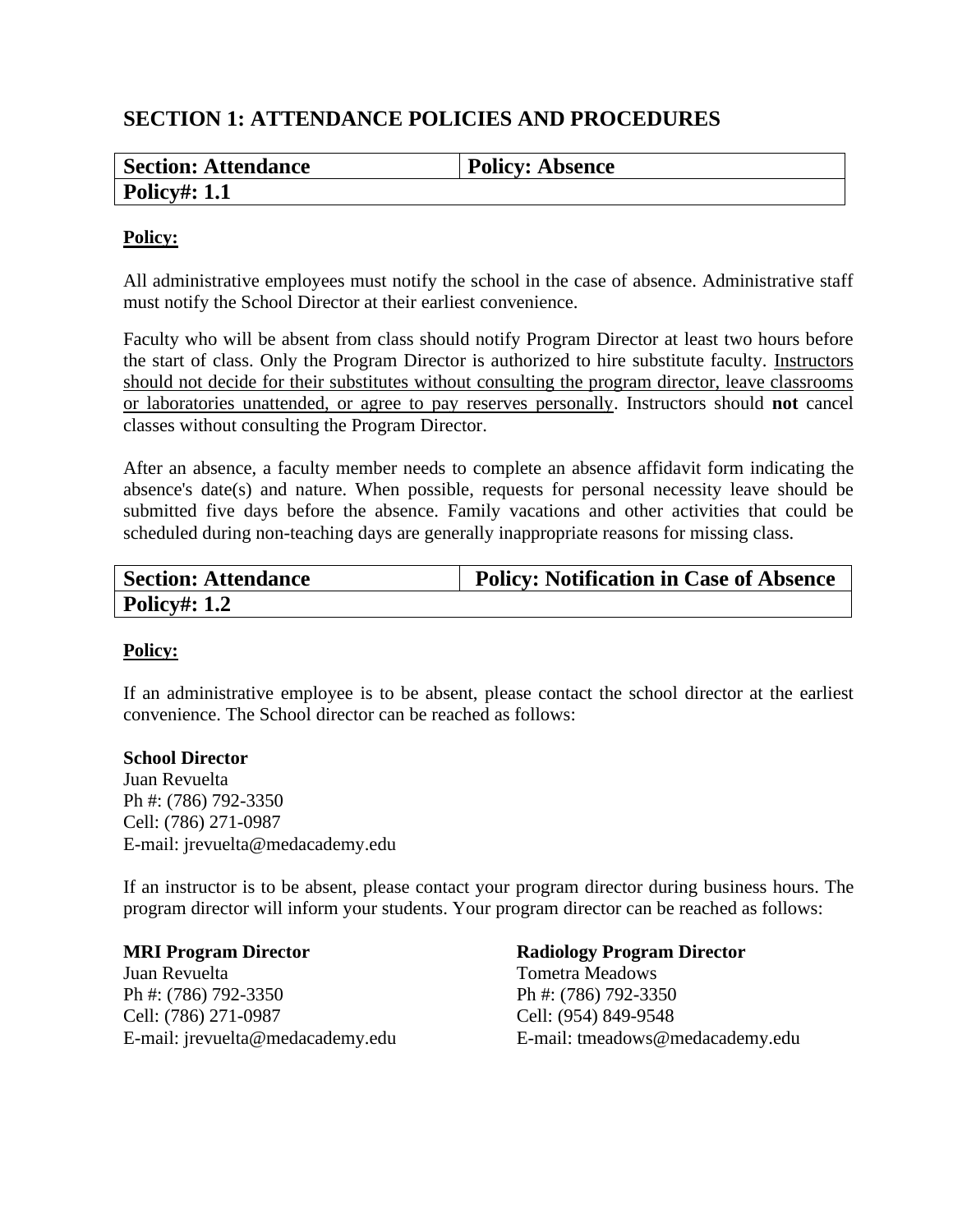| <b>Section: Attendance</b> | <b>Policy: Time Off and Holidays Policy</b> |
|----------------------------|---------------------------------------------|
| <b>Policy#: 1.3</b>        |                                             |

This policy applies to all full-time and part-time (24 hours or more) employees. No contracted employees are eligible for these benefits.

# **Personal Days**

- 1. All Med Academy employees are eligible for Eighty (80) paid hours-off per year.
- 2. Planned time off must be requested by completing the "Time Off Request form" this form must be submitted to School Director with at least four (4) weeks' notice.
- 3. School Director will approve or deny the requested time off within forty-eight (48) hours.
- 5. Additional time off (after the 80 hours) can be requested following the same steps. If granted, the employee will not receive salary compensation for it.
- 6. No time off will be approved on the week before or the week after the end/beginning of an academic period (quarter), except for the spring and winter break.
- 7. A maximum of two (2) staff members can take time off at the same time.
- 8. If several staff members request time off before the four (4) weeks' notice, they will be granted based on seniority.
- 9. If several staff members request time off within the four (4) weeks' notice, vacation will be granted based on a first-come, first-serve.
- 10. New hires will receive a prorated time off after the three months' probation period.
- 11. The salary compensation for part-time employees will be based on daily average work hours.
- 12. All vacation and personal days must be taken within the calendar year (January 1 to December 31).
- 13. Employees who do not take time off within the academic year, will lose it.

# **Holidays**

Med Academy compensates for five (5) national Holidays. Employees will receive full salary compensation for these days if they fall during the week (Monday through Friday).

New Year's Day Fourth of July Thanksgiving and Friday after Christmas Day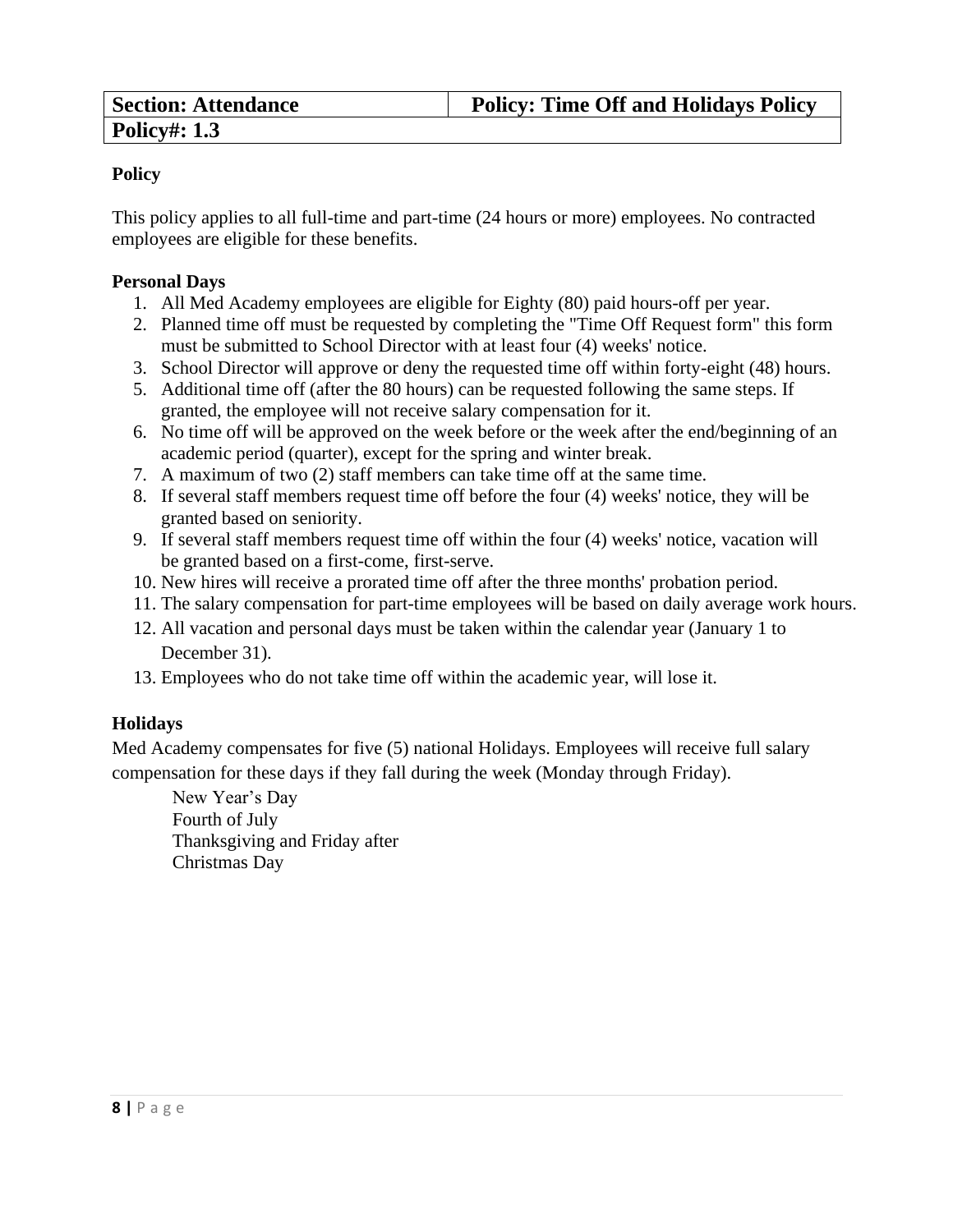# **Section 2: GENERAL POLICIES & PROCEDURES**

| <b>Section: General</b> | <b>Policy: New Faculty/Employee Orientation</b> |
|-------------------------|-------------------------------------------------|
| Policy#: $2.1$          |                                                 |

# **Policy:**

This program assists newly hired contract faculty and administrative employees in learning the organizational structure, policies, procedures, and various departmental functions, including the discussion of practical presentation skills. The Program includes one full day of school orientation and additional workshops.

New instructors will be paired with an instructor for observation for 12 hours before they are assigned a course. New instructors are also trained in the school management system (Populi) used for instructions.

| <b>Section: General</b> | <b>Policy: Instruction Evaluations</b> |
|-------------------------|----------------------------------------|
| <b>Policy#: 2.2</b>     |                                        |

# **Policy:**

The purpose of the evaluation is to provide a program for continuous improvement for academic faculty members. Processes and procedures are standard throughout the school. Questions regarding the function should be directed to the program director.

**Contract Part-Time Faculty** - Every part-time faculty member shall be evaluated during the first term of hire, once each year after that.

**Contract Full-time Faculty Evaluations** - Every contract faculty member shall be evaluated formally during the first semester of employment and then once per year after that.

| <b>Section: General</b> | <b>Policy: Professional Growth &amp;</b><br><b>Continuing Education Requirements</b> |
|-------------------------|--------------------------------------------------------------------------------------|
| <b>Policy#: 2.3</b>     |                                                                                      |

# **Policy:**

The school encourages faculty and employees to continue their professional preparation through academic, scholarly, and professional endeavors beyond those skills, proficiencies, and attainments presented at the time of initial appointment to the school. At minimal, didactic instructors must maintain the certifications and/or licenses that would be required of them when practicing in their field of expertise. For example, MRI instructors must keep their MRI certification. Clinical Instructors must maintain their professional credentials and/or licenses as well as BLS CPR certification.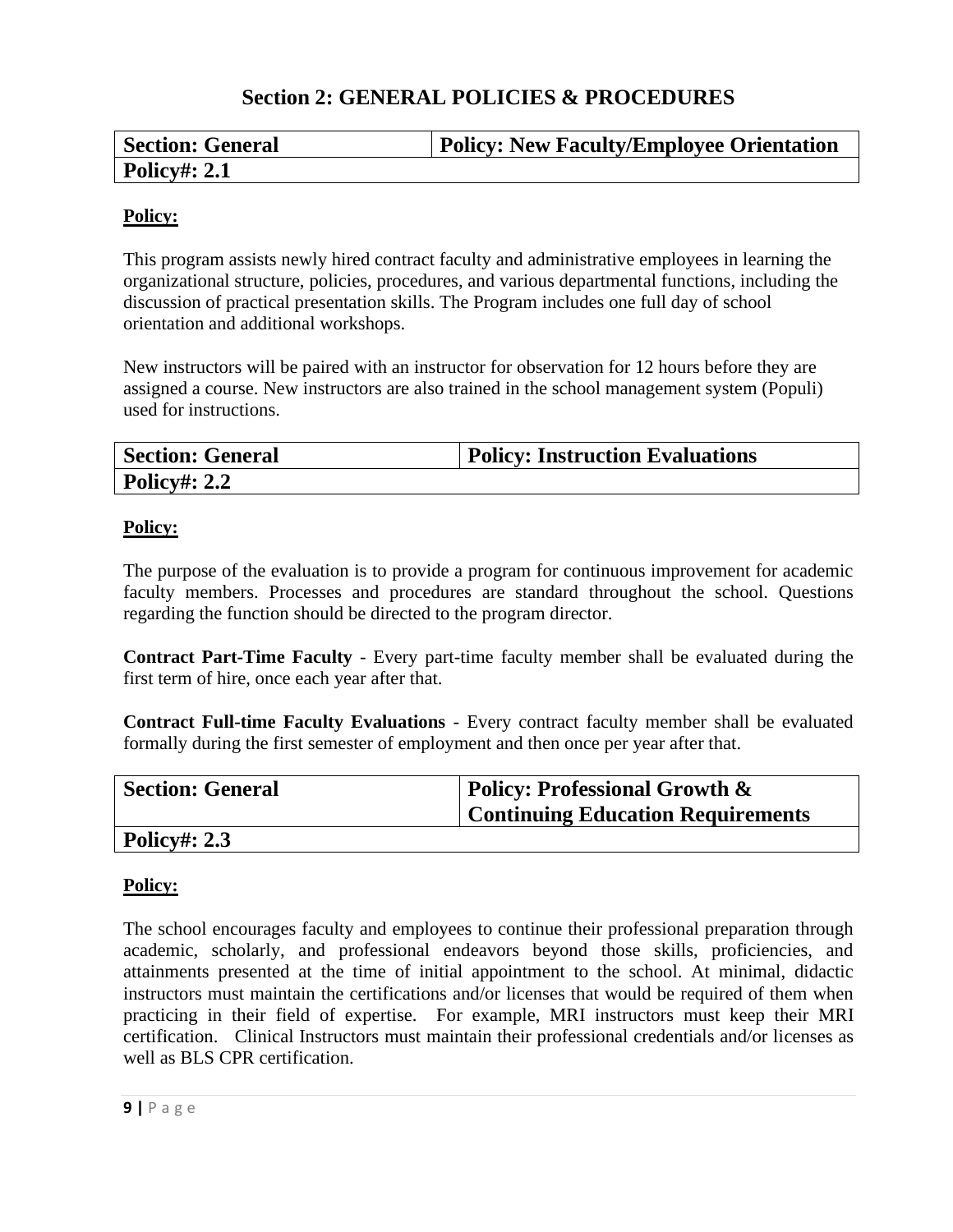| <b>Section: General</b> | <b>Policy: Class Size and Cancellations</b> |
|-------------------------|---------------------------------------------|
| <b>Policy#: 2.4</b>     |                                             |

Class sizes vary based on the subject area and available facilities. In keeping with this policy, classes may be canceled if there is not sufficient enrollment.

The Administration Office establishes class size or capacity. This manages enrollment and is generally based on subject-area standards or classroom capacities. For safety reasons, class size may not exceed the room's seating capacity nor violate fire-code regulations.

| <b>Section: General</b> | <b>Policy: Collection of Monies</b> |
|-------------------------|-------------------------------------|
| Policy#: $2.5$          |                                     |

# **Policy:**

Instructors are not to collect money in classes or on other occasions. All tuition and additional related school fees will be paid by the student directly to the Business Office.

| <b>Section: General</b> | <b>Policy: Controversial Issues</b> |
|-------------------------|-------------------------------------|
| Policy#: $2.6$          |                                     |

# **Policy:**

The study of controversial issues is to be objective and scholarly. Instructors should approach controversial issues in the classroom in an impartial and unprejudiced manner.

| <b>Section: General</b> | <b>Policy: Copyrights</b> |
|-------------------------|---------------------------|
| <b>Policy#: 2.7</b>     |                           |

# **Policy:**

Faculty need to know and observe copyright laws. In general, the commercial copying of excerpts of various materials and their compilation into "textbooks" or "anthologies" without proper permission violates the Copyright Law, Title 17, of the United States Code.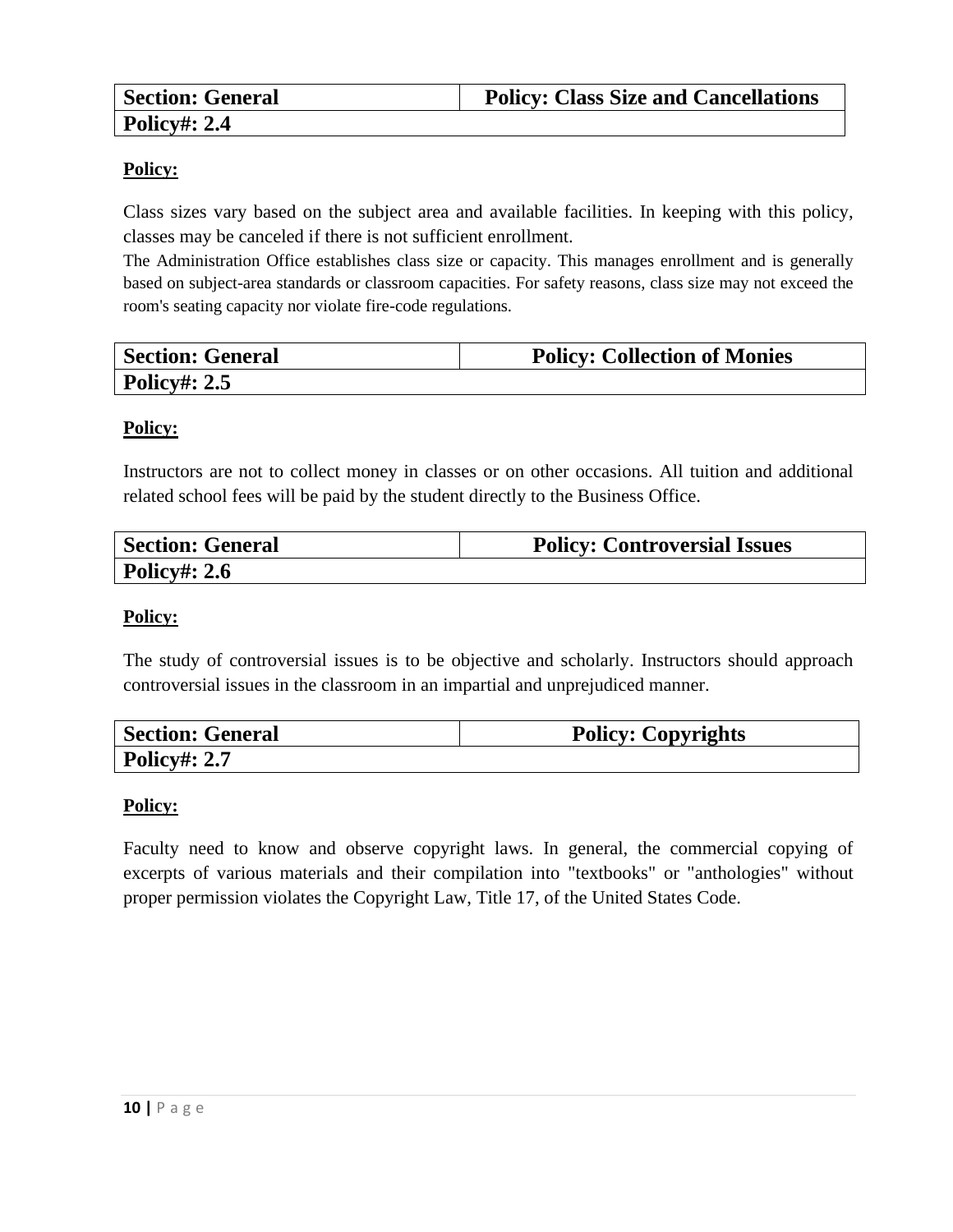| <b>Section: General</b> | <b>Policy: Advertising and Fund Raising</b> |
|-------------------------|---------------------------------------------|
| <b>Policy#: 2.8</b>     |                                             |

All advertising and fund-raising efforts on campus must receive approval in advance from the School Director. Instructors and administrative employees may *not*, under any circumstances, sell anything to students or suggest that they purchase products or services marketed or represented by the instructor.

| <b>Section: General</b> | <b>Policy: Errands</b> |
|-------------------------|------------------------|
| <b>Policy#: 2.9</b>     |                        |

# **Policy:**

Students may be sent on errands within the school premises when such errands pertain to the school's business. Students shall not be sent on off-campus errands. This does not apply in the case of student assistants employed by the school.

| <b>Section: General</b> | <b>Policy: Field Trips</b> |
|-------------------------|----------------------------|
| <b>Policy#: 2.10</b>    |                            |

#### **Policy:**

Field trips or changes of meeting place for any class session must be reported to the program director before the class session's date. Students must be notified in advance. Alternative activities may be assigned for students who are unable to attend scheduled field trips.

Students may not receive credit for field trips or volunteer participation in workshops or seminars where a fee is charged. They may not attend a conference where a fee is charged as a part of a class.

| <b>Section: General</b> | <b>Policy: Messages for Instructors</b> |
|-------------------------|-----------------------------------------|
| <b>Policy#: 2.11</b>    |                                         |

#### **Policy:**

Faculty should include directions in their syllabus for leaving a message and are encouraged to take advantage of the Voice Mail system available to all full- and part-time instructors.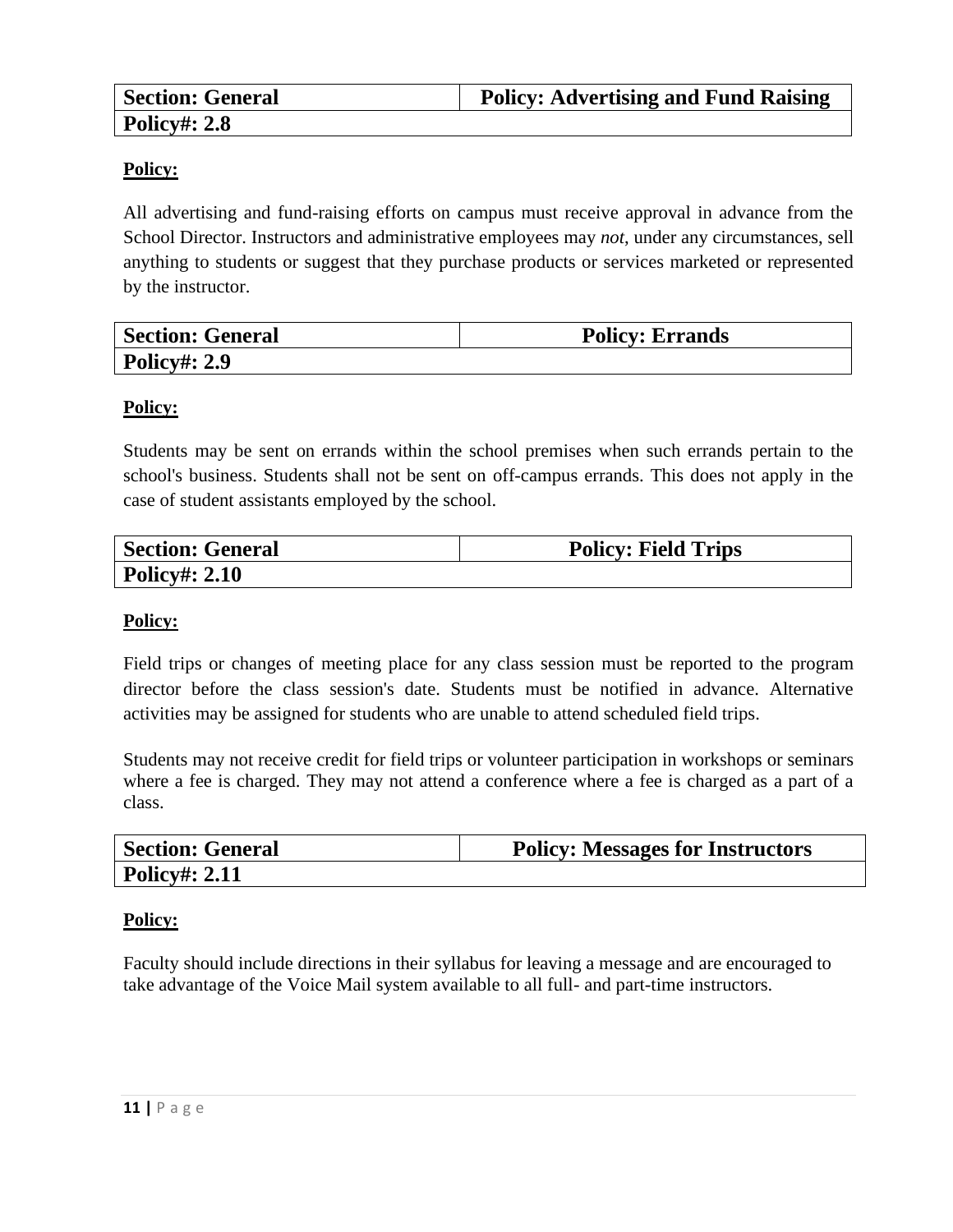For concerns related to academic issues that do not involve working conditions, faculty should contact the Program Director.

For concerns not related to academic issues the employees are encouraged to attempt to resolve complaints informally or to seek the assistance of the Program Director (faculty) or Department Director (Administrative employees) to facilitate informal resolution. While it is hoped that most employee grievances can be resolved on an informal level through discussion, employees need to be aware that there are established grievance procedures.

- 1. If grievances are not resolved on an informal level, employee should submit a formal written grievance addressed to the School Director. From that point, the School Director has five (5) days to respond to the grievance.
- 2. If employee is not satisfied with the School Director response, employees should submit a formal written grievance addressed to the Institutional Advisory Committee. This letter can be given to the School Director. From that point, the School Director has thirty (30) days to schedule a meeting for the employee to meet with the Advisory Committee to discuss the grievance.
- 3. After the meeting, the Institutional Advisory Committee will have five (5) days to render a decision and contact the employee with that decision. Decisions of the Advisory Board are final.

| $\sim$ |
|--------|
|        |

| <b>Section: General</b> | <b>Policy: Nondiscrimination</b> |
|-------------------------|----------------------------------|
| <b>Policy#: 2.13</b>    |                                  |

# **Policy:**

The school prohibits discrimination and/or harassment based on an actual, perceived, or association with others: disability, sex/gender, nationality, race or ethnicity, age, religion, sexual orientation, or marital status.

| <b>Section: General</b> | <b>Policy: Prohibited Instruction</b> |
|-------------------------|---------------------------------------|
| <b>Policy#: 2.14</b>    |                                       |

# **Policy:**

The school prohibits instruction negatively on people because of race, sex, color, creed, or national origin or ancestry. Also prohibited are sectarian, partisan, or denominational publications or teaching; propaganda and solicitation of funds; and advocacy or teaching of communism with the intent to indoctrinate a preference for communism.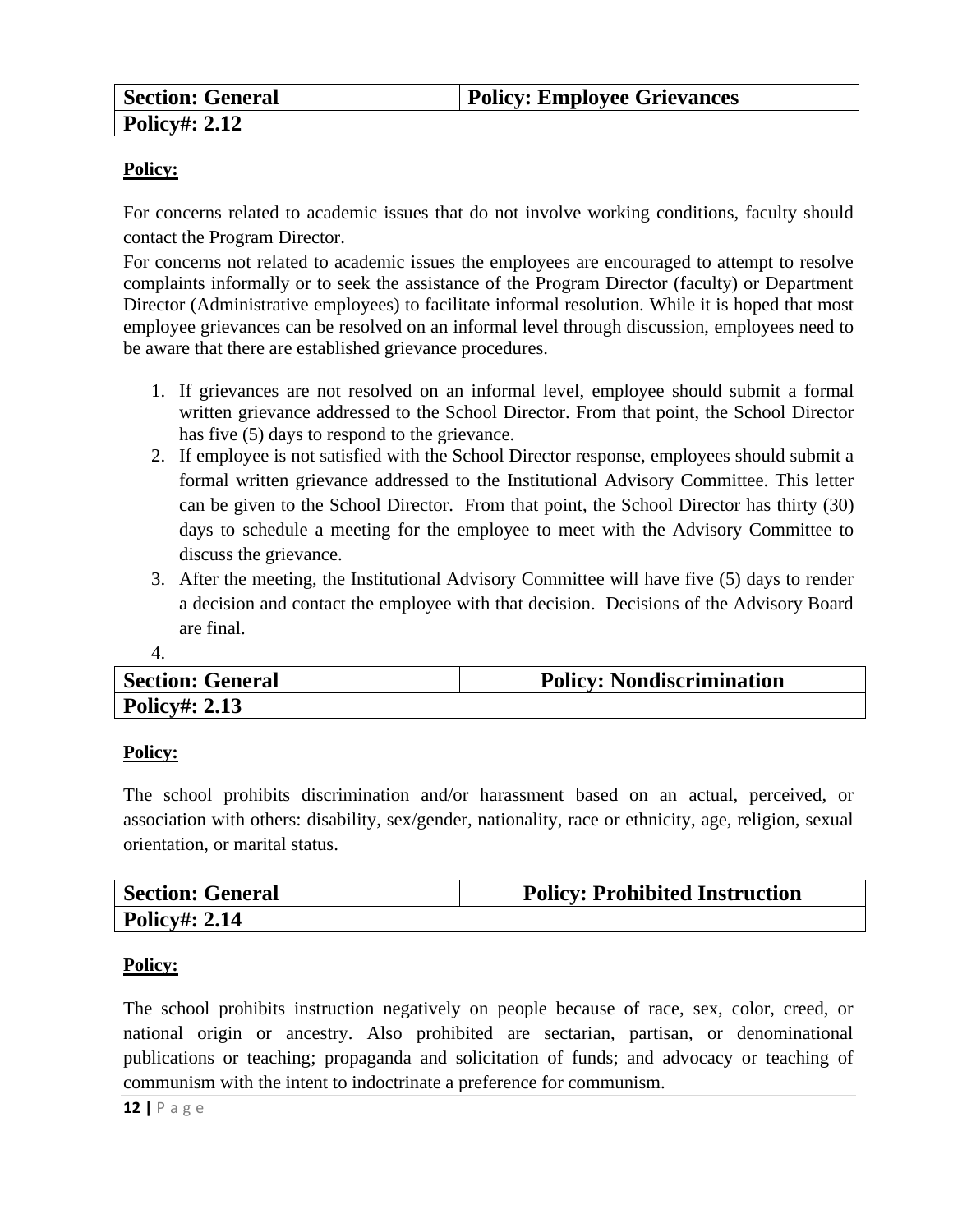| <b>Section: General</b> | <b>Policy: Prohibition of Harassment and</b> |
|-------------------------|----------------------------------------------|
|                         | <b>Retaliation</b>                           |

# **Policy#: 2.15**

# **Policy:**

All forms of harassment are contrary to basic standards of conduct between individuals and are prohibited by the school. The school is committed to providing an academic and work environment that respects individuals' and groups' dignity. The school shall be free of sexual harassment and all forms of sexual intimidation and exploitation; and free of other unlawful harassment, including that which is based on actual or perceived disability, sex/gender, nationality, race or ethnicity, religion, sexual orientation, age, or any characteristic. The school also strictly prohibits retaliation against any individual for filing a complaint, who refers a matter for investigation or complaint, who participates in an investigation, who represents or serves as an advocate for an alleged victim or alleged offender, or who otherwise furthers the principles of unlawful discrimination or harassment.

| <b>Section: General</b> | Policy: Supervision of Students |
|-------------------------|---------------------------------|
| <b>Policy#: 2.16</b>    |                                 |

# **Policy:**

A school's faculty member must always supervise students in classrooms, laboratories, extracurricular, co-curricular activities, clinical training, or any school event. Do not leave the room without dismissing students or taking a formal break.

| <b>Section: General</b> | <b>Policy: Student Information (Confidentiality)</b> |
|-------------------------|------------------------------------------------------|
| <b>Policy#: 2.17</b>    |                                                      |

# **Policy:**

Names, addresses, Social Security Numbers, and phone numbers of students are not public information. To distribute these without the student's written permission is a violation of school policy and federal law (FERPA). Additionally, information regarding a student's attendance, performance, grades, and the like is confidential should not be discussed with parents, husbands/wives, or friends without the student's specific permission. Also, enrollment, attendance, grades, and other academic information are likewise confidential and may be released only with written student consent. If the student's information has been released due to instructor negligence, appropriate disciplinary actions will be taken. These actions could include written warning, written reprimand included in the employment record, suspension, or dismissal. This will be reviewed on a case-by-case basis. A decision will be made based on the severity and frequency of the occurrence.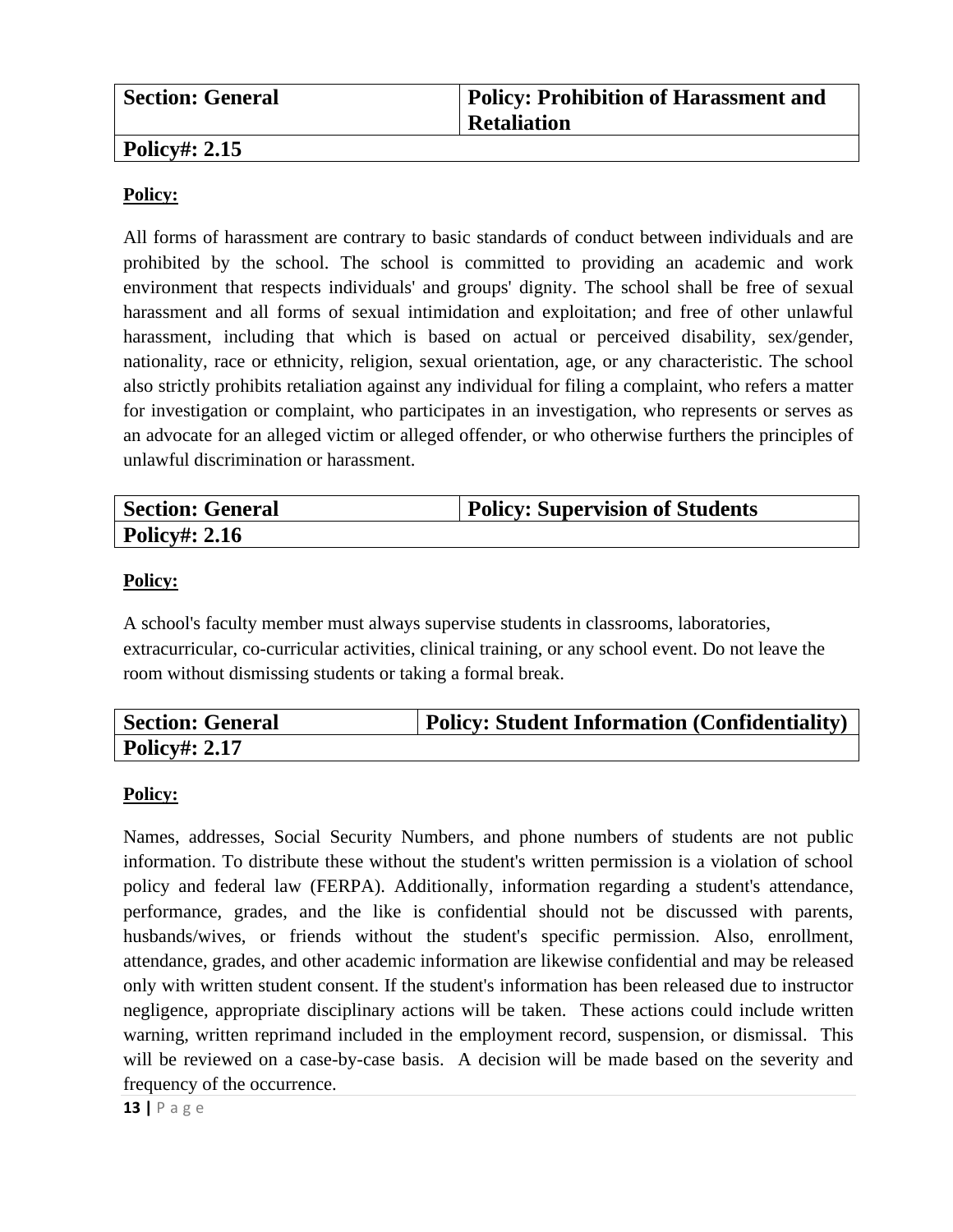However, if a student is a minor child attending classes, progress may be discussed with parents or guardians.

FERPA – [Family Education Rights and Privacy Act of 1974](http://www.ed.gov/offices/OII/fpco/ferpa/) "addresses the concerns of student record administration and requires you to be cognizant of how you communicate with students and other education officials….be vigilant and protective of student information that has been entrusted to you." Please be sure you comply with FERPA:

- Don't pass around lab attendance sheets with social security numbers with names for all the class to see.
- Don't post grades in hallways or public places with student names and social security numbers – even partial number identification can be a breach of privacy.
- Don't post student information to class websites without password protection. If in doubt, check with your department.
- Avoid leaving student records out on desks or lecterns for public view.

| <b>Section: General</b> | <b>Policy: Tutoring for Compensation</b> |
|-------------------------|------------------------------------------|
| <b>Policy#: 2.18</b>    |                                          |

# **Policy:**

During the school year, no faculty member may instruct (teach, tutor, counsel, or coach) for compensation any student who is at the same time a student in his/her classes or who is making up a deficiency arising from having formerly been a student in his/her classes. This will be grounds for immediate dismissal of the instructor.

| <b>Section: General</b> | <b>Policy: Salary Information and Payroll Dates</b> |
|-------------------------|-----------------------------------------------------|
| <b>Policy#: 2.19</b>    |                                                     |

# **Policy:**

All instructors are paid hired on a contract basis. Payment will be rendered based on the agreedupon contracted services. Faculty members are notified at the time of hiring and after their position on the salary schedule each year. Renegotiations of the contract will be done every year.

**Full-time Faculty** - Contract faculty are paid for teaching a full-time load, as specified in the contract. Additionally, they may teach extra or "overload" classes with compensation on a payper-course basis. Contract and regular faculty will be paid on a biweekly basis.

**Payroll Information and Dates** - Depending on Payroll's arrangements, payments may be picked up at the Director's office.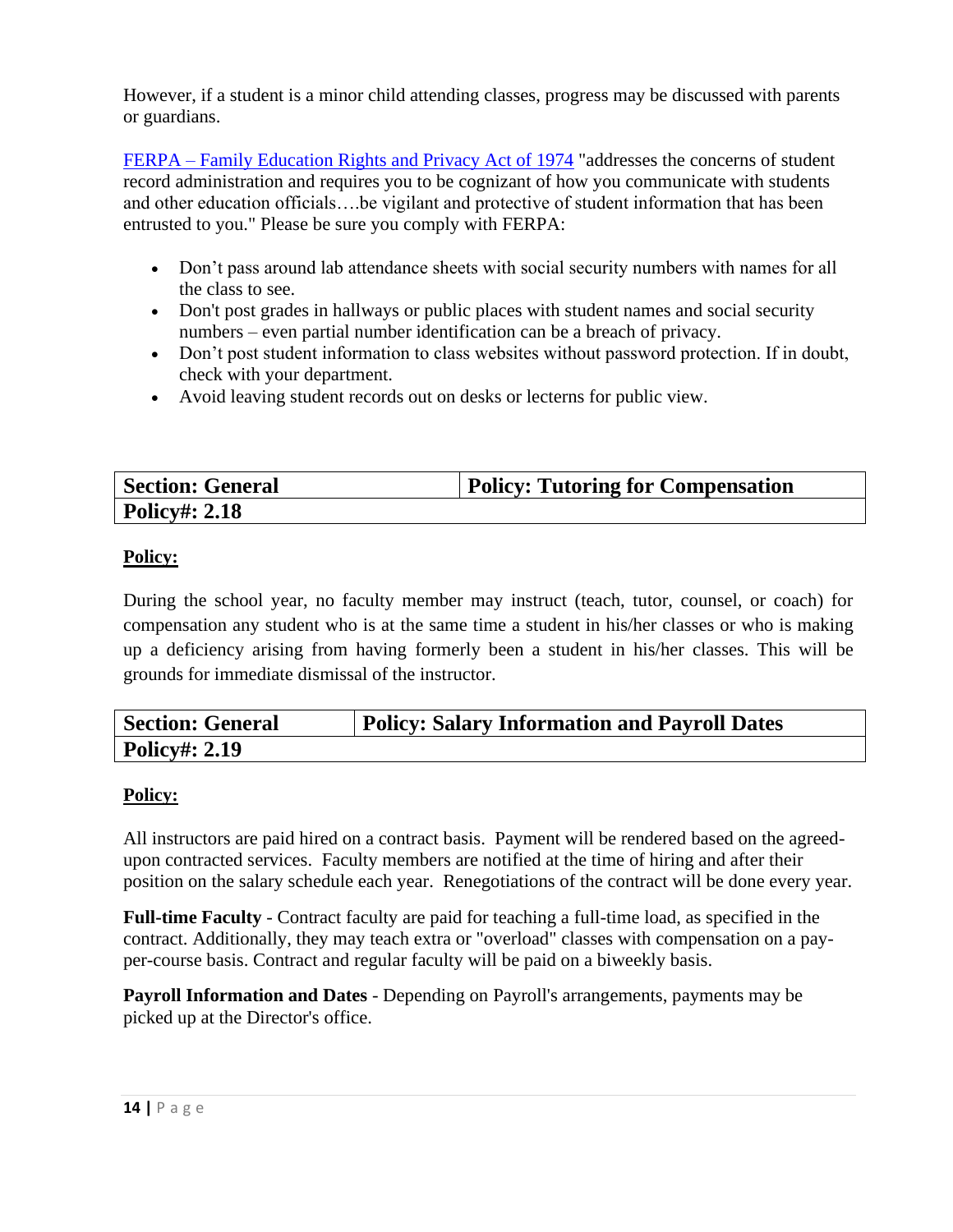| <b>Section: General</b> | <b>Policy: Supplies</b> |
|-------------------------|-------------------------|
| <b>Policy#: 2.20</b>    |                         |

Erasable markers, erasers, a laptop, and a PowerPoint projector should be in each classroom. When supplies run low, notify the program director.

| <b>Section: General</b> | <b>Policy: Textbooks</b> |
|-------------------------|--------------------------|
| <b>Policy#: 2.21</b>    |                          |

#### **Policy:**

**Instructor Copies** – School will provide the instructor with the required textbook, teacher's manual, and/or supplementary materials listed in the syllabus.

**Supplemental Texts** - If an instructor desires supplementary texts or other materials (which are not required texts), they may request this text along with a written rationale from the program director.

| <b>Section: General</b> | <b>Policy: Hours of Class &amp; Breaks</b> |
|-------------------------|--------------------------------------------|
| <b>Policy#: 2.22</b>    |                                            |

#### **Policy:**

Classes are scheduled in four-hour blocks. Day classes are scheduled from 8:00am-12:00pm. Evening classes are scheduled from  $6:00 \text{ pm} - 10:00 \text{ pm}$ . Instructors are required to sign-in at least 20 minutes before the beginning of class. Students must be allowed a 10-minute break for every 50 minutes of class. Students may be dismissed 10 minutes before the end of the scheduled class period to accommodate the last break. Day classes may be dismissed at 11:50 am, and evening classes may be dismissed at 9:50 pm.

**Under no circumstances should break-time be consolidated, and the class dismissed early. Instructors may not adjust the class meeting times or final exam time without specific approval from the appropriate department chair and the campus Dean of Instruction.**

| <b>Section: General</b> | <b>Policy: Substitute Teachers</b> |
|-------------------------|------------------------------------|
| <b>Policy#: 2.23</b>    |                                    |

#### **Policy:**

Only the program director is authorized to hire substitute faculty. Instructors should not decide for their substitutes without consulting the program director, leave classrooms or laboratories unattended, or agree to pay reserves personally.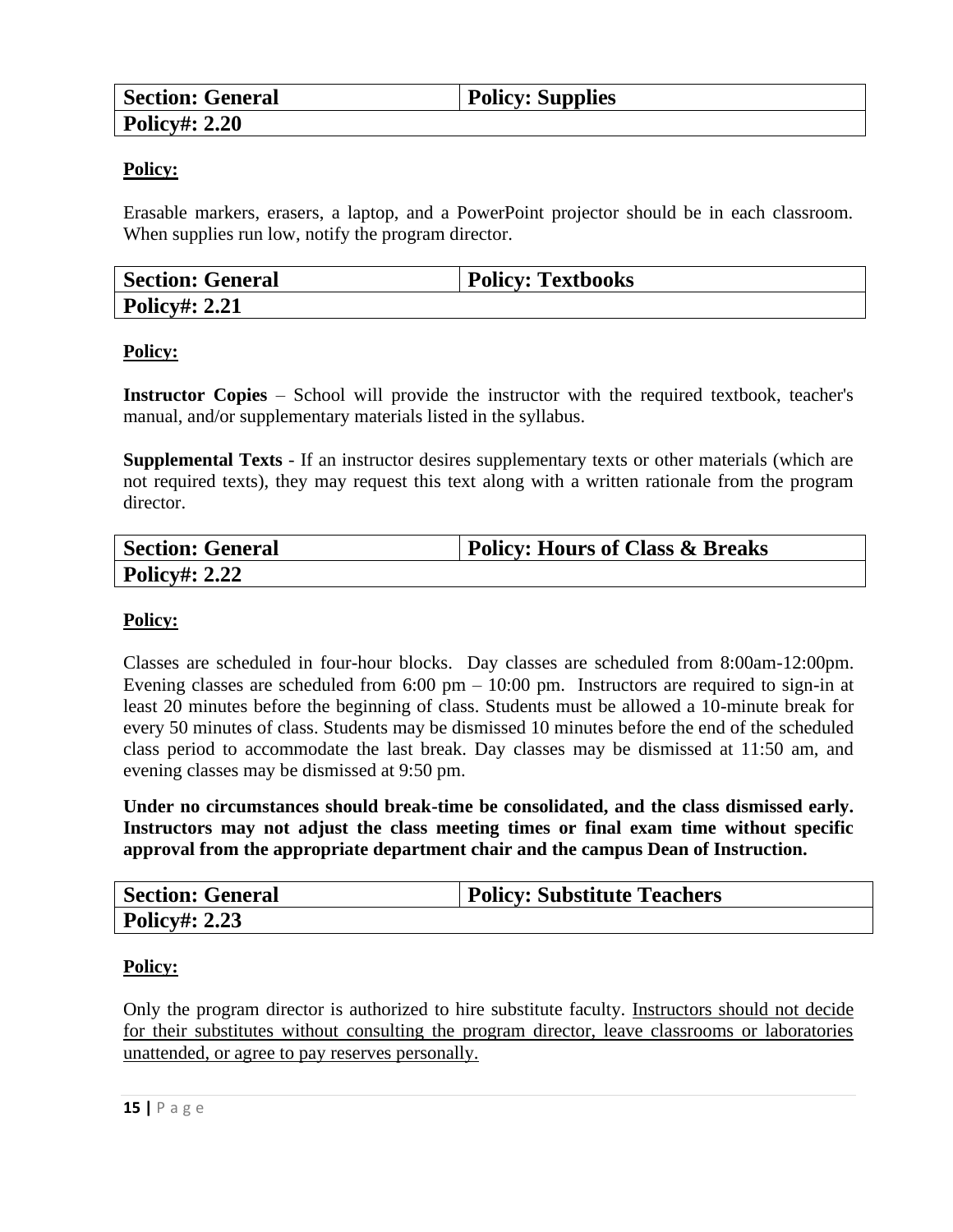| <b>Section: General</b> | Policy: Changes in Assignments, Locations, and<br><b>Meetings</b> |
|-------------------------|-------------------------------------------------------------------|
| $\vert$ Policy#: 2.24   |                                                                   |

All changes in assignments, locations, and class meeting times are handled through the program director. Faculty will be advised of any program director's changes in an appropriate amount of time for preparations to be made by both the teacher and the instructor.

| <b>Section: General</b> | <b>Policy: Counseling</b> |
|-------------------------|---------------------------|
| <b>Policy#: 2.25</b>    |                           |

#### **Policy:**

An essential professional responsibility involves guiding students toward academic success. Academic counseling is a part of this process. Students will be counseled midterm and at the end of every course. Counseling documentation is required using the school's Academic Counseling Forms. This form must be signed and dated by the instructor performing the counseling and the student. Students should be given a copy of the counseling form. The original must be placed in the student's academic file.

| <b>Section: General</b> | <b>Policy: Incident Reporting</b> |
|-------------------------|-----------------------------------|
| <b>Policy#: 2.26</b>    |                                   |

#### **Policy:**

All incidents require an incident report to be completed by a staff member. The incident report should include the date, time, location, and brief description of the incident. This report should be provided immediately (at least within 24 hours) of the incident. Students should report any issues concerning a physical injury, equipment failure, safety issues, threat of harm, or environmental concerns to their instructor or available staff member. The staff member is required to complete an incident report. If the incident warrants immediate attention, the staff member should contact a senior school official (school director, academic dean, or business officer) who will determine how to address the issue immediately. An incident report is written by the person reporting the initial incident.

If the incident is an obvious emergency, the appropriate emergency agency should be contacted by dialing 911 (i.e., fire, paramedics, police). Ideally, this call should be placed by the senior school official on campus, but if not readily available, this call should be placed by any staff member so that the agencies can arrive as expeditiously as possible. An incident report should be generated in this case, as well.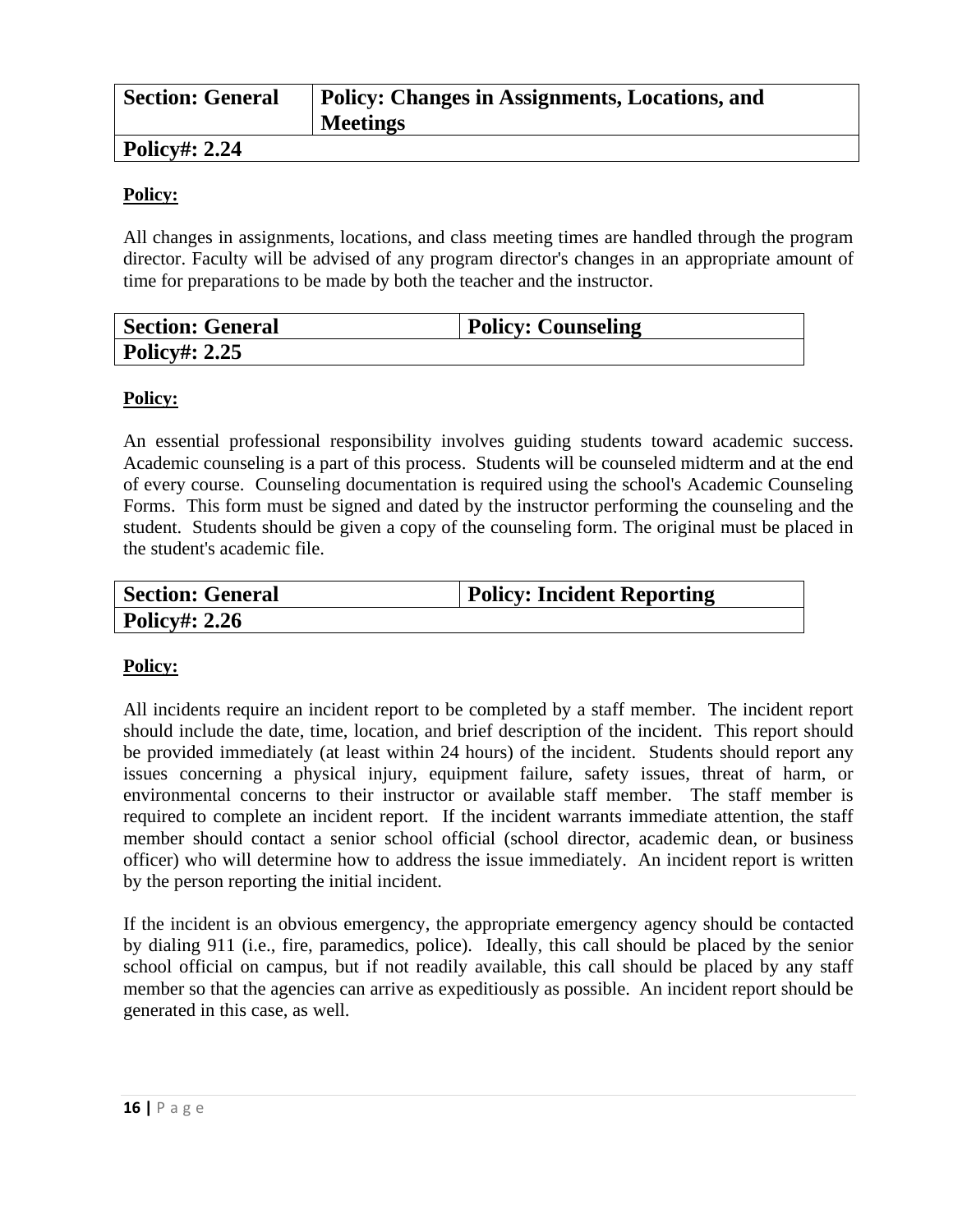# **SECTION 3: ACADEMIC POLICIES AND PROCEDURES**

| <b>Section: Academic</b> | Policy: Curricula Development |
|--------------------------|-------------------------------|
| Policy#: $3.1$           |                               |

#### **Policy:**

Faculty members must be actively involved in the development and continual reassessment of all program curricula.

| <b>Section: Academic</b> | Policy: Changes to Course Outlines |
|--------------------------|------------------------------------|
| <b>Policy#: 3.2</b>      |                                    |

#### **Policy:**

If an instructor feels a course outline requires change(s), they should discuss this need with the program director. Changes can be made to the course outlines, but such changes must follow the approved curriculum.

| <b>Section: Academic</b> | <b>Policy: Course Outlines</b> |
|--------------------------|--------------------------------|
| <b>Policy#: 3.3</b>      |                                |

#### **Policy:**

The school's course has an official course outline on file in the program director's office. This has been developed in the instructional area, approved by the Advisory Committee.

An official course outline will be provided to you by the program director. This outline includes all the required information that must be covered in the course. Instructors may not delete any information from this outline. The program director must approve any additions that are made to the outline. The additional content must not extend the course time.

Course outlines assure consistency of one instructor and another and one semester and another. Furthermore, they are the basis for determining transferability between Med Academy and other colleges and technical schools. As such, they must be adhered to by every faculty member. *An instructor formally agrees to teach following the course outline when he/she accepts a teaching assignment.* 

Faculty should obtain a copy of the official course outline for each assigned course and use it as the basis for the class and the syllabus.

| <b>Section: Academic</b> | <b>Policy: Course Syllabus</b> |
|--------------------------|--------------------------------|
| <b>Policy#: 3.4</b>      |                                |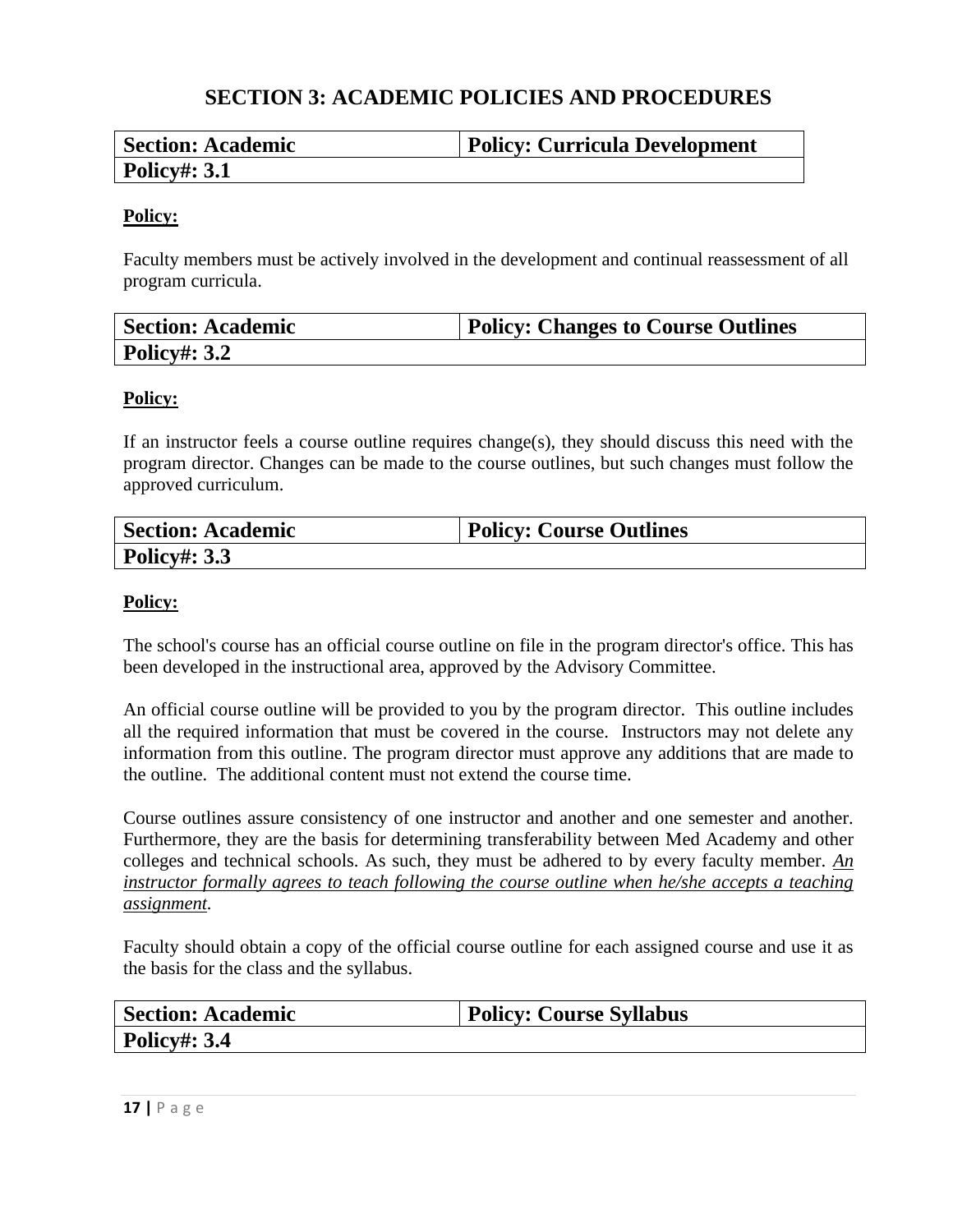Instructors are required to prepare and distribute to their students at the first class meeting detailing course information and policies. This syllabus provides students with information about course expectations and protects faculty from unwarranted grievances from students. Students have a right to know how they may complete the class, and if they perceive any injustice has taken place, they may file an academic appeal. When changes occur during a term, revisions to the syllabus should be noted. If an instructor says, "I told them..." this may or may not be considered sufficient in a grievance. However, written guidelines leave little room for argument and become the instructor's contract with the student.

All syllabi should be delivered on hardcopy to the Program Director and available on file in the school office one week before starting a new term. The Program Director must approve all syllabi.

For syllabi to remain consistent, the following content must be included in all syllabi:

| <b>Section: Academic</b> | <b>Policy: Syllabus Content</b> |
|--------------------------|---------------------------------|
| <b>Policy#: 3.5</b>      |                                 |

# **Policy:**

# **General Information**

1. Instructor's name and preferred title (Dr., Professor, Mrs., etc.)

- 2. Campus or other phone numbers, including voice mail and e-mail where students can contact or leave a message for the instructor
- 3. Name of the course and section number.
- 4. Intended Student Learning Outcomes (these must be consistent with the Course Outline of Record).

# **Identification of Reading Materials**

- 1. Title of the required text(s) and supplementary materials
- 2. Other required reading materials (if any)
- 3. Suggested additional readings (if any)

# **Course Requirements**

1. Topical outline of class discussions or lectures and the dates that material will be covered.

Please include that these dates may be subject to change.

- 2. Assignments and their due dates
- 3. Final exam date and time include a statement that finals are mandatory.
- 4. Identification of dates the class will not meet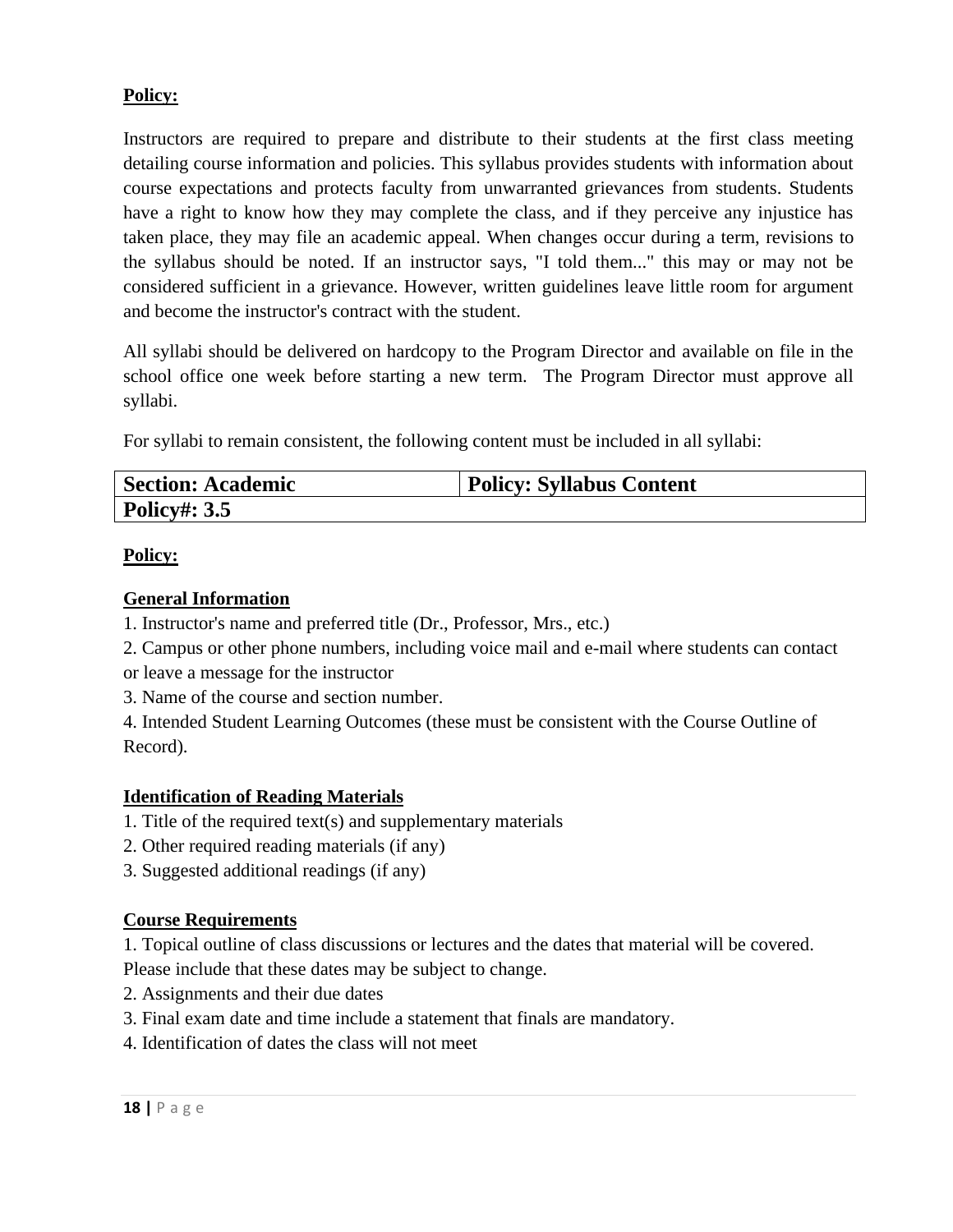- 5. Basic overview and learning outcomes
- 6. Criteria/expectations for term papers, projects, or other special assignments
- 7. Special instructions/requirements relating to laboratories (as applicable).

#### **Instructor Policies**

1. Grading policy: A clear statement of the criteria by which grades will be assigned and the relative weight given to each of the grading criteria. 2. Attendance and tardy policy following the school's handbook.

3. A statement that all assignments and exams must be submitted to complete the course successfully.

4. Make-up exam policy (if any)

5. Extra-credit policy (if any)

6. Policy on cheating/plagiarism7. Drop policy. Some instructors state that if a student finds it necessary to drop a class, it is the student's responsibility to officially drop the class by submitting a written request to the Program Director.

*NOTE:* Changes to the syllabus must be communicated to students.

| <b>Section: Academic</b> | <b>Policy: Student Attendance</b> |
|--------------------------|-----------------------------------|
| <b>Policy#: 3.6</b>      |                                   |

#### **Policy:**

All students are expected to attend every session of every course in which they are enrolled. Failure to do so may indicate a lack of serious purpose.

A student may be dropped from a course up to 75% of the class meetings for excessive absences (including tardiness), regardless of cause, if the number of absences or tardies harms the course. Religious observations, however, are excused; the student should inform instructors before such an absence. Work missed for unavoidable cause may be made up with the instructor's approval. Under no circumstances will absences excuse the student from completing all the work assigned in each course. After an absence, it is the student's responsibility to check with the instructor about completing missed assignments.

| <b>Section: Academic</b> | <b>Policy: Recording Attendance</b> |
|--------------------------|-------------------------------------|
| <b>Policy#: 3.7</b>      |                                     |

# **Policy:**

The instructor must take attendance at every class meeting. Students are not allowed to miss more than 20% of class meetings. Doing so will cause the student to be dropped immediately from the class unless extenuating circumstances exist, and the Program Director has approved the absences. It is the policy of Med Academy that each instructor attempts to call the student on the day of absence. The Program Director should be given a weekly attendance update and any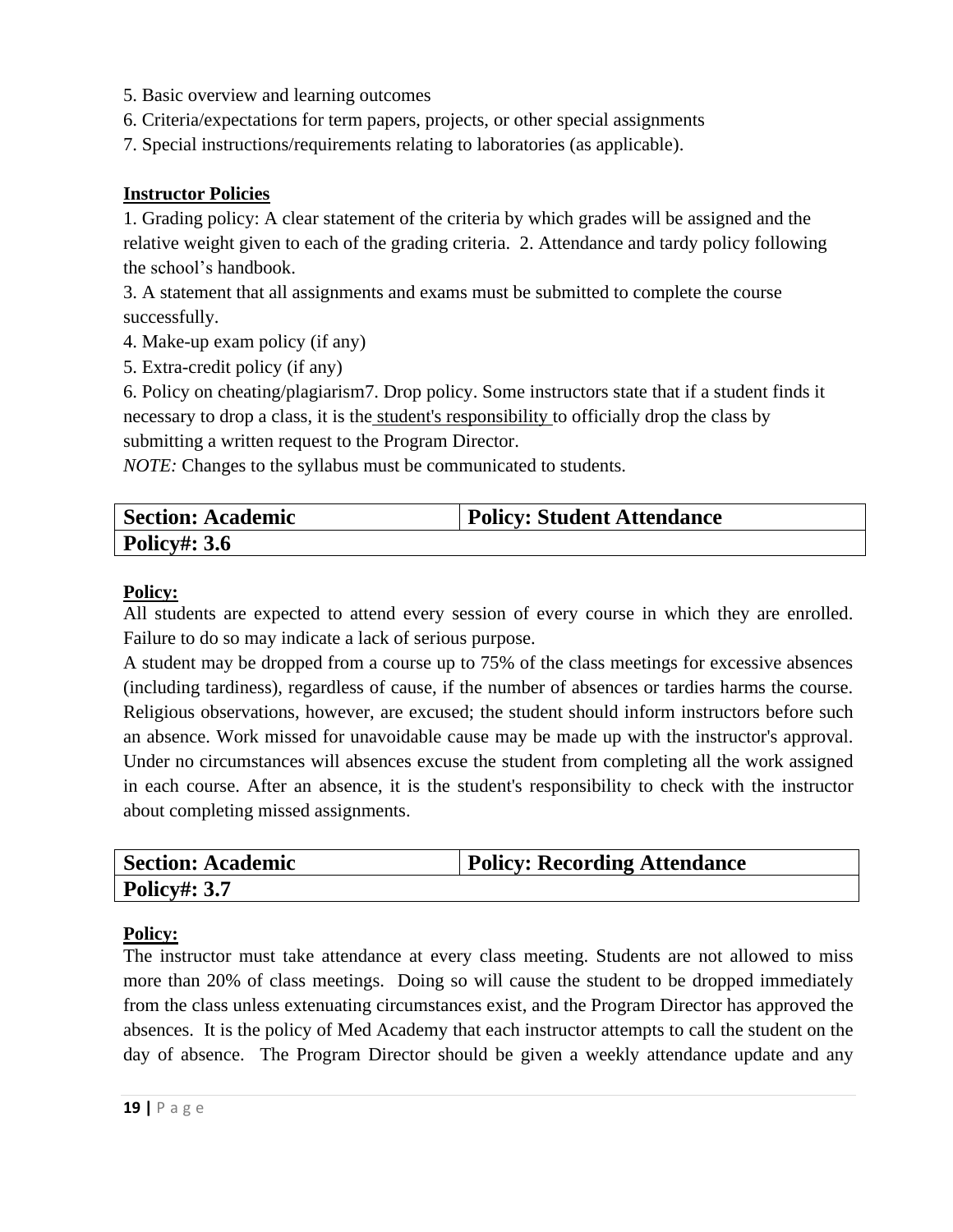attempts to reach those absent from class. The Program Director will make the final decision to drop a student from a course.

| <b>Section: Academic</b> | <b>Policy: Attendance Rosters</b> |
|--------------------------|-----------------------------------|
| <b>Policy#: 3.8</b>      |                                   |

#### **Policy:**

Weekly attendance rosters should be obtained from the Program Director at the beginning of every week. This roster will reflect any changes that have been made to the students enrolled in the class.

| <b>Section: Academic</b> | <b>Policy: Reinstatement of Student</b> |
|--------------------------|-----------------------------------------|
| <b>Policy#: 3.9</b>      |                                         |

#### **Policy:**

Students, who have been dropped from a course, either voluntarily or involuntarily, must reenroll in that course. The terms for re-admittance to this course will be determined by the student's academic progress and the terms in which the student dropped the class. The student must meet with the Program Director before registration for the course being offered.

| <b>Section: Academic</b> | <b>Policy: Grading Scale and GPA</b> |
|--------------------------|--------------------------------------|
| <b>Policy#: 3.10</b>     |                                      |

#### **Policy**

Med Academy utilizes the following scale for all didactic courses and clinical competencies throughout all programs offered:

| Score / Final Average: | Letter Grade: |
|------------------------|---------------|
| 94% - 100%             | А             |
| 85% - 93%              | В             |
| 75% - 84%              | C             |
| Below 75%              | F             |
| Incomplete             |               |
| Withdraw               |               |

The grade "A" is reserved for excellence. The "good" student who is doing better than average work is a "B" student. Average students receive a "C" and "F" reflects a failing grade.

The "W" is assigned to a student who drops a course or who was dropped for academic, attendance or clinical reasons.

The "I" is assigned when students have not completed assignments but have decided to do so with the instructor's Program Director. An "I" must be replaced by a letter grade A-F within 2weeks of term completion. The "I" grade is given only in cases in which a student is doing passing work but cannot complete the requirements for the course due to an emergency in the last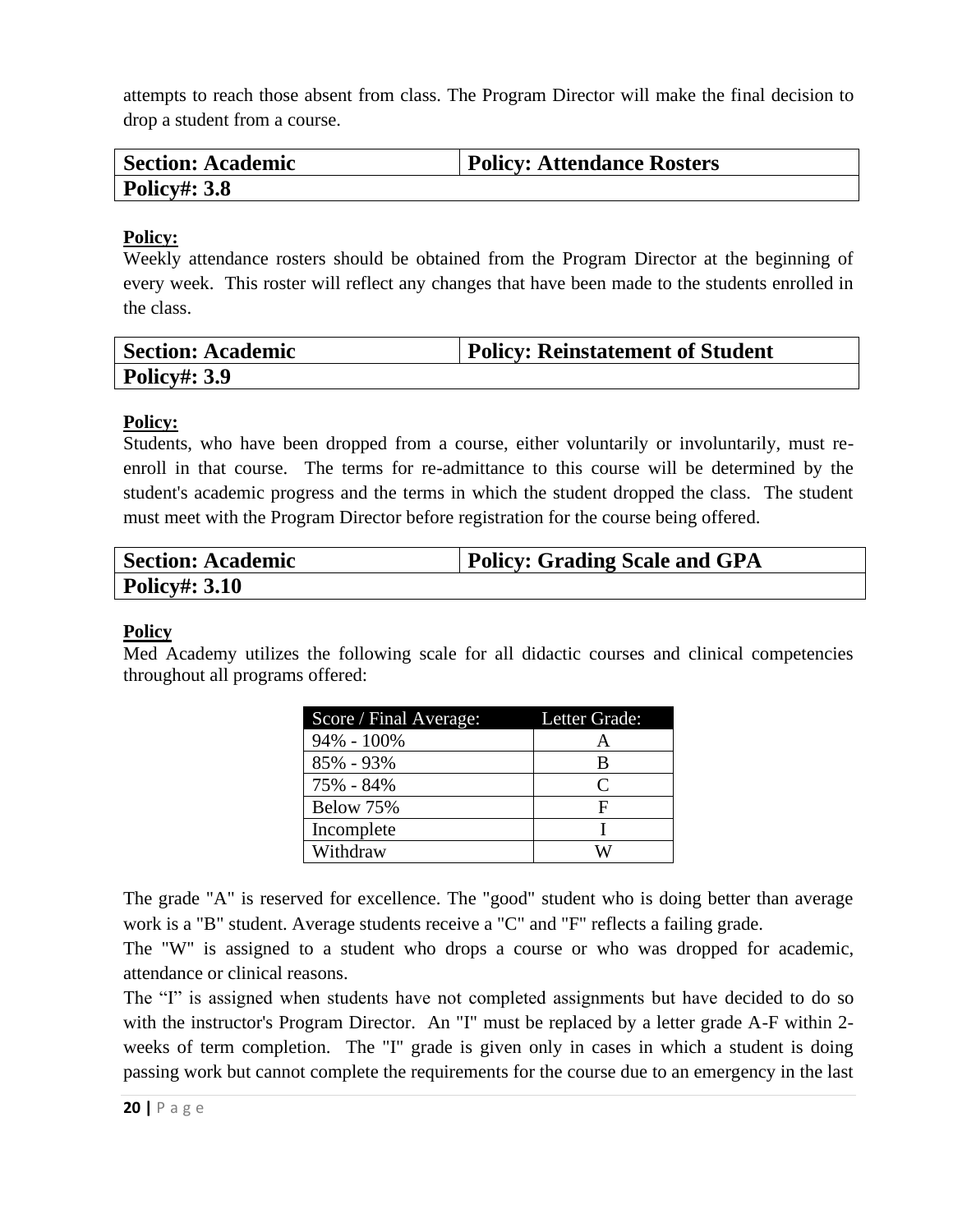few weeks of school. It may be necessary for the instructor to indicate to the Program Director the nature of the student emergency, which prompted the incomplete grade. The instructor has the responsibility to communicate the grade to the Program Director within 2-weeks of the course's end. The "W" is for students the withdraw from the class.

The grade point average (**GPA)** is a standard way of measuring academic achievement. The GPA is calculated by dividing the total amount of grade points earned by the total amount of credit hours attempted. The grade point average may range from 0.0 to 4.0.

Students not achieving a minimum passing score of 75% will receive a failing grade of "F " on their transcripts. Students will be given one opportunity to retake a course that they fail. If they fail the same course on the second attempt, they will be dismissed from the Program.

Note that repeat of courses could affect financial aid funding and or eligibility. In some cases, students may be required to pay for courses that they are required to repeat.

Repeating courses could extend the anticipated graduation date. Students cannot exceed the length of the program enrollment of 150%.

| <b>Section: Academic</b> | <b>Policy: Turning in Grades</b> |
|--------------------------|----------------------------------|
| <b>Policy#: 3.12</b>     |                                  |
| $\sim$ $\sim$            |                                  |

# **Policy:**

Final grades must be given to the Program Director within one week of the end of class. Appropriate due dates will be posted. The Program Director must approve the extension of this date.

| <b>Section: Academic</b> | <b>Policy: Grades Changes</b> |
|--------------------------|-------------------------------|
| <b>Policy#: 3.13</b>     |                               |
| <b>Policy:</b>           |                               |

In any course for which grades are awarded, the course's instructor shall determine the grade to be awarded to each student. The determination of the student's grade by the instructor shall be final in the absence of mistake, fraud, bad faith, or incompetency. Procedures for the correction of grades given in error shall exclude expunging the incorrect grade from the record.

Students must petition a grade change through the school Due Process.

| <b>Section: Academic</b> | <b>Policy: Instructional Media Center Services</b> |
|--------------------------|----------------------------------------------------|
| <b>Policy#: 3.14</b>     |                                                    |

# **Policy:**

A variety of audio-visual equipment is available to faculty members to enhance the instructional process. LCD projectors, overhead projectors, recorders, TVs, VCRs, and DVD players are available upon request. Faculty must place a written request to the Program Director at least one day before the service is required.

**21 |** P a g e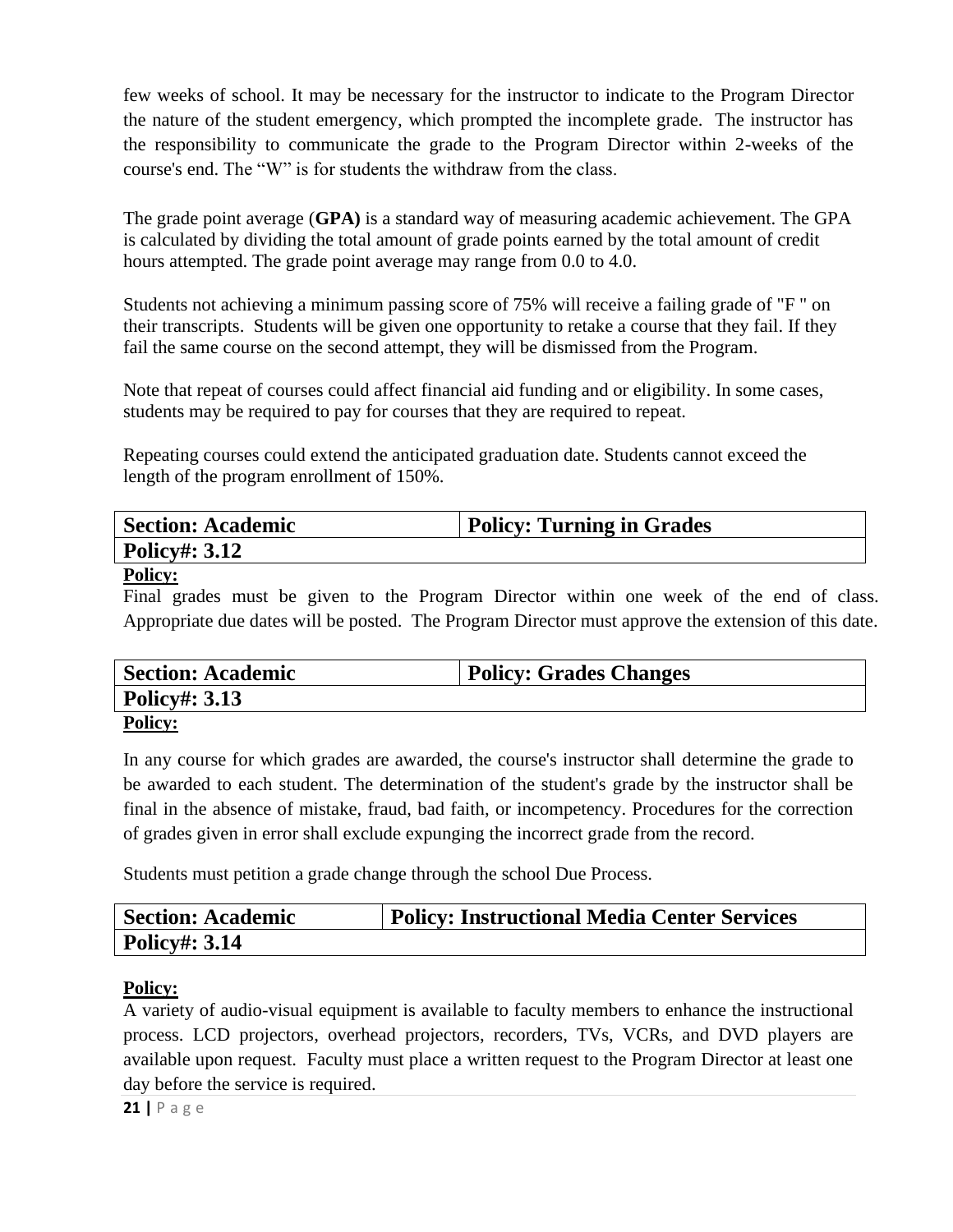| <b>Section: Academic</b> | <b>Policy: Distance Education</b> |
|--------------------------|-----------------------------------|
| <b>Policy#: 3.16</b>     |                                   |

Med Academy is committed to providing students from diverse backgrounds, high-quality education opportunities consistent with its role and mission. Academics policies and procedures adhere to established best practices, including those outlined by the Council on Occupational Education (COE). Following these best practices, Med Academy will employ appropriate learning technologies and delivery formats to offer various courses and programs.

# **Purpose**

The purpose of this policy is to describe the process whereby Med Academy conducts Distance Education.

# *Verification of the identity of students in distance or education.*

The school needs to establish and periodically review a process to determine that a student registered for an online course is the same student that participates in, completes and receives credit for the course. Students seeking registration in online courses will be required to provide appropriate identification to establish their identity.

# **Process**

All credit-bearing courses and programs offered through distance education methods must verify that the student who registers for a distance education course or Program is the same student who participates in and completes the course or Program and receives academic credit.

- 1. Students will be assigned an individual secure login and password issued by the school.
- 2. The school will conduct random verifications to students while they are in the process of completing online activities, assignments, exams.
- 3. All midterm and final exams will be proctored for all online courses and blended courses when the instructors administer the midterm and final exams online. The proctor ensures the security and integrity of the exam process.

# **Privacy**

All methods of verifying student identity in distance education must protect the privacy of student information. Suppose any fees associated with the verification of student identity will be charged to students. In that case, they will be so indicated in the school catalog, in the semester course offerings booklet.

Secure Login and Password: Each Med Academy student is assigned a unique username and password to log into the school's learning management system (currently Populi). Students are responsible for providing their complete and identity information in any identification verification process.

Responsibilities: All users of the school's learning management system are responsible for maintaining the security of usernames, passwords, and other access credentials as required. An account is given to an individual for the exclusive use by that individual. Attempting to discover another user's password or attempts to gain unauthorized access to another person's files or mail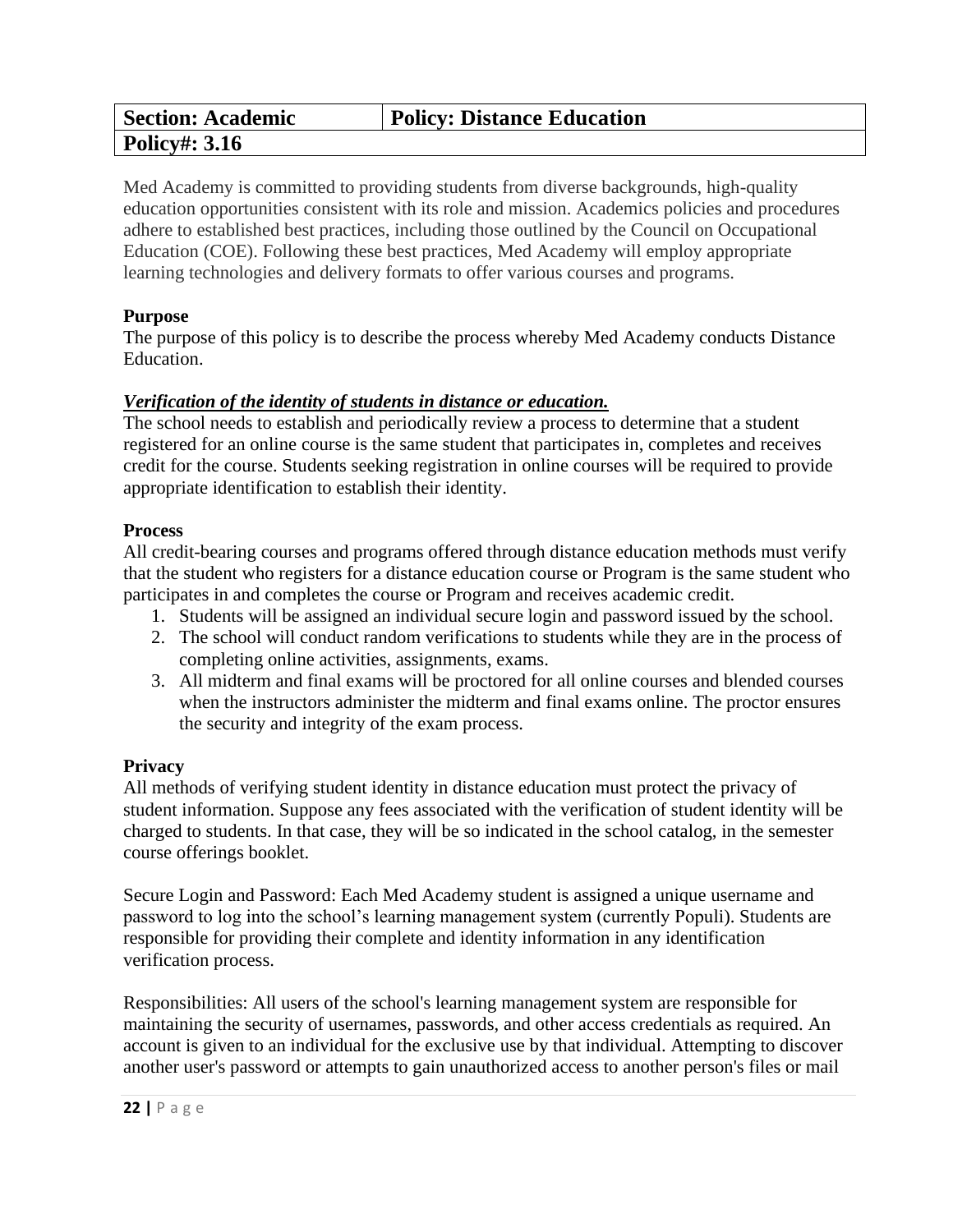is prohibited. It is against school policy for a user to give someone their password or allow others to use their account. Users are responsible for all activity on their accounts.

# *Faculty*

Through distance education methods, faculty teaching courses hold primary responsibility for ensuring that students comply with the school's identity verification policy. As technology and personal accountability are not absolute in determining a student's identity, faculty members are encouraged to design courses that use assignments and evaluations that support academic integrity.

The Education Director is responsible for ensuring compliance with this policy and that program directors and Program coordinators are informed of any changes in the policy in a timely fashion.

# **Enforcement**

Failure of faculty and employees to comply with this agreement/policy will be addressed through the school's Corrective Action process, as noted in the school's employee handbook. If warranted, an employee's failure to comply will result in disciplinary action up to and including termination of employment. Failure to comply may also violate civil/criminal law and may cause the employee to be subject to applicable penalties.

#### **Faculty Response to Students**

Faculty must answer to students within the timeline established by the school. The maximum time frame established by the school for faculty to respond to a student is 24 hours. The responses can be synchronously or asynchronously.

# **Faculty Training**

All faculty members who use technology in distance education must complete a mandatory training section in the school's learning management system (Populi). The training will include the assignment of the unique username and password, a general overview of the system features, and hands-on training.

#### **Definitions**

**Online Course**: a course is online when 100% of the course is available via the school's Learning Management System. Some online courses may require proctored testing at approved testing sites and/or other course activities such as practicum experiences.

**A traditional** course is when instruction is delivered on-site with face-to-face interaction between the instructor and student. The traditional course may be web-enhanced.

**Web-enhanced:** a course is considered web-enhanced when classes meet face-to-face and utilize the school's Learning Management System to augment the course. Students may be asked to submit some assignments electronically.

A hybrid course is a regularly scheduled course that includes a combination of online and face to face meetings.

**Proctored Exams:** A proctored exam is when an approved individual monitors the student during the testing period. The proctor is used to verify the student's identity taking the exam and to ensure that specified testing procedures are followed.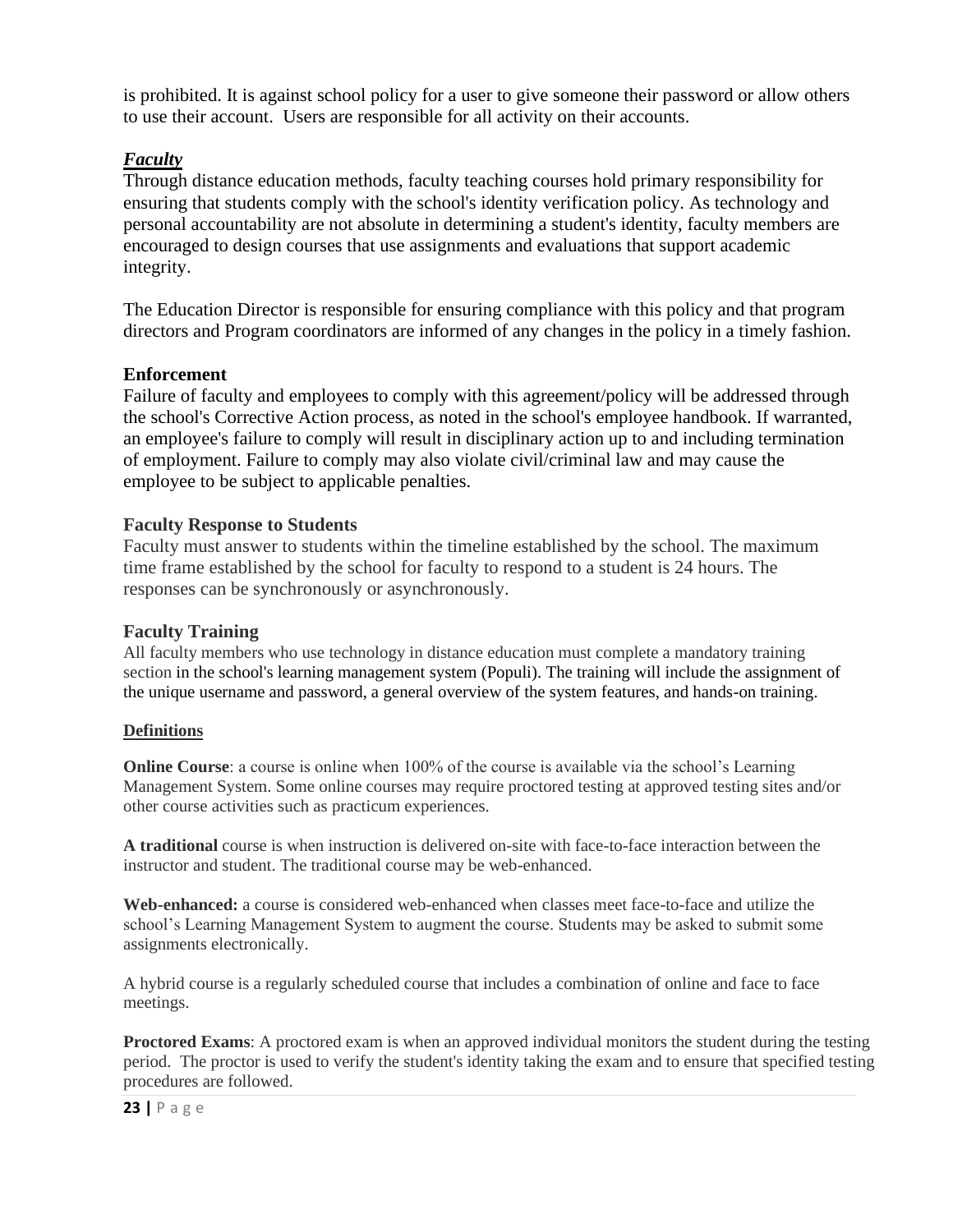| <b>Section: Academic</b> | <b>Policy: Learning Resources</b> |
|--------------------------|-----------------------------------|
| <b>Policy#: 3.17</b>     |                                   |

Med Academy is committed to providing students from diverse backgrounds, high-quality education opportunities consistent with its role and mission. Academics policies and procedures adhere to established best practices. Following these best practices, Med Academy will employ appropriate learning resources to ensure desired student learning and program objectives.

#### **Purpose:**

This policy aims to describe the process whereby Med Academy provides adequate learning resources to the instructor and students to achieve program goals.

#### **Procedure:**

Med Academy has developed plans to ensure the proper use, administration, maintenance, distribution, and support for the learning resources. Each plan includes inventory, responsible person, roles and responsibilities, orientation for users, annual budgetary support, emergency purchasing, and evaluation.

Plans are made available to instructors and administrators to ensure the proper use of the learning resources. Also, they are evaluated annually by staff and the advisory board for effectiveness.

There are three plans to support the learning resources:

- 1. Media Service Plan
- 2. Equipment Maintenance Plan
- 3. Instructional Supplies Plan

Learning resources are available to the students as need it. All resources will be listed in the class syllabus and distributed at the beginning of each course.

# **Appendices**

#### **Job Descriptions**

| <b>School Director</b>                          | 25 |
|-------------------------------------------------|----|
| <b>Business Office Director</b>                 | 27 |
| Director of Education                           | 29 |
| Program Director                                | 31 |
| <b>Clinical Coordinator</b>                     | 34 |
| Didactic Instructor                             | 36 |
| <b>Financial Aid Director</b>                   | 39 |
| <b>Career Services</b>                          | 41 |
| <b>Admissions Director</b>                      | 43 |
| <b>Registrar Director</b>                       | 45 |
| Understanding of Policy and Procedure Agreement | 47 |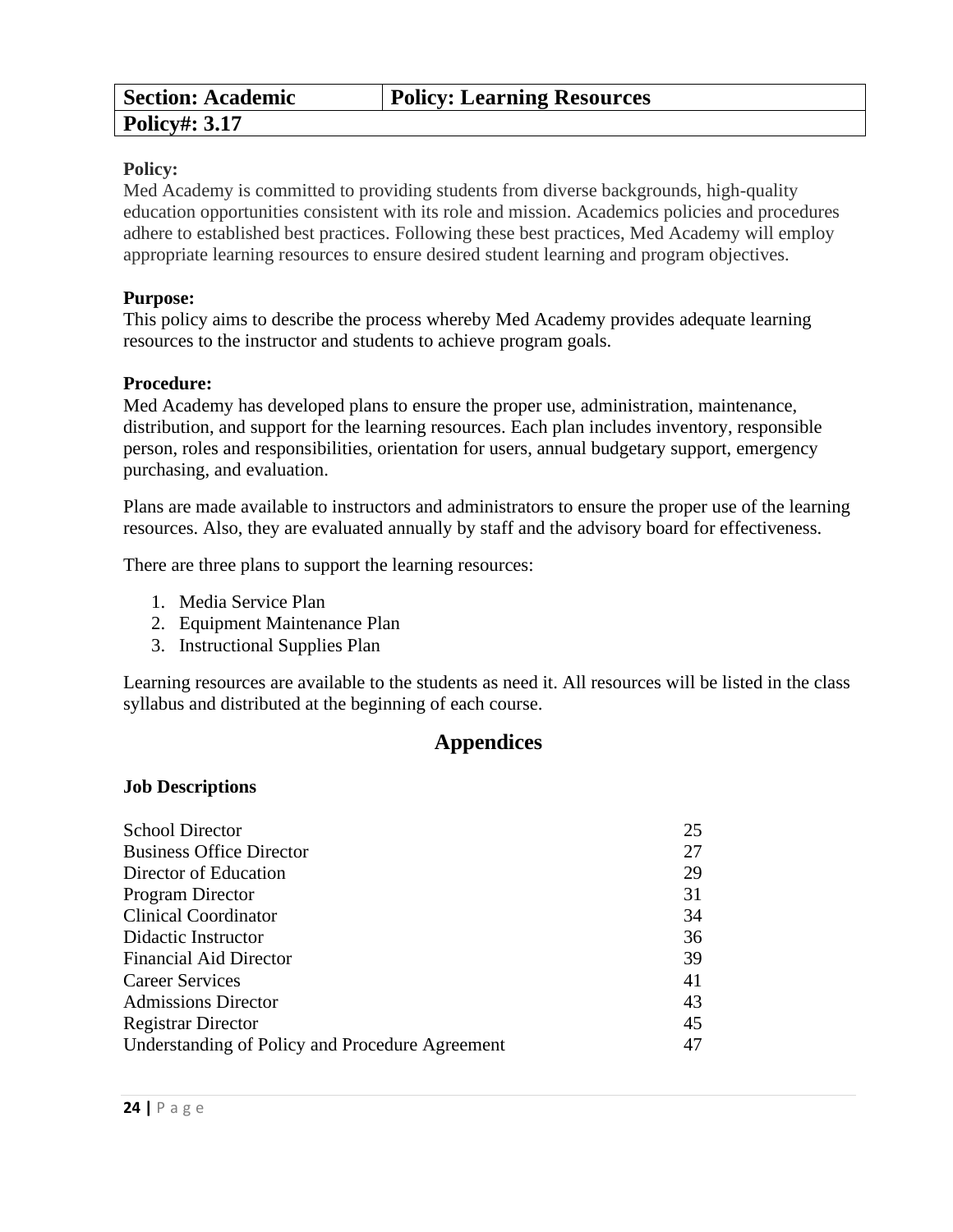

# **Med Academy 3418 West 84th Street, Suite 106 Hialeah, FL 33018**

# **JOB DESCRIPTION**

# **JOB TITLE: School Director**

**GENERAL PURPOSE:** The School Director is responsible for the administration of the daily activities required for function of the institution. Their primary role is to oversee and acts as the designee that establishes, implements, and monitors the function of faculty and staff that provide service to the student population, Advisory Board members, and other communities of interest. The School Director must ensure that the school is operating in such a manner that it upholds its mission and objectives.

# **ESSENTIAL DUTIES:**

- Execute the operation of the school including, administrative duties, communicating with pertinent departments and/or administrators as it pertains to the functioning of the school.
- Communicate and organize administrative assignments.
- Review and revise policy and procedures according to educational accreditation agency standards specifically, Commission for Independent Education (CIE), Council on Occupational Education (COE) and United States Department of Education (USDOE).
- Monitor and maintain school budget.
- Ensure that the school follows current state and federal standards and guidelines.
- Perform candidate interviews for staff positions.
- Monitor and evaluate administrative staff.
- Assist with preparation of accreditation materials for program evaluation
- Develops annual goals for campus improvement.
- Develop Strategic plans
- Assists in the process of institutional audits (i.e. student files, employee files, evaluations)
- Performs observations and evaluations of faculty performance.
- Maintain relationships within the community by performing site visits to those facilities that serve populations for which Med Academy offers educational programs.
- Confers with faculty to gain insight on student behavioral disorders affecting the learning processes.
- Enforces classroom protocols, rules, and regulations; maintains classroom discipline utilizes effective classroom management techniques.
- Develops and implements record keeping procedures that ensure proper
- documentation of action plans for success per requirements of supervisor; keeps and
- reports data required by funding agencies, i.e., attendance, progress, and competency
- based data for each student.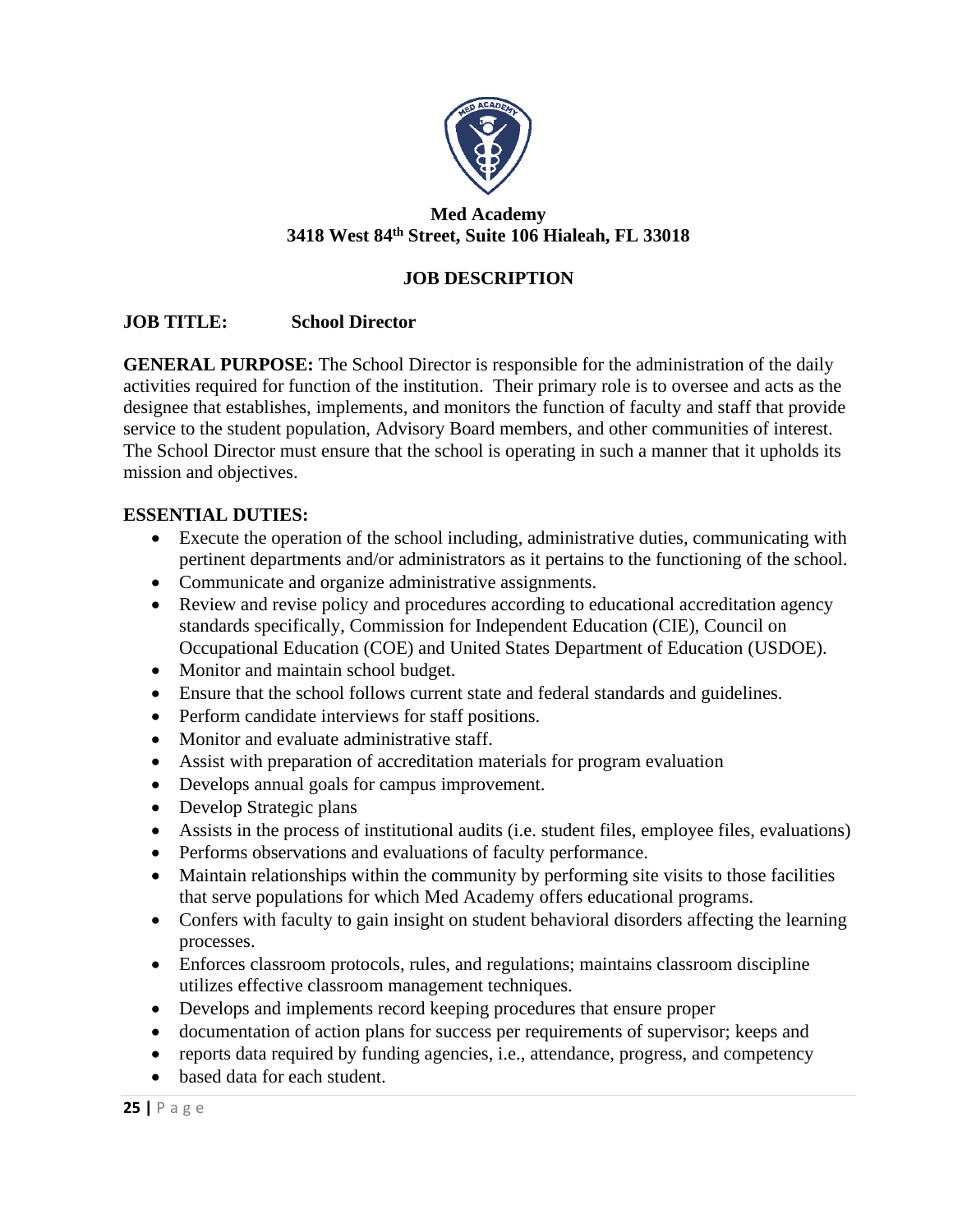- Ensures confidentiality of all program records and student information.
- Maintains relationship with the business community to ensure job training goals,
- objectives, and curriculum are aligned with current business standards and practices.
- Attends meetings and training per requirements of the supervisor; participates in
- faculty and professional meetings, educational conferences, and professional
- development workshops.

# **MINIMUM QUALIFICATIONS:**

- A minimum of a master's degree; Master's in Education, Business Administration, or Health Care Administration preferred
- Current Certification in an Allied Health Profession
- 2 years verified occupational experience in health care or educational occupations;  $2$ years teaching experience preferred.
- Have at least 3 years' experience as an administrator of a vocational-adult training program.

# **KNOWLEDGE, SKILLS, AND ABILITIES:**

- Working knowledge of instructional theory, basic education principles, practices and methodologies, the developmental process, competency-based curricula, and general classroom and lab practices.
- Possesses good organizational skills, knowledge of record keeping procedures, including the ability to collect and organize data and information.
- Working knowledge of modern office practices and procedures, including applicable computer operations and software, i.e., Microsoft Office Suites, student record programs.
- Ability to establish and maintain appropriate levels of authority as well as creating an atmosphere of support and confidence for students.
- Possesses effective written and verbal communication skills.
- Ability to develop effective working relationships with supervisors, co-workers, parents and students and the public.
- Ability to work independently and to manage work assignments in a highly interpersonal contact environment.
- Ability to deal effectively with stress caused by workload, deadlines, and situations as they occur.
- Must be tactful, have good interpersonal skills and sound judgment.

# **I have read, understand, and accept responsibility as outlined in this job description.**

\_\_\_\_\_\_\_\_\_\_\_\_\_\_\_\_\_\_\_\_\_\_\_\_\_\_\_\_\_\_\_\_\_\_\_ \_\_\_\_\_\_\_\_\_\_\_\_\_\_\_\_\_\_\_\_\_\_\_\_\_\_\_\_\_\_\_\_ Employee's Signature Signature Date

Print Name: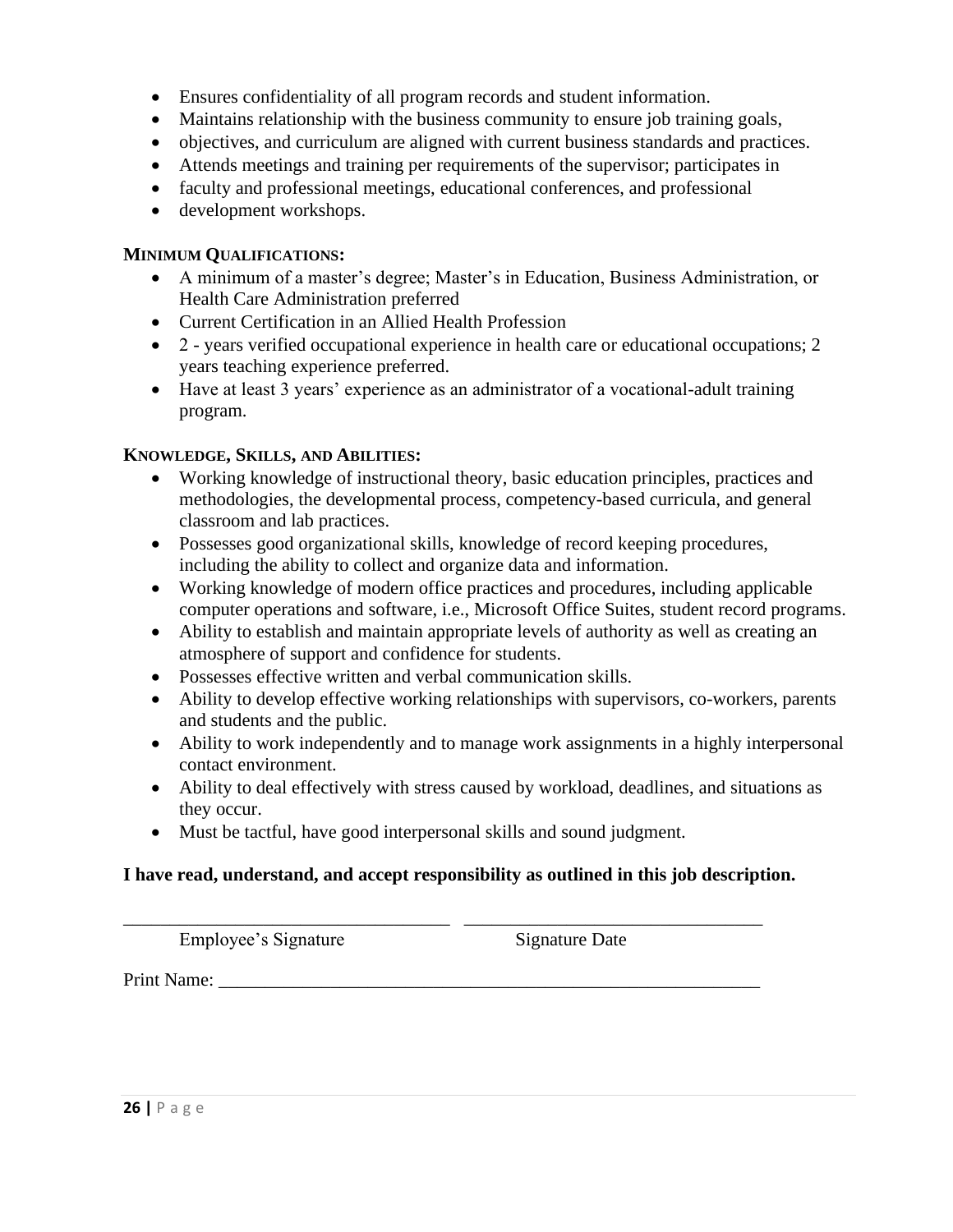

# **Med Academy 3418 West 84th Street, Suite 106 Hialeah, FL 33018**

# **JOB DESCRIPTION**

# **JOB TITLE: Business Office Director**

**GENERAL PURPOSE:** The Business Office Director is entrusted with the financial records, marketing plans, and operation of the front office. This includes the maintenance of confidential school records of students and finances in a manner consistent with administrative, ethical, legal and regulatory requirements.

**SUPERVISION:** The Business Office Director/Student Services Director reports directly to the School Director.

#### **ESSENTIAL DUTIES:**

#### **Business Office:**

- Assist with developing the annual budget and managing revenue and expenditure targets.
- Plans and prepares payroll under directive of school director.
- Responsible for collecting and processing student tuition and fees payments.
- Responsible for reviewing and approving all accounts payables.
- Directing the cash management function.
- Responsible for providing appropriate reports of the school's financial condition for use. by the Director, review by the Advisory Board, and third-party auditors.
- Maintains student's financial records in an accurate and confidential manner.

# **Student Placement Services:**

- Coordinates meetings with students about job placement needs and related placement necessities.
- Assist with the presentation of employability skills workshop
- Offer further assistance to students in creating a professional portfolio which includes a resume and cover letter (at minimum).
- Seek employers in the relative geographic region that are actively hiring in the diagnostic field.
- Act as a liaison between potential employers in the industry; maintain relationships with employers.
- Perform and document follow-up activities with students in term of job placement and job search activities.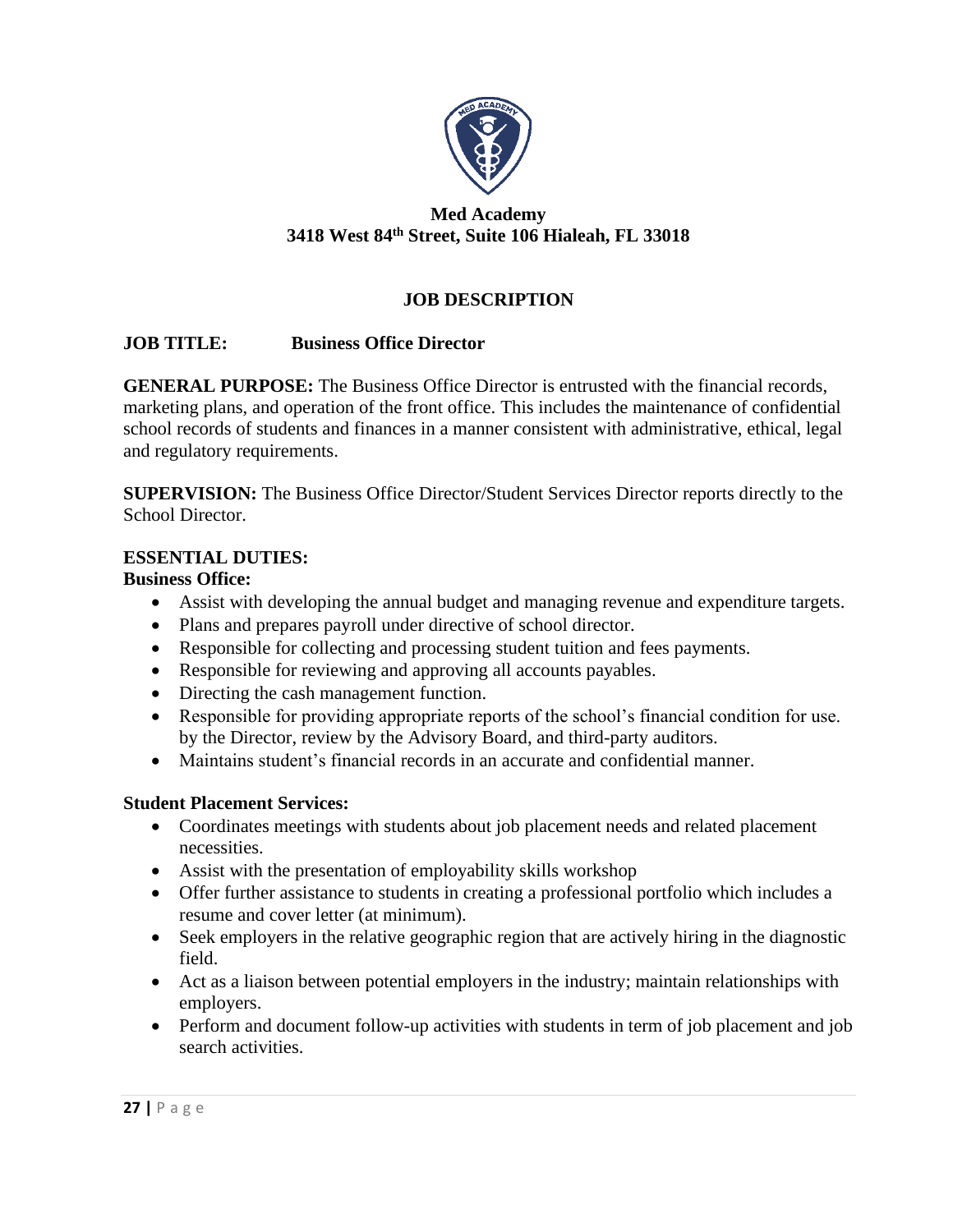## **MINIMUM QUALIFICATIONS:**

- A minimum of a bachelor's degree in business or accounting; Master's degree preferred
- $\bullet$  2 years verified occupational experience working with financial audits, accepting payments, establishing accounts, monitoring accounts, and collections.

# **KNOWLEDGE, SKILLS, AND ABILITIES:**

- Possesses good organizational skills, knowledge of record keeping procedures,
- including the ability to collect and organize data and information.
- Working knowledge of modern office practices and procedures, including applicable
- computer operations and software, i.e., Microsoft Office Suites, student record
- programs.
- Ability to establish and maintain appropriate levels of authority as well as creating an
- atmosphere of support and confidence for students.
- Possesses effective written and verbal communication skills.
- Ability to develop effective working relationships with supervisors, co-workers,
- parents and students and the public.
- Ability to work independently and to manage work assignments in a highly
- interpersonal contact environment.
- Ability to deal effectively with stress caused by workload, deadlines, and situations as
- they occur.
- Must be tactful, have good interpersonal skills and sound judgment.

#### **I have read, understand, and accept responsibility as outlined in this job description.**

\_\_\_\_\_\_\_\_\_\_\_\_\_\_\_\_\_\_\_\_\_\_\_\_\_\_\_\_\_\_\_\_\_\_\_ \_\_\_\_\_\_\_\_\_\_\_\_\_\_\_\_\_\_\_\_\_\_\_\_\_\_\_\_\_\_\_\_

Employee's Signature Signature Date

Print Name: \_\_\_\_\_\_\_\_\_\_\_\_\_\_\_\_\_\_\_\_\_\_\_\_\_\_\_\_\_\_\_\_\_\_\_\_\_\_\_\_\_\_\_\_\_\_\_\_\_\_\_\_\_\_\_\_\_\_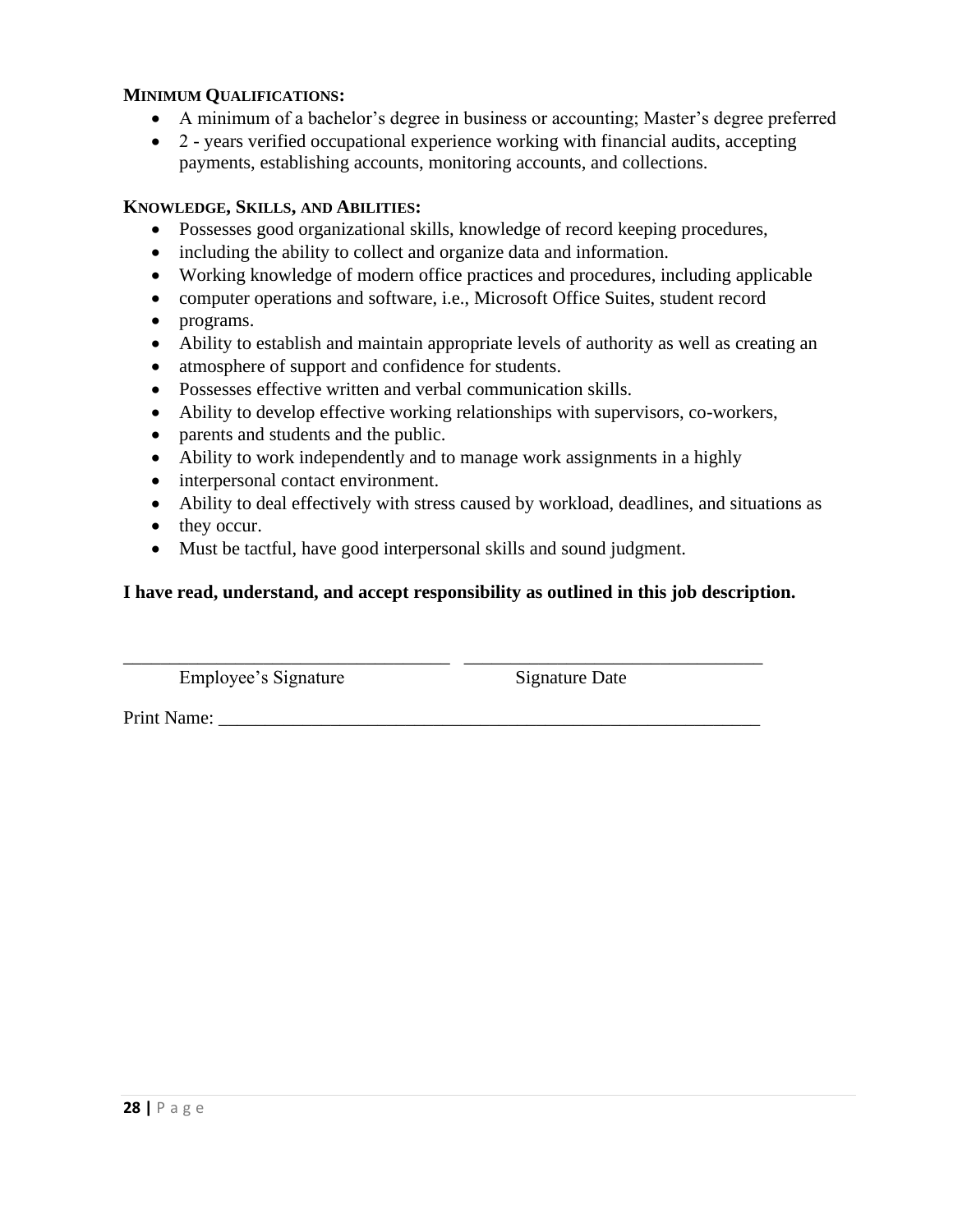

# **Med Academy 3418 West 84th Street, Suite 106 Hialeah, FL 33018**

# **JOB DESCRIPTION**

# **JOB TITLE: Director of Education**

**GENERAL PURPOSE:** Under general supervision the Director of Education will perform a variety of routine duties. To coordinate and monitor imaging students from different backgrounds, ethnicity, nationalities, gender, ages, religions, or disabilities as they are assigned to clinical sites to complete clinical practicum hours.

**SUPERVISION:** The Director of Education will report directly to the School Director.

# **ESSENTIAL DUTIES:**

- Develops annual goals for program improvement, revise and update program curriculum using performance based open entry/open exit individualized curriculum materials, as needed. Promotes non-traditional student career choices.
- Coordinates with school director/program director with the scheduling of classes, faculty assignments, lesson plans, and syllabi revision.
- Maintain appropriate documentation of student participation and performance; clinical competencies, clinical evaluations, clinical instructor/site evaluation.
- Assists in the process of institutional audits (i.e. student files, employee files, evaluations)
- Performs observations and evaluations of faculty performance.
- Maintain relationships within the community by performing site visits to those facilities that serve populations for which Med Academy offers educational programs.
- Confers with faculty to gain insight on student behavioral disorders affecting the learning processes.
- Enforces classroom protocols, rules, and regulations; maintains classroom discipline utilizes effective classroom management techniques.
- Assists students to develop and implement effective study skills, practices, and techniques.
- Assists students to develop and complete resumes, applications for employment, cover letters, etc.
- Develops and implements record keeping procedures that ensure proper documentation of action plans for success per requirements of supervisor; keeps and reports data required by funding agencies, i.e., attendance, progress, and competency based data for each student.
- Develops and maintains the required data for accreditation of the MRI program.
- Ensures confidentiality of all program records and student information.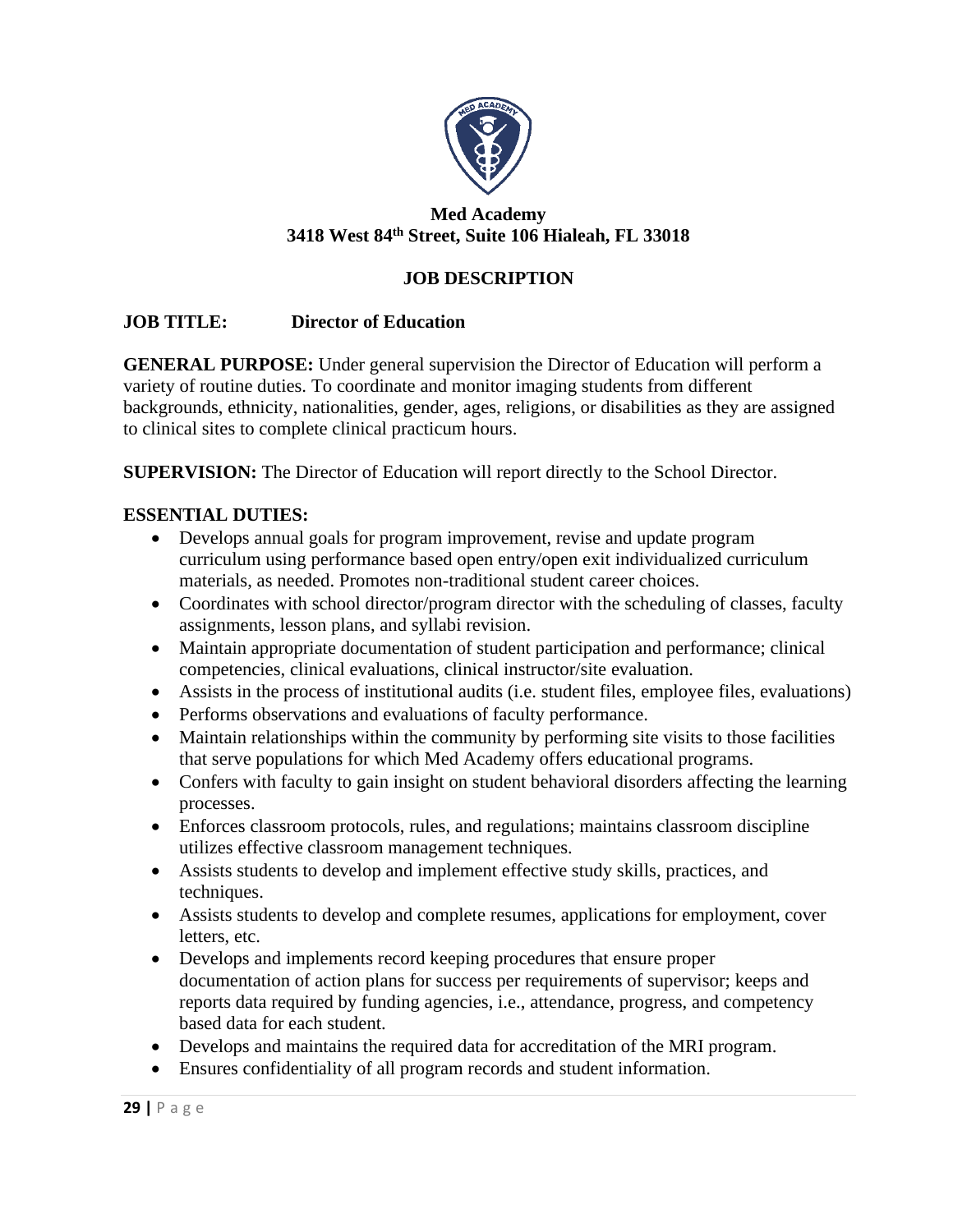- Maintains relationship with the business community to ensure job training goals, objectives, and curriculum are aligned with current business standards and practices.
- Attends meetings and training per requirements of the supervisor; participates in faculty and professional meetings, educational conferences, and professional development workshops.
- Acts as the liaison officer for accreditation applications, communications, and assures that accreditation standards are maintained.
- Instructs courses as determined by program director.

# **MINIMUM QUALIFICATIONS:**

- A minimum of a master's degree; Master's in Education preferred
- Current Certification in an Allied Health Imaging Profession
- $\bullet$  2 years verified occupational experience in diagnostic imaging occupations; 2 years teaching experience preferred
- Have at least 3 years' experience as an administrator of a vocational-adult training program

# **KNOWLEDGE, SKILLS, AND ABILITIES:**

- Working knowledge of instructional theory, basic education principles, practices and methodologies, the developmental process, competency-based curricula, and general classroom and lab practices.
- Possesses good organizational skills, knowledge of record keeping procedures, including the ability to collect and organize data and information.
- Working knowledge of modern office practices and procedures, including applicable computer operations and software, i.e., Microsoft Office Suites, student record programs.
- Ability to establish and maintain appropriate levels of authority as well as creating an atmosphere of support and confidence for students.
- Possesses effective written and verbal communication skills.
- Ability to develop effective working relationships with supervisors, co-workers, parents and students and the public.
- Ability to work independently and to manage work assignments in a highly interpersonal contact environment.
- Ability to deal effectively with stress caused by workload, deadlines, and situations as they occur.
- Must be tactful, have good interpersonal skills and sound judgment.

# **I have read, understand, and accept responsibility as outlined in this job description.**

\_\_\_\_\_\_\_\_\_\_\_\_\_\_\_\_\_\_\_\_\_\_\_\_\_\_\_\_\_\_\_\_\_\_\_ \_\_\_\_\_\_\_\_\_\_\_\_\_\_\_\_\_\_\_\_\_\_\_\_\_\_\_\_\_\_\_\_

Employee's Signature Signature Date

Print Name: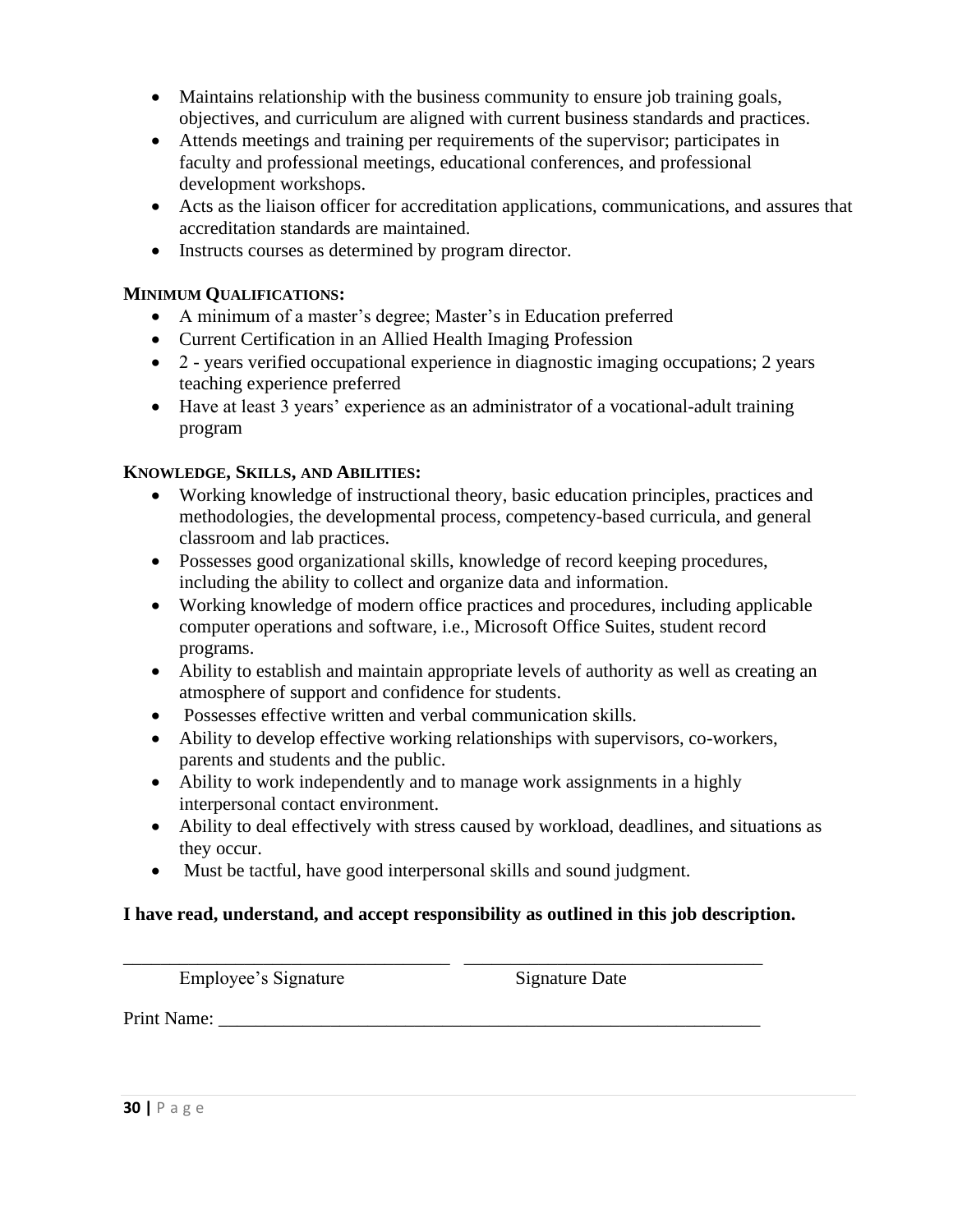

# **Med Academy 3418 West 84th Street, Suite 106 Hialeah, FL 33018**

# **JOB DESCRIPTION**

# **JOB TITLE: Program Director**

**GENERAL PURPOSE:** The Program Director is responsible for the administration of the daily activities required for function of the program. Their primary role is to oversee and acts as the designee that establishes, implements, and monitors the function of faculty and staff that provide service to the student program population, programmatic Advisory Board members, and other communities of interest. The Program Director must ensure that the program is operating in such a manner that it upholds its mission and objectives.

# **ESSENTIAL DUTIES:**

- Execute the operation of the program including scheduling of classes and clinical, administrative duties, communicating with pertinent departments and/or administrators as it pertains to the functioning of the program.
- Communicate and organize instructor course assignments.
- Review and revise policy and procedures according to hospital and educational accreditation agency standards.
- Review and revise curriculum according to American Society of Radiology Technology (ASRT) standards.
- Counsel students as to progress in clinical and didactic performance.
- Monitor and maintain program budget.
- Ensure that the program follows current state and federal standards and guidelines.
- Responsible for the coordination of staff, student, and participating third parties as related to functions of educational and/or instructional accrediting standards.
- Perform candidate interviews for staff positions.
- Monitor and evaluate competency of students in clinical rotations.
- Maintain student academic progress records.
- Plan and implement didactic and clinical components of program studies.
- Create academic calendar of both didactic and clinical activities.
- Instruction of various courses in the program modality.
- Continuous development and revision of curriculum and lesson plans
- Counsel students on issues of academic progress and practical efforts
- Assist with preparation of accreditation materials for program evaluation
- Develops annual goals for program improvement; revise and update program curriculum using performance based open entry/open exit individualized curriculum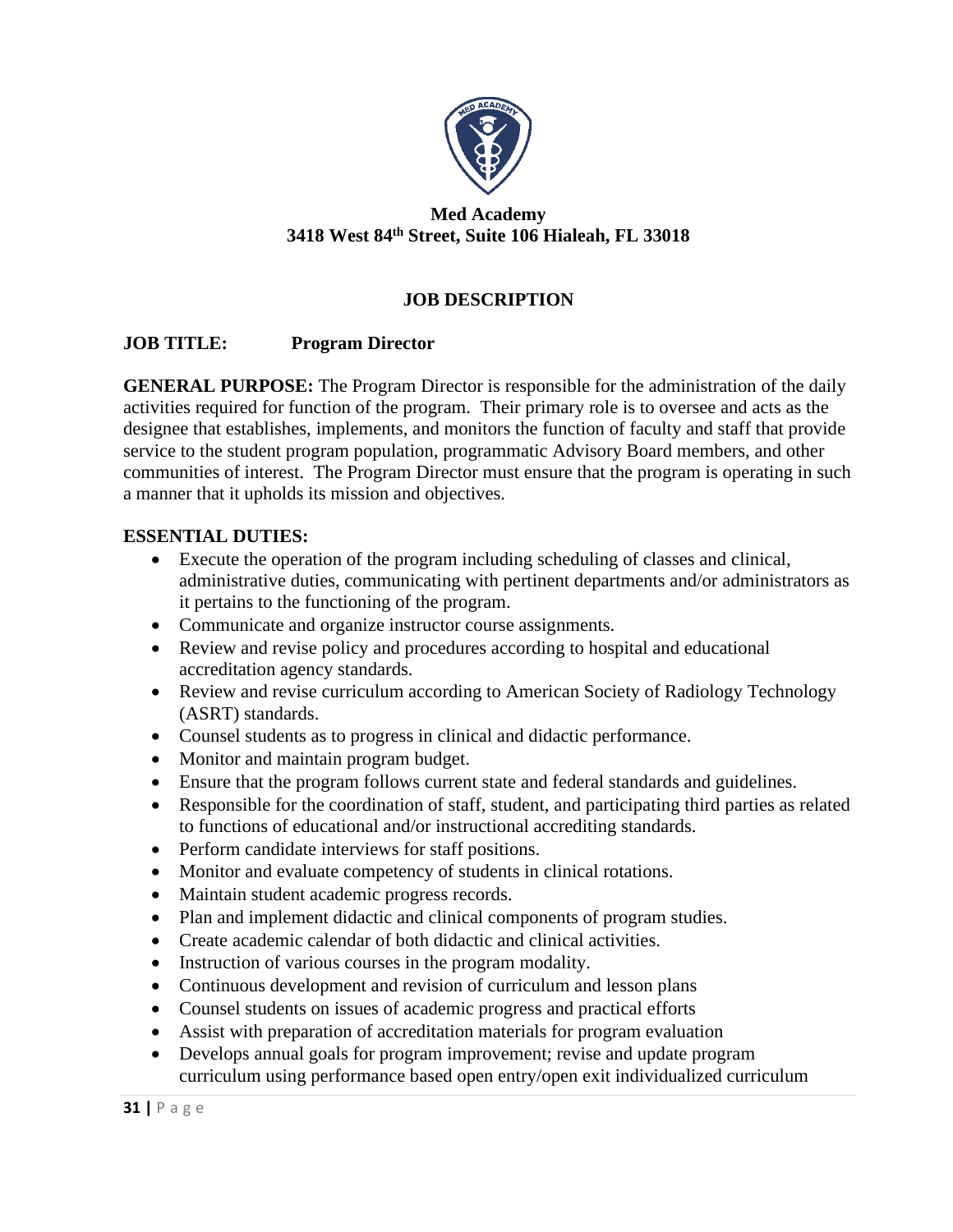materials, as needed. Promotes non-traditional student career choices.

- Coordinates with director of Education with the scheduling of classes, faculty assignments, lesson plans, and syllabi revision.
- Maintain appropriate documentation of student participation and performance; clinical competencies, clinical evaluations, clinical instructor/site evaluation.
- Assists in the process of institutional audits (i.e. student files, employee files, evaluations)
- Performs observations and evaluations of faculty performance.
- Maintain relationships within the community by performing site visits to those facilities that serve populations for which Med Academy offers educational programs.
- Confers with faculty to gain insight on student behavioral disorders affecting the learning processes.
- Enforces classroom protocols, rules and regulations; maintains classroom discipline; utilizes effective classroom management techniques.
- Assists students to develop and implement effective study skills, practices and techniques.
- Assists students to develop and complete resumes, applications for employment, cover letters, etc.
- Develops and implements record keeping procedures that ensure proper documentation of action plans for success per requirements of supervisor; keeps and reports data required by funding agencies, i.e., attendance, progress, and competency based data for each student.
- Develops and maintains the required data for accreditation of the program.
- Ensures confidentiality of the program records and student information.
- Maintains relationship with the business community to ensure job training goals, objectives, and curriculum are aligned with current business standards and practices.
- Attends meetings and training per requirements of the supervisor; participates in faculty and professional meetings, educational conferences, and professional development workshops.
- Instructs courses.
- Coordinate job placement for the program.

# **MINIMUM QUALIFICATIONS:**

- A minimum of a Masters' degree. Master's in Education or Health Care Administration degree preferred
- Current Certification in an Allied Health Imaging Profession; Diagnostic Imaging certification in program modality preferred.
- $\bullet$  2 years verified occupational experience in diagnostic imaging occupations; 2 years teaching experience preferred.
- Have at least 3 years' experience as an administrator of a vocational-adult training program.

# **KNOWLEDGE, SKILLS, AND ABILITIES:**

- Working knowledge of instructional theory, basic education principles, practices and methodologies, the developmental process, competency-based curricula, and general classroom and lab practices.
- Possesses good organizational skills, knowledge of record keeping procedures,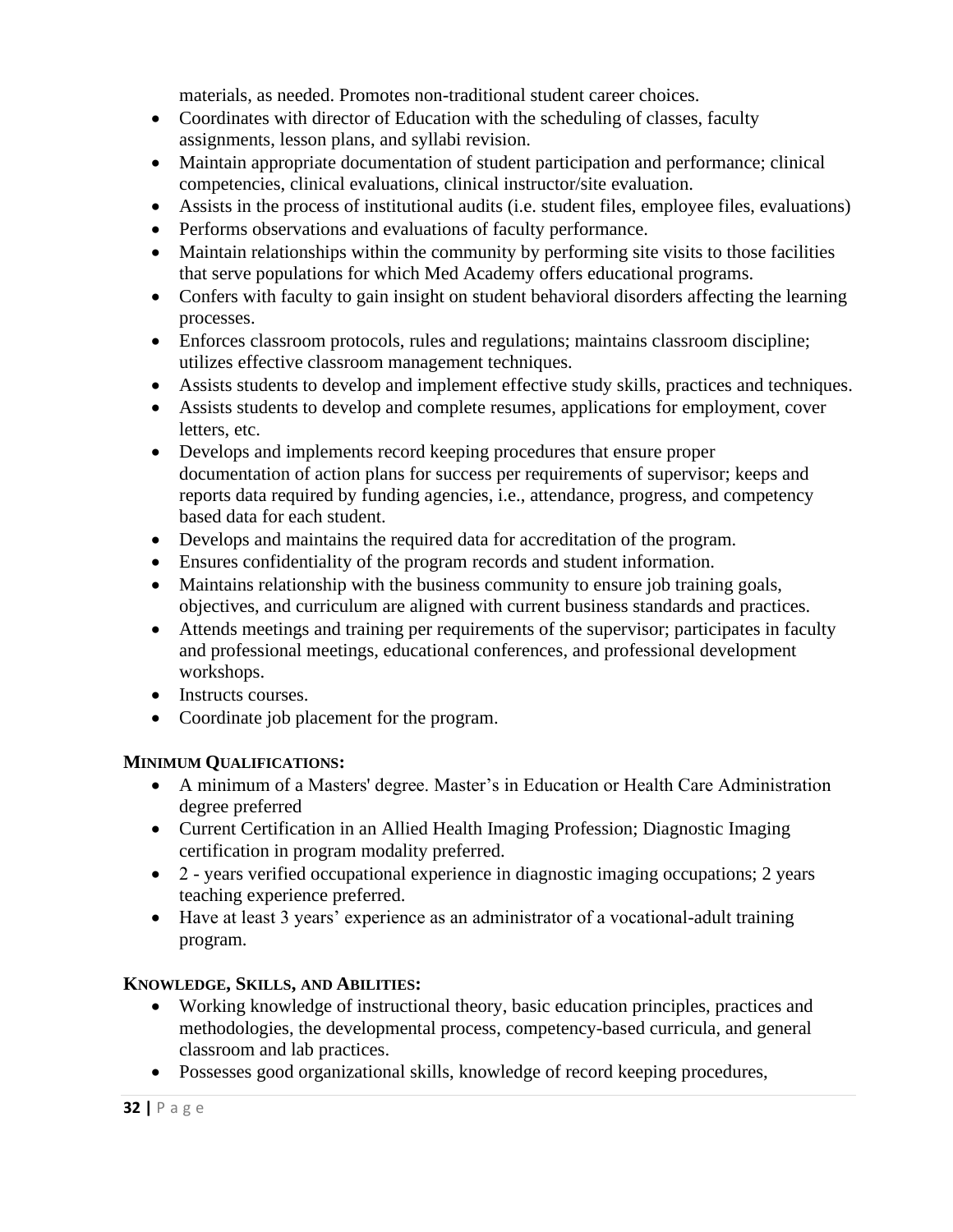including the ability to collect and organize data and information.

- Working knowledge of modern office practices and procedures, including applicable computer operations and software, i.e., Microsoft Office Suites, student record programs.
- Ability to establish and maintain appropriate levels of authority as well as creating an atmosphere of support and confidence for students.
- Possesses effective written and verbal communication skills.
- Ability to develop effective working relationships with supervisors, co-workers, parents and students and the public.
- Ability to work independently and to manage work assignments in a highly interpersonal contact environment.
- Ability to deal effectively with stress caused by workload, deadlines, and situations as they occur.
- Must be tactful, have good interpersonal skills and sound judgment.

# **I have read, understand, and accept responsibility as outlined in this job description.**

\_\_\_\_\_\_\_\_\_\_\_\_\_\_\_\_\_\_\_\_\_\_\_\_\_\_\_\_\_\_\_\_\_\_\_ \_\_\_\_\_\_\_\_\_\_\_\_\_\_\_\_\_\_\_\_\_\_\_\_\_\_\_\_\_\_\_\_

Employee's Signature Signature Signature Date

Print Name: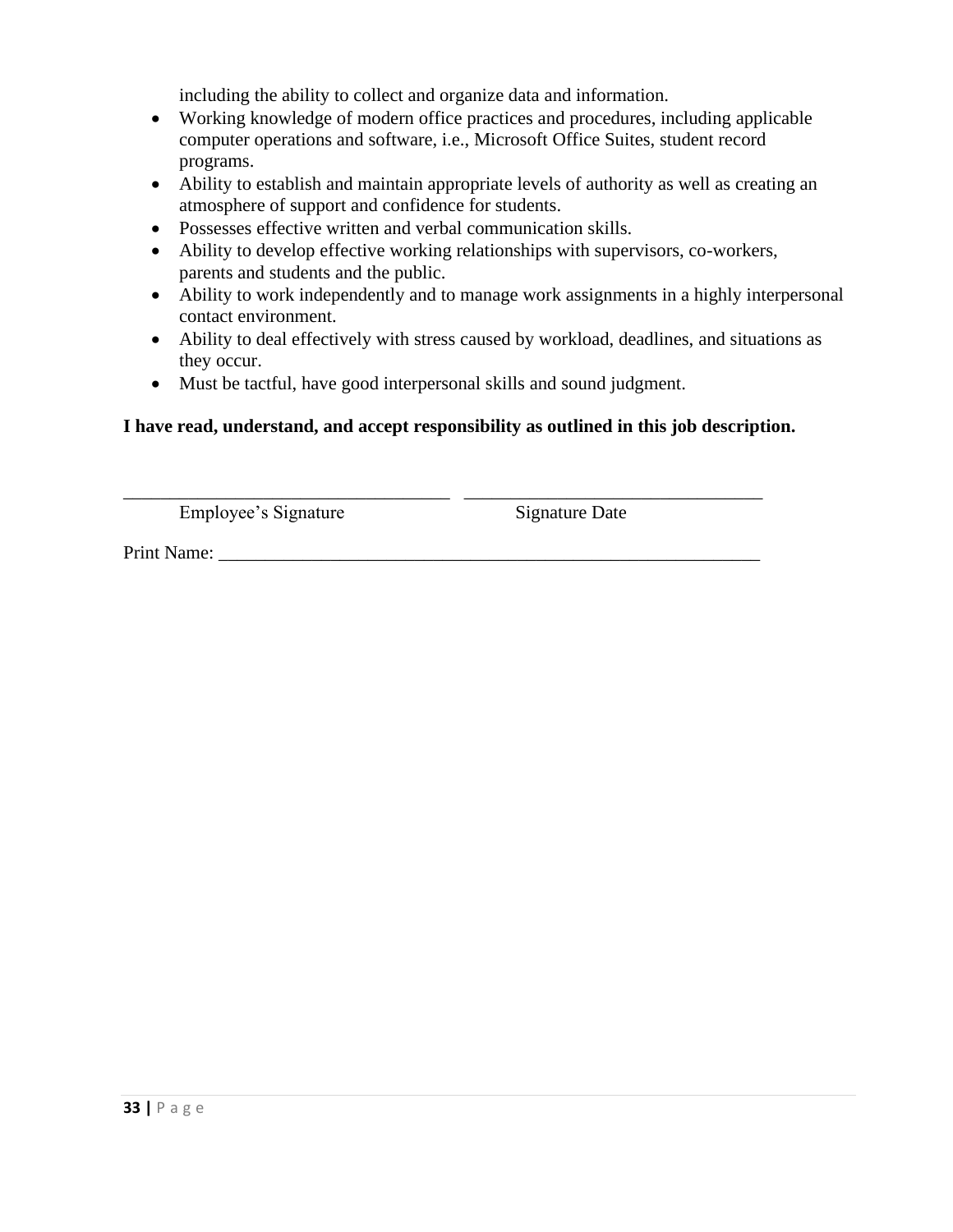

# **Med Academy 3418 West 84th Street, Suite 106 Hialeah, FL 33018**

# **JOB DESCRIPTION**

# **JOB TITLE: Clinical Coordinator**

**GENERAL PURPOSE:** Under general supervision the instructor will perform a variety of routine duties. To coordinate and monitor imaging students from different backgrounds, ethnicity, nationalities, gender, ages, religions, or disabilities as they are assigned to clinical sites to complete clinical practicum hours. In addition, the Clinical Coordinator acts as a liaison between the clinical affiliates and the school.

**SUPERVISION:** The Clinical Coordinator will report directly to the Program Director.

# **ESSENTIAL DUTIES:**

- Coordinate with the Program Director to determine clinical placement of students into a clinical site.
- Assists in the develops annual goals for program improvement; revise and update program curriculum using performance based open entry/open exit individualized curriculum materials, as needed. Promotes non-traditional student career choices.
- Actively seek and contract new clinical affiliations for student participation.
- Maintain appropriate documentation of student participation and performance; clinical competencies, clinical evaluations, clinical instructor/site evaluation.
- Instruct students in the importance of accuracy, neatness, efficiency, resourcefulness and good work habits in obtaining employment in hospitals or other health care related facilities.
- Assess student performance by performing clinical evaluation observations.
- Keeps records of daily attendance and student progress, reports to supervisor and the registration office per requirements.
- Confers with team leader, team members, i.e., enrichment instructor, counselor, job developer, etc. to obtain additional information and to gain insight on student behavioral disorders affecting the learning processes.
- Enforces classroom protocols, rules, and regulations; maintains classroom discipline; utilizes effective classroom management techniques.
- Assists students to develop and implement effective study skills, practices, and techniques.
- Assists students to develop and complete resumes, applications for employment, cover letters, etc.
- Develops and implements record keeping procedures that ensure proper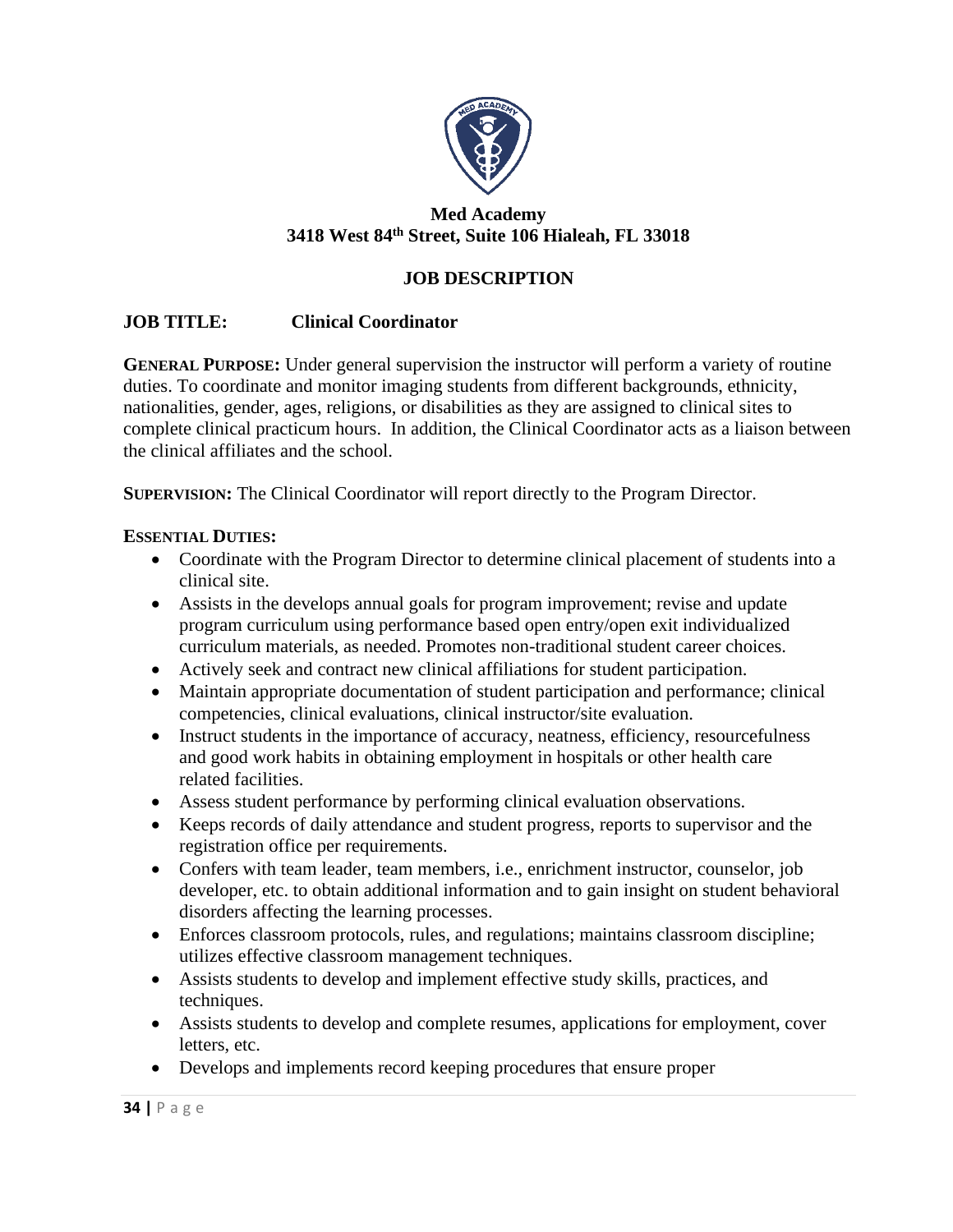documentation of action plans for success per requirements of supervisor; keeps and reports data required by funding agencies, i.e., attendance, progress, and competency based data for each student.

- Develops and maintains the required data for accreditation of the programs.
- Ensures confidentiality of all program records and student information.
- Maintains relationship with the business community to ensure job training goals, objectives, and curriculum are aligned with current business standards and practices.
- Attends meetings and training per requirements of the supervisor; participates in faculty and professional meetings, educational conferences, and professional development workshops.

# **MINIMUM QUALIFICATIONS:**

- Current Certification in an Allied Health Imaging Profession; RT certification preferred
- $\bullet$  2 years verified occupational experience as clinical coordinator; 2 years teaching experience preferred

# **KNOWLEDGE, SKILLS, AND ABILITIES:**

• Working knowledge of instructional theory, basic education principles, practices and

methodologies, the developmental process, competency-based curricula, and general classroom and lab practices.

- Possesses good organizational skills, knowledge of record keeping procedures, including the ability to collect and organize data and information.
- Working knowledge of modern office practices and procedures, including applicable computer operations and software, i.e., Microsoft Office Suites, student record programs.
- Ability to establish and maintain appropriate levels of authority as well as creating an atmosphere of support and confidence for students.
- Possesses effective written and verbal communication skills.
- Ability to develop effective working relationships with supervisors, co-workers, parents and students and the public.
- Ability to work independently and to manage work assignments in a highly interpersonal contact environment.
- Ability to deal effectively with stress caused by workload, deadlines, and situations as they occur.
- Must be tactful, have good interpersonal skills and sound judgment.

# **I have read, understand, and accept responsibility as outlined in this job description.**

\_\_\_\_\_\_\_\_\_\_\_\_\_\_\_\_\_\_\_\_\_\_\_\_\_\_\_\_\_\_\_\_\_\_\_ \_\_\_\_\_\_\_\_\_\_\_\_\_\_\_\_\_\_\_\_\_\_\_\_\_\_\_\_\_\_\_\_

Employee's Signature Signature Date

Print Name: \_\_\_\_\_\_\_\_\_\_\_\_\_\_\_\_\_\_\_\_\_\_\_\_\_\_\_\_\_\_\_\_\_\_\_\_\_\_\_\_\_\_\_\_\_\_\_\_\_\_\_\_\_\_\_\_\_\_\_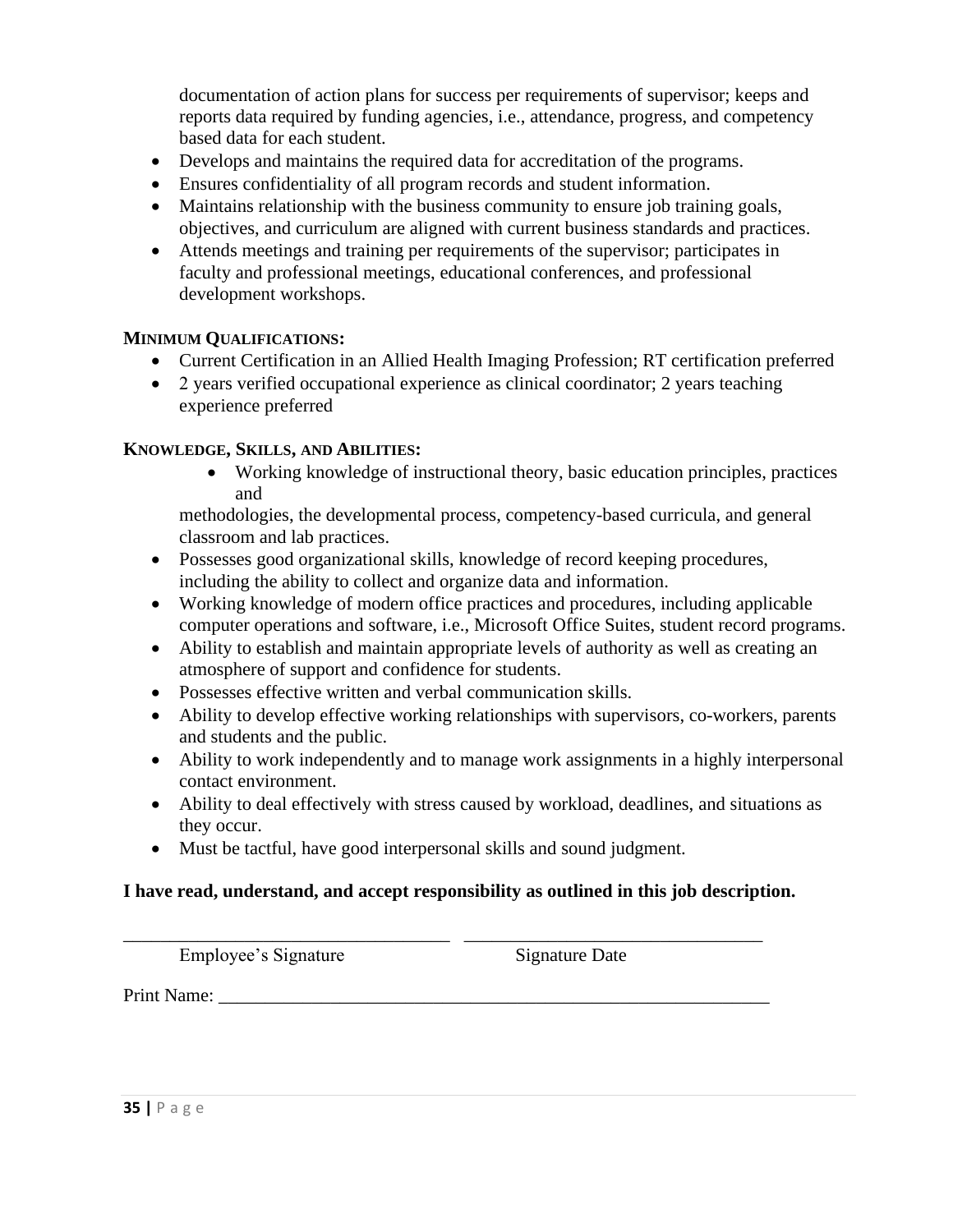

# **Med Academy 3418 West 84th Street, Suite 106 Hialeah, FL 33018**

# **JOB DESCRIPTION**

# **JOB TITLE: Didactic Instructor**

**GENERAL PURPOSE:** Under general supervision the instructor will perform a variety of routine duties. To teach imaging sciences to students from different backgrounds, ethnicity, nationalities, gender, ages, religions, or disabilities in the classroom and in the lab using a variety of teaching methods such as lectures and demonstrations and using audiovisual and technological aids to supplement the presentations.

**SUPERVISION:** The didactic instructors will report directly to the Director of Academic Affairs.

#### **ESSENTIAL DUTIES:**

- Prepares performance-based objectives and outlines for course of study following curriculum guidelines and requirements of the school, State and Federal initiatives meets State and local academic and career tech performance measures and competencies.
- Develops annual goals for program improvement, revise and update program curriculum using performance based open entry/open exit individualized curriculum materials, as needed. Promotes non-traditional student career choices.
- Organizes program of practical and technical instruction, including demonstrations of skills required in the medical assistant profession, and lectures on theory, techniques, and terminology; prepares outline of instructional programs and studies and assembles materials to be presented; reviews with supervisor, as needed.
- Instructs students in subject areas, i.e., use, maintenance, and the safe operation of tools and equipment, codes or regulations related to the health medical assistant program.
- Instruct students in the importance of accuracy, neatness, efficiency, resourcefulness and good work habits in obtaining employment in hospitals or other health care related facilities.
- Initiates purchase requisitions for supplies, materials, and equipment following district and the Florida Department of Education procurement policies and procedures ensures preventive maintenance program for equipment is in place.
- Assigns lesson to students and corrects homework; administers tests to evaluate achievement of students in technical knowledge and practical skills; records results, and issues reports to students, school and to parents.
- Keeps records of daily attendance and student progress, reports to supervisor and the registration office per requirements.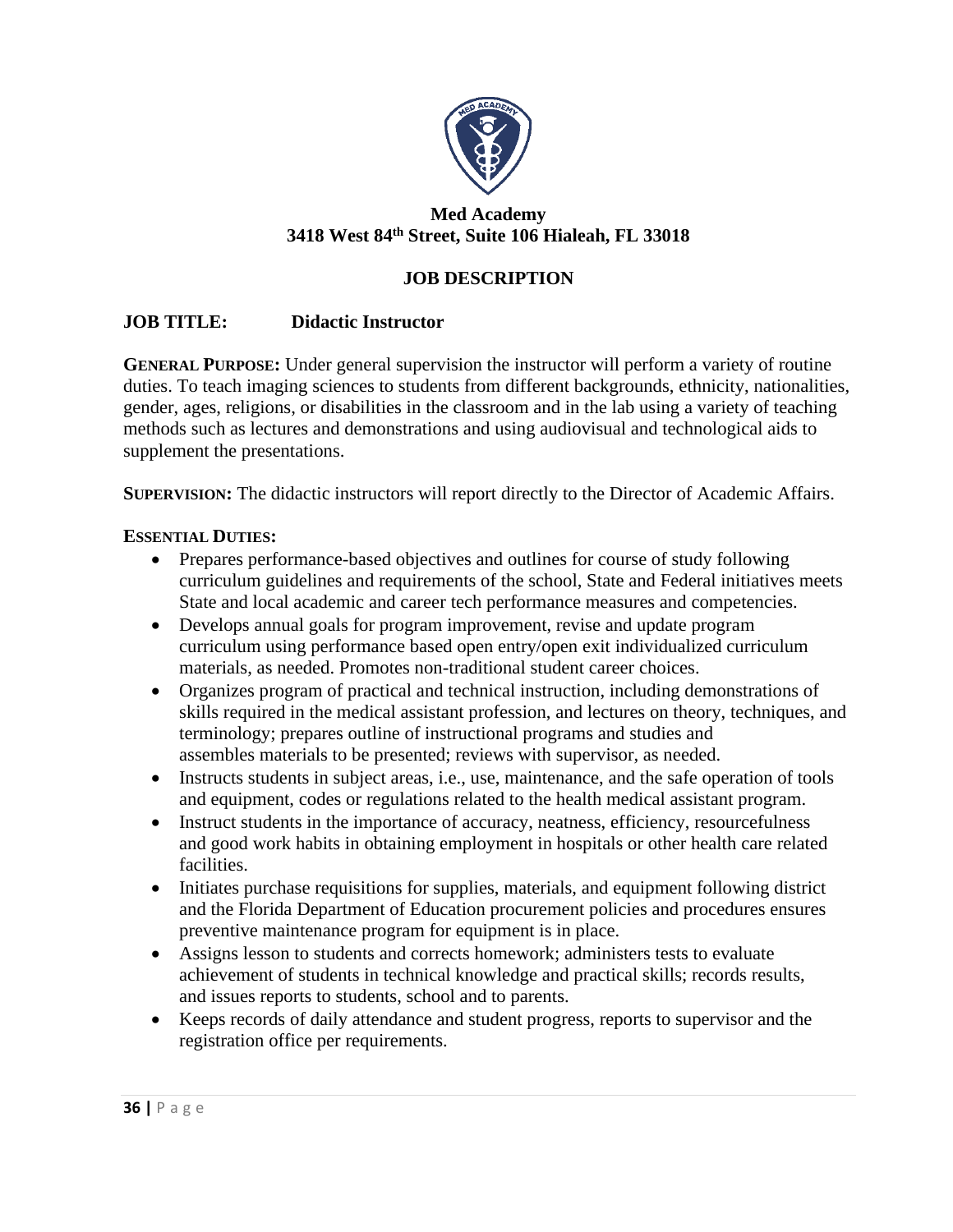- Confers with team leader, team members, i.e., enrichment instructor, counselor, job developer, etc. to obtain additional information and to gain insight on student behavioral disorders affecting the learning processes.
- Presents subject matter to students, utilizing a variety of methods and techniques, such as lectures, discussions, or demonstrations; ensures use of classroom time is organized and that instruction and clean-up can be accomplished within the allotted time.
- Assists students, individually or groups, with lesson assignments to present or reinforce learning concepts; responds to basic student questions and may initiate study groups in preparation for exams. Integrates technology throughout the curriculum.
- Enforces classroom protocols, rules, and regulations; maintains classroom discipline utilizes effective classroom management techniques.
- Maintains a clean and orderly classroom and lab area; ensures that waste and by products are disposed according to Occupational Safety and Health Administration (OSHA) and Environmental Protection Agency (EPA) standards and procedures.
- Assists students to develop and implement effective study skills, practices, and techniques.
- Assists students to develop and complete resumes, applications for employment, cover letters, etc.
- Develops and implements record keeping procedures that ensure proper documentation of action plans for success per requirements of supervisor; keeps and reports data required by funding agencies, i.e., attendance, progress, and competency-based data for each student.
- Develops and maintains the required data for accreditation of the MRI program.
- Ensures confidentiality of all program records and student information.
- Maintains relationship with the business community to ensure job training goals, objectives, and curriculum are aligned with current business standards and practices.
- Attends meetings and training per requirements of the supervisor; participates in faculty and professional meetings, educational conferences, and professional development workshops.

# **MINIMUM QUALIFICATIONS:**

- Current Certification in an Allied Health Imaging Profession; MRI certification preferred
- $\bullet$  2 years verified occupational experience in diagnostic imaging occupations; 2 years teaching experience preferred

# **KNOWLEDGE, SKILLS, AND ABILITIES:**

- Working knowledge of instructional theory, basic education principles, practices and methodologies, the developmental process, competency-based curricula, and general classroom and lab practices.
- Possesses good organizational skills, knowledge of record keeping procedures, including the ability to collect and organize data and information.
- Working knowledge of modern office practices and procedures, including applicable
- computer operations and software, i.e., Microsoft Office Suites, student record programs.
- Ability to establish and maintain appropriate levels of authority as well as creating an atmosphere of support and confidence for students.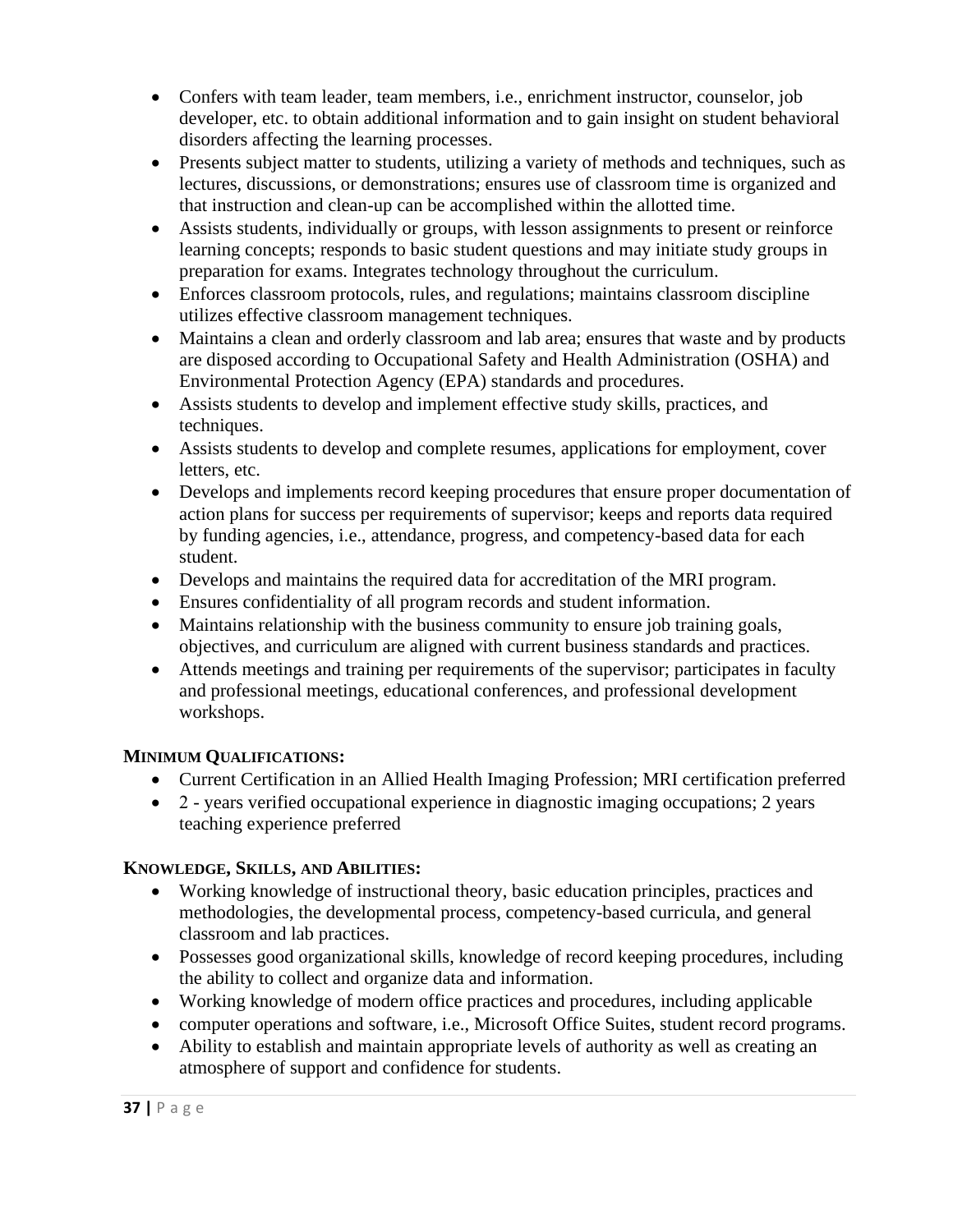- Possesses effective written and verbal communication skills.
- Ability to develop effective working relationships with supervisors, co-workers, parents and students and the public.
- Ability to work independently and to manage work assignments in a highly interpersonal contact environment.
- Ability to deal effectively with stress caused by workload, deadlines, and situations as they occur.
- Must be tactful, have good interpersonal skills and sound judgment.

# **I have read, understand, and accept responsibility as outlined in this job description.**

\_\_\_\_\_\_\_\_\_\_\_\_\_\_\_\_\_\_\_\_\_\_\_\_\_\_\_\_\_\_\_\_\_\_\_ \_\_\_\_\_\_\_\_\_\_\_\_\_\_\_\_\_\_\_\_\_\_\_\_\_\_\_\_\_\_\_\_

Employee's Signature Signature Date

Print Name: \_\_\_\_\_\_\_\_\_\_\_\_\_\_\_\_\_\_\_\_\_\_\_\_\_\_\_\_\_\_\_\_\_\_\_\_\_\_\_\_\_\_\_\_\_\_\_\_\_\_\_\_\_\_\_\_\_\_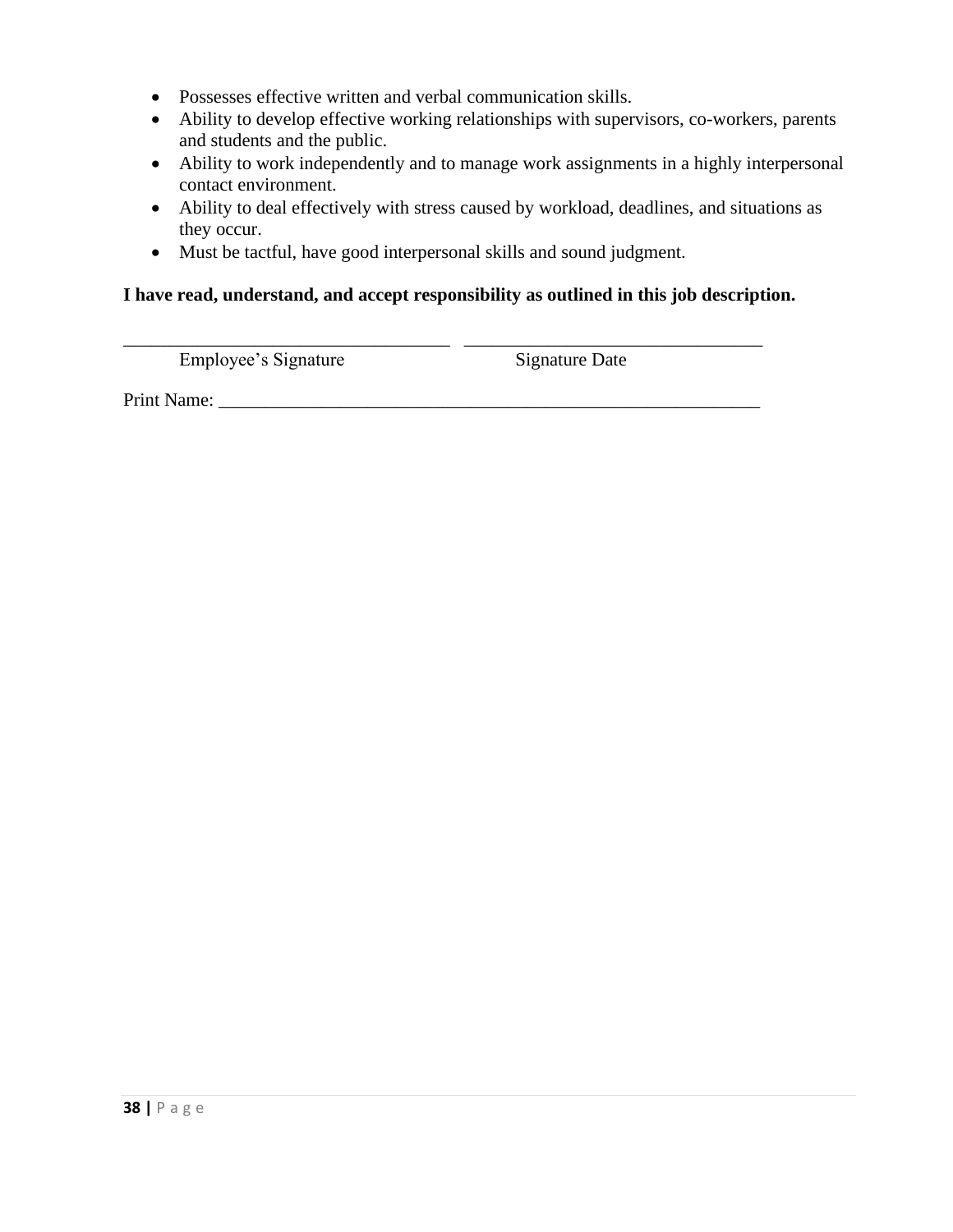

# **Med Academy 3418 West 84th Street, Suite 106 Hialeah, FL 33018**

# **JOB DESCRIPTION**

# **JOB TITLE: Financial Aid Director**

**GENERAL PURPOSE**: The Financial Aid Director will ensure compliance regarding all federal, state, and institutional student financial aid funds.

# **ESSENTIAL FUNCTIONS AND BASIC DUTIES**

- Manage the Financial Aid Department.
- Process exit interviews and assist students with loan consolidation, as needed.
- Process Loan Certification, Origination and Requests.
- Student funding updates.
- Monitor the student financial assistance process to ensure that "Financial Aid Packages" are processed, and funds received.
- Responsible for ensuring that all Stafford/Plus/UNSUB and Sallie Mae ALT Loans are completed correctly and in a timely fashion
- Monitor the timeliness of all  $1<sup>st</sup>$ ,  $2<sup>nd</sup>$  and  $3<sup>rd</sup>$  Academic Year Loan activity.
- Process Pell Origination and Disbursement.
- Request grants, certify and process loans, review satisfactory academic progress, analyze Open Invoices, and request funds. Ensure that all funding disbursements are requested and received in an accurate and timely manner.
- Responsible for obtaining and processing student exit interviews and conducting student orientation.
- Assist in re-packing and processing continuing student financial aid.
- Establishes various reports and documents to provide current information.
- Ensures compliance with the overall operations of the student financial aid programs that provide financial aid assistance; oversees student financial aid activities.
- Designs, establishes, and maintains an organizational structure and staffing to effectively accomplish the institution's goals and objectives; request personnel as needed by the department, trains, supervises, and evaluates unit staff.
- Enforces the policies and ensure compliance with state and federal regulations.
- Provides information and reports regarding financial aid compliance to administration, accrediting and funding agencies and the community.
- Develops customized Default Prevention Plans.
- Achieve measured default rates at a level no greater than the established goals.
- Conducts campus-based default prevention workshops and information seminars and trainings.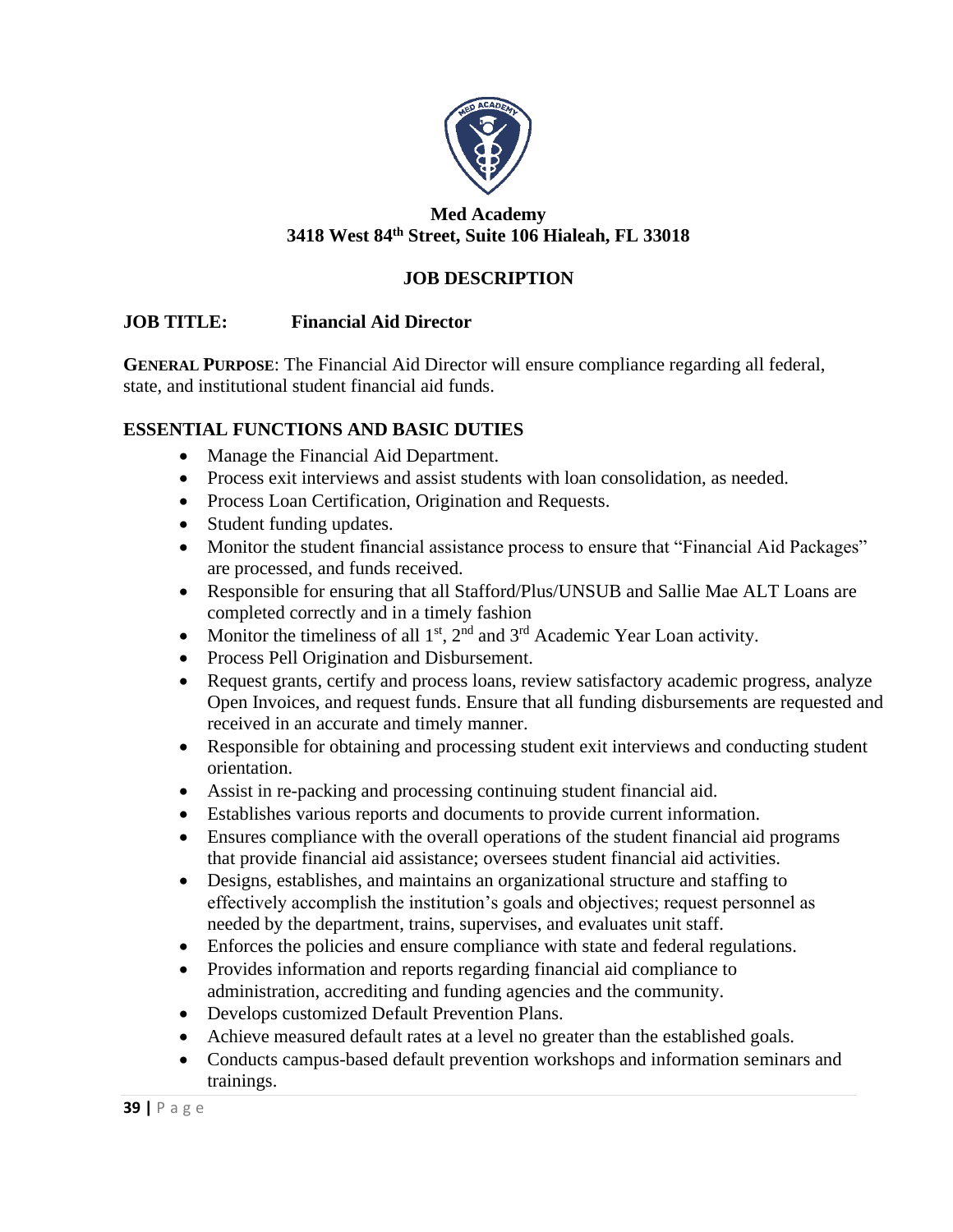- Distributes default prevention materials (posters, brochures).
- Evaluates data based on borrower delinquency and pre-claim status
- Serve as point of contact for school and students' assessment on default prevention.
- Collect and analyze data on defaulted borrowers
- Review common characteristics of default borrowers.
- Perform student loan entrance and exit assessment.
- Advise students on importance of loan repayment.
- Performs miscellaneous job-related duties as assigned.

# **KNOWLEDGE, SKILLS, AND ABILITIES REQUIRED:**

- Attend Financial Aid seminars.
- Ability to supervise and train staff, including organizing, prioritizing, and scheduling work assignments.
- Ability to plan, develop, coordinate, and direct student financial assistance programs and initiatives.
- Ability to foster a cooperative work environment.
- Knowledge of principles, practices, methodology, and procedures for the provision of student financial aid.
- Employee development and performance management and communications skills.
- Knowledge of a broad range of relevant multi-user computer systems, applications, and/or equipment.
- Knowledge of federal and state laws, regulations, and policies pertaining to the provision of student financial aid.
- Knowledge of financial/business analysis techniques.

# **MINIMUM QUALIFICATIONS:**

- Must satisfy minimum DOE requirements.
- 3 years' experience in a related area. Working knowledge of necessary financial aid software, report writing and internet research skills.

# **I have read, understand, and accept responsibility as outlined in this job description.**

\_\_\_\_\_\_\_\_\_\_\_\_\_\_\_\_\_\_\_\_\_\_\_\_\_\_\_\_\_\_\_\_\_\_\_ \_\_\_\_\_\_\_\_\_\_\_\_\_\_\_\_\_\_\_\_\_\_\_\_\_\_\_\_\_\_\_\_

Employee's Signature Signature Date

Print Name: \_\_\_\_\_\_\_\_\_\_\_\_\_\_\_\_\_\_\_\_\_\_\_\_\_\_\_\_\_\_\_\_\_\_\_\_\_\_\_\_\_\_\_\_\_\_\_\_\_\_\_\_\_\_\_\_\_\_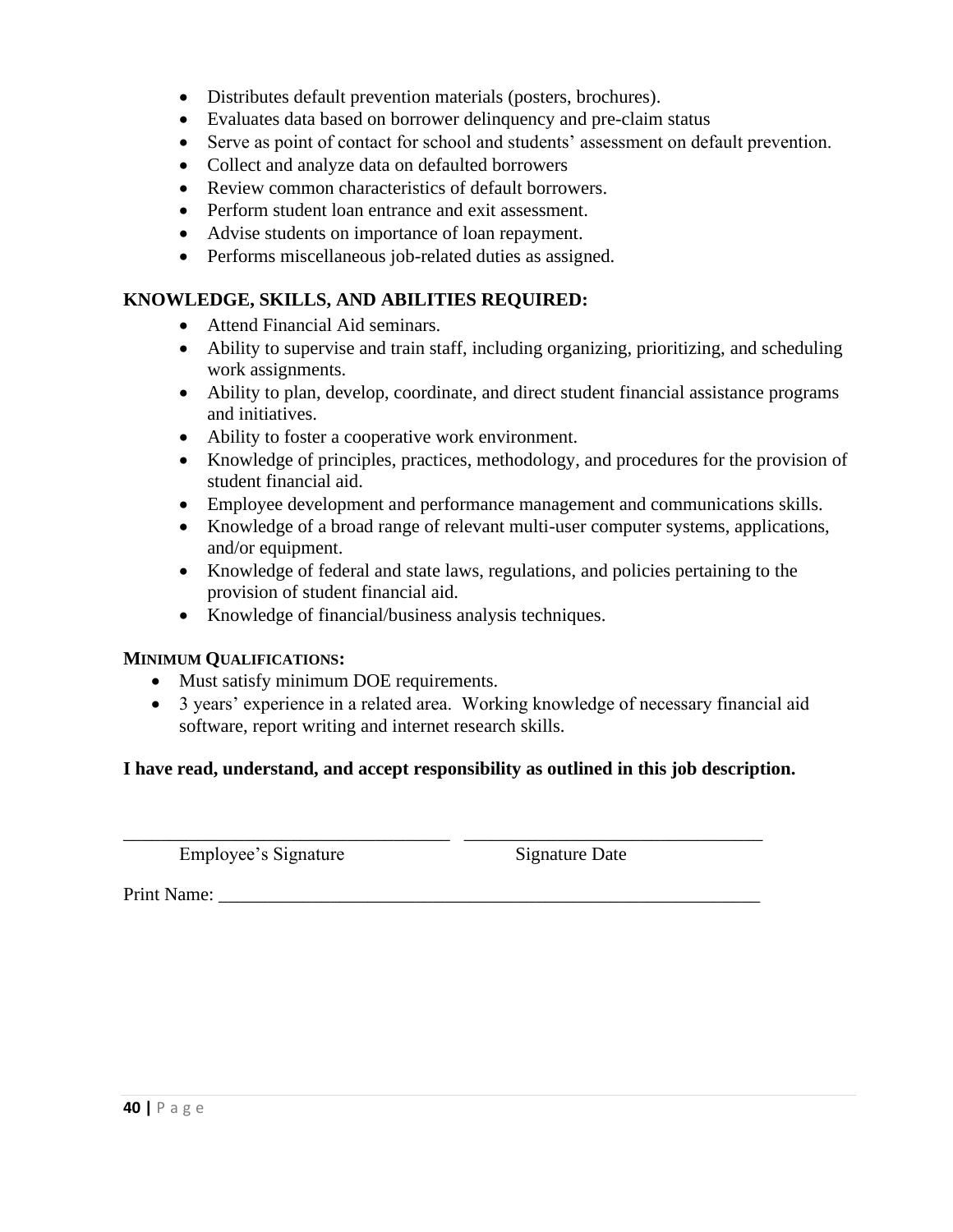

# **Med Academy 3418 West 84th Street, Suite 106 Hialeah, FL 33018**

# **JOB DESCRIPTION**

# **JOB TITLE: Career Services**

**GENERAL PURPOSE:** The student service is responsible for maintaining various types of records pertaining to students including academic transcripts, all documents evidencing a student's eligibility for enrolled programs, any certificates or diplomas earned, copies of applications or contractual agreements, financial records, students counseling or advising records and records of progress, and job placement. This includes the maintenance of confidential school records in a manner consistent with administrative, ethical, legal and regulatory requirements.

**SUPERVISION:** The Student Services reports directly to the Director of Education.

# **ESSENTIAL DUTIES:**

# **Student Placement Services:**

- Coordinates meetings with students about job placement needs and related placement necessities.
- Assist with the presentation of employability skills workshop
- Offer further assistance to students in creating a professional portfolio which includes a resume and cover letter (at minimum).
- Seek employers in the relative geographic region that are actively hiring in the diagnostic field.
- Act as a liaison between potential employers in the industry; maintain relationships with employers.
- Perform and document follow-up activities with students in term of job placement and job search activities.

# **MINIMUM QUALIFICATIONS:**

- A minimum of an Associate's
- $\bullet$  2 years in working in educational settings

# **KNOWLEDGE, SKILLS, AND ABILITIES:**

- Possesses good organizational skills, knowledge of record keeping procedures, including the ability to collect and organize data and information.
- Working knowledge of modern office practices and procedures, including applicable computer operations and software, i.e., Microsoft Office Suites, student record programs.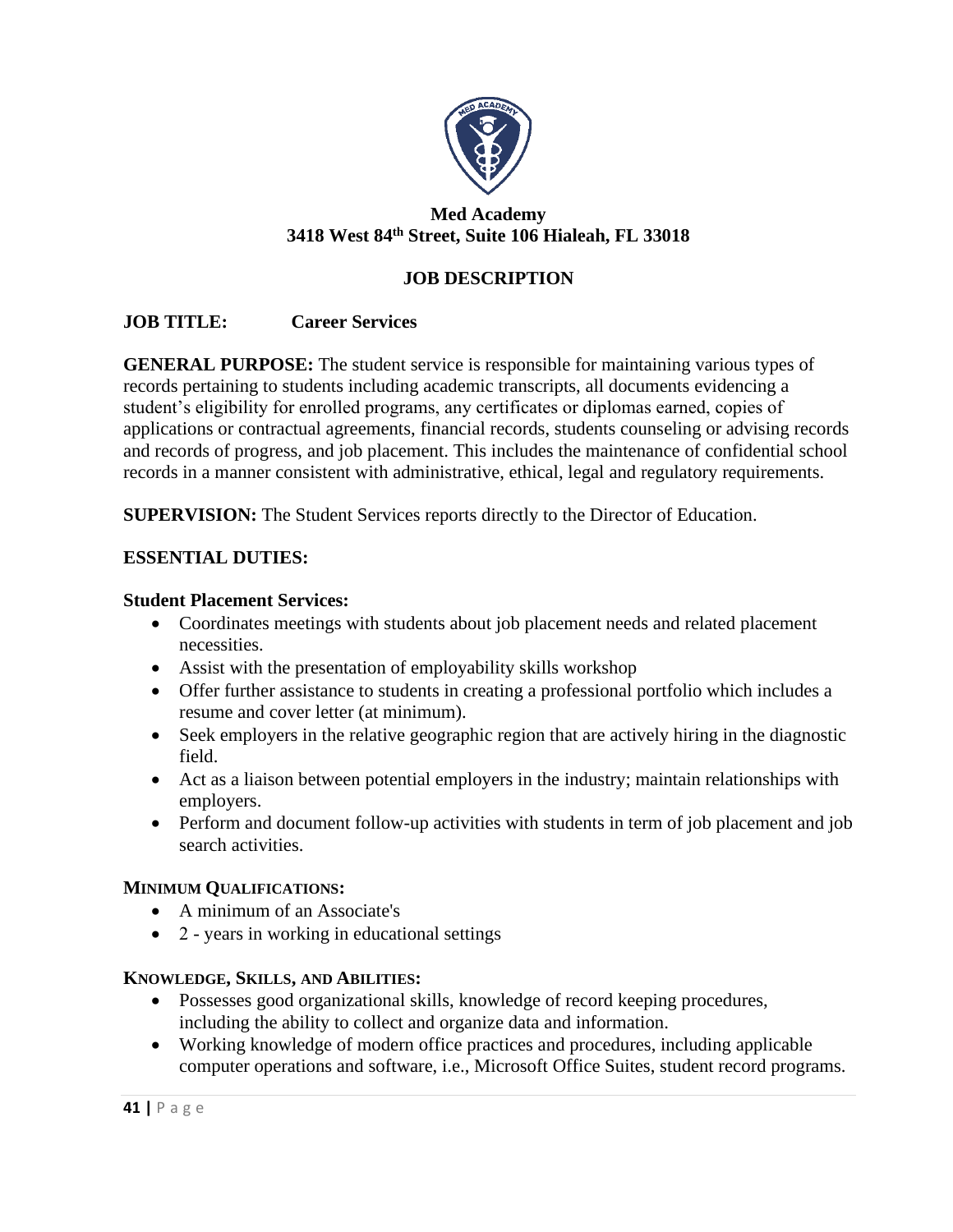- Ability to establish and maintain appropriate levels of authority as well as creating an atmosphere of support and confidence for students.
- Possesses effective written and verbal communication skills.
- Ability to develop effective working relationships with supervisors, co-workers, parents and students and the public.
- Ability to work independently and to manage work assignments in a highly interpersonal contact environment.
- Ability to deal effectively with stress caused by workload, deadlines, and situations as they occur.
- Must be tactful, have good interpersonal skills and sound judgment.

# **I have read, understand, and accept responsibility as outlined in this job description.**

\_\_\_\_\_\_\_\_\_\_\_\_\_\_\_\_\_\_\_\_\_\_\_\_\_\_\_\_\_\_\_\_\_\_\_ \_\_\_\_\_\_\_\_\_\_\_\_\_\_\_\_\_\_\_\_\_\_\_\_\_\_\_\_\_\_\_\_ Employee's Signature Signature Date

Print Name: \_\_\_\_\_\_\_\_\_\_\_\_\_\_\_\_\_\_\_\_\_\_\_\_\_\_\_\_\_\_\_\_\_\_\_\_\_\_\_\_\_\_\_\_\_\_\_\_\_\_\_\_\_\_\_\_\_\_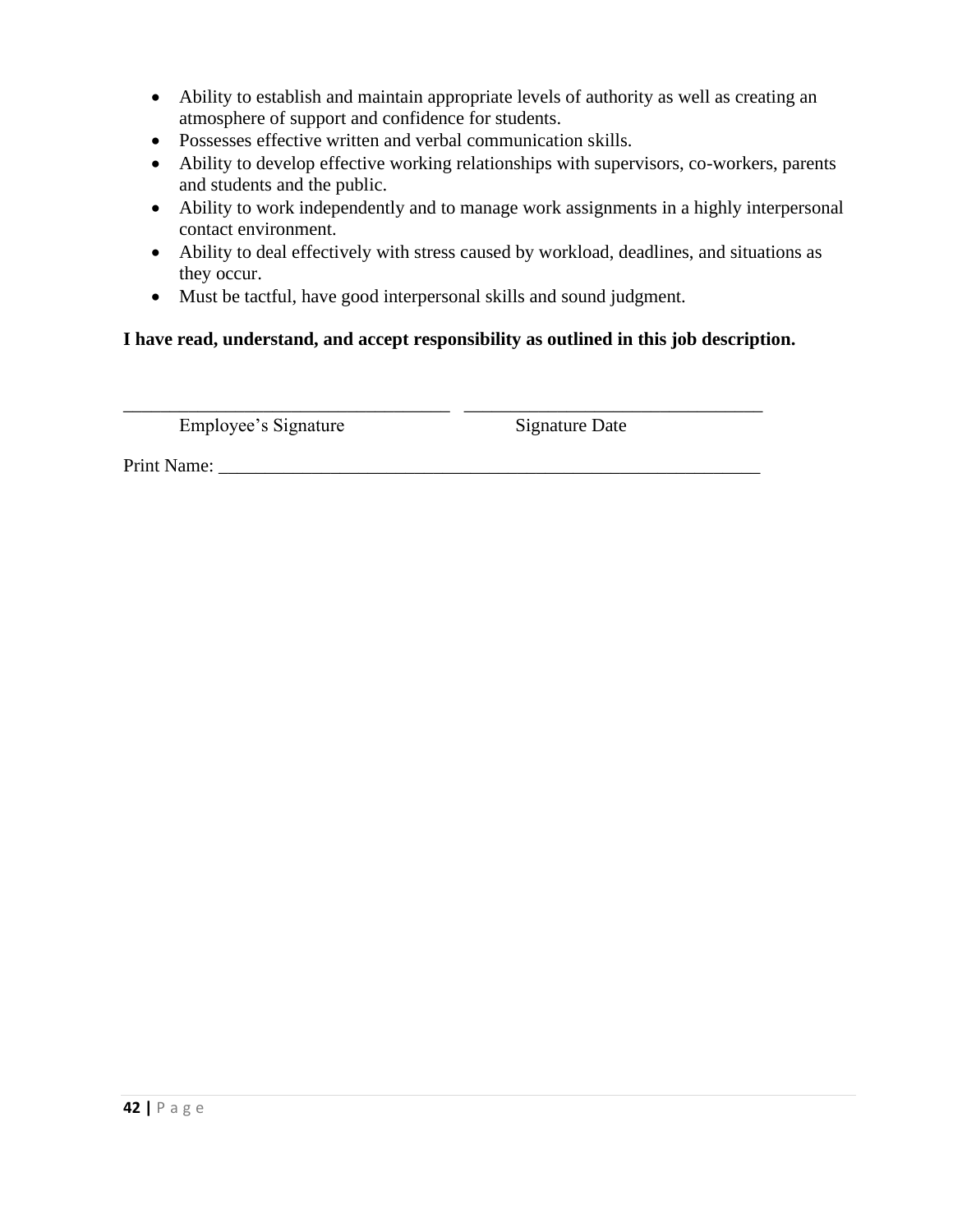

# **Med Academy 3418 West 84th Street, Suite 106 Hialeah, FL 33018**

# **JOB DESCRIPTION**

# **JOB TITLE: Admission Director**

**GENERAL PURPOSE:** This position performs administrative work involving admissions, and student support. Person in charge will help new, prospective, and continuing students in all admissions, records, and registration functions**.** This includes the maintenance of confidential school records in a manner consistent with administrative, ethical, legal, and regulatory requirements.

**SUPERVISION:** The Admissions Director will report directly to the School Director.

# **ESSENTIAL DUTIES:**

#### **Admission:**

- Assists students and public with basic interpretation and explanation of complex college policy, procedures, state rules and statutes
- Uses independent judgment to determine authenticity of documents provided
- Processes incoming and outgoing student academic transcripts, including imaging and filing; responds to student inquiries about transcripts accordingly
- Meets with students, customers, or co-workers referred who are experiencing problems or need to express complaints
- Troubleshoots and assists students with problems or questions about web registration, Populi website user, Internet resources for student information, printing of their schedules, and resolves admissions and registration issues for customers and other areas of the college
- Refers customers to supervisors, departments, and program areas
- Processes incoming admissions applications received either in person, by mail, or electronically
- Registers credit, and non-credit student
- Assists students, and parents of dependent students, with Florida residency information based on statute, determine initial residency determination and fields questions and clarification on these matters
- Processes student records through different media such as filing, data imaging, and microfilm access
- Assists with basic graduation functions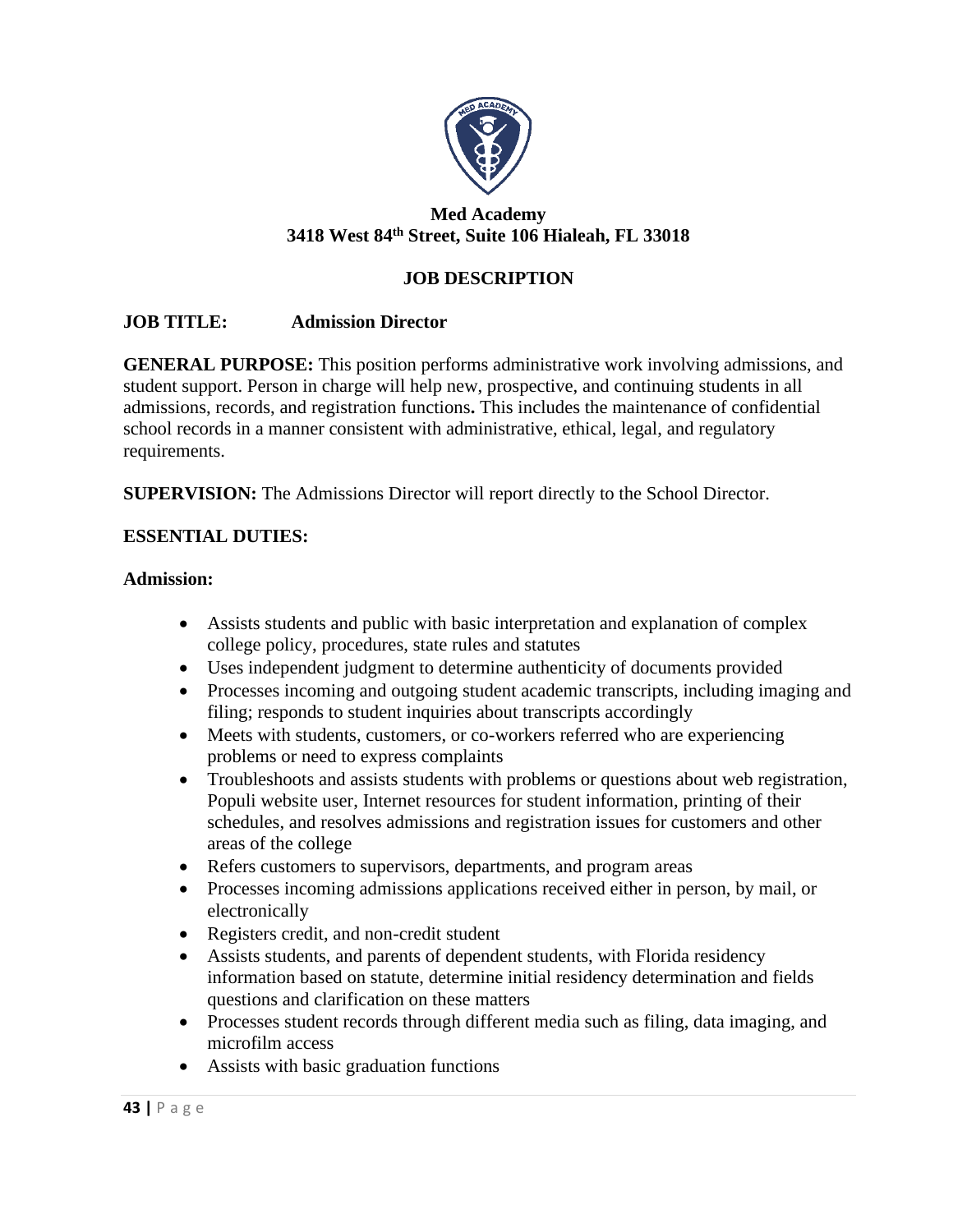- Coordinates meetings with students about job placement needs and related placement necessities.
- Assist with the presentation of employability skills workshop
- Offer further assistance to students in creating a professional portfolio which includes a resume and cover letter (at minimum).
- Seek employers in the relative geographic region that are actively hiring in the diagnostic field.
- Act as a liaison between potential employers in the industry; maintain relationships with employers.
- Perform and document follow-up activities with students in term of job placement and job search activities.
- Performs other duties as assigned

# **MINIMUM QUALIFICATIONS:**

- A minimum of an Associate's
- $\bullet$  2 years working in educational settings

# **KNOWLEDGE, SKILLS, AND ABILITIES:**

- Possesses good organizational skills, knowledge of record keeping procedures, including the ability to collect and organize data and information.
- Working knowledge of modern office practices and procedures, including applicable computer operations and software, i.e., Microsoft Office Suites, student record programs.
- Ability to establish and maintain appropriate levels of authority; as well as creating an atmosphere of support and confidence for students.
- Possesses effective written and verbal communication skills. Ability to develop effective working relationships with supervisors, co-workers, parents, students, and the public.
- Ability to work independently and to manage work assignments in a highly interpersonal contact environment.
- Ability to deal effectively with stress caused by workload, deadlines, and situations as they occur.
- Must be tactful, have good interpersonal skills and sound judgment.

# **I have read, understand, and accept responsibility as outlined in this job description.**

\_\_\_\_\_\_\_\_\_\_\_\_\_\_\_\_\_\_\_\_\_\_\_\_\_\_\_\_\_\_\_\_\_\_\_ \_\_\_\_\_\_\_\_\_\_\_\_\_\_\_\_\_\_\_\_\_\_\_\_\_\_\_\_\_\_\_\_ Employee's Signature Signature Date

Print Name: \_\_\_\_\_\_\_\_\_\_\_\_\_\_\_\_\_\_\_\_\_\_\_\_\_\_\_\_\_\_\_\_\_\_\_\_\_\_\_\_\_\_\_\_\_\_\_\_\_\_\_\_\_\_\_\_\_\_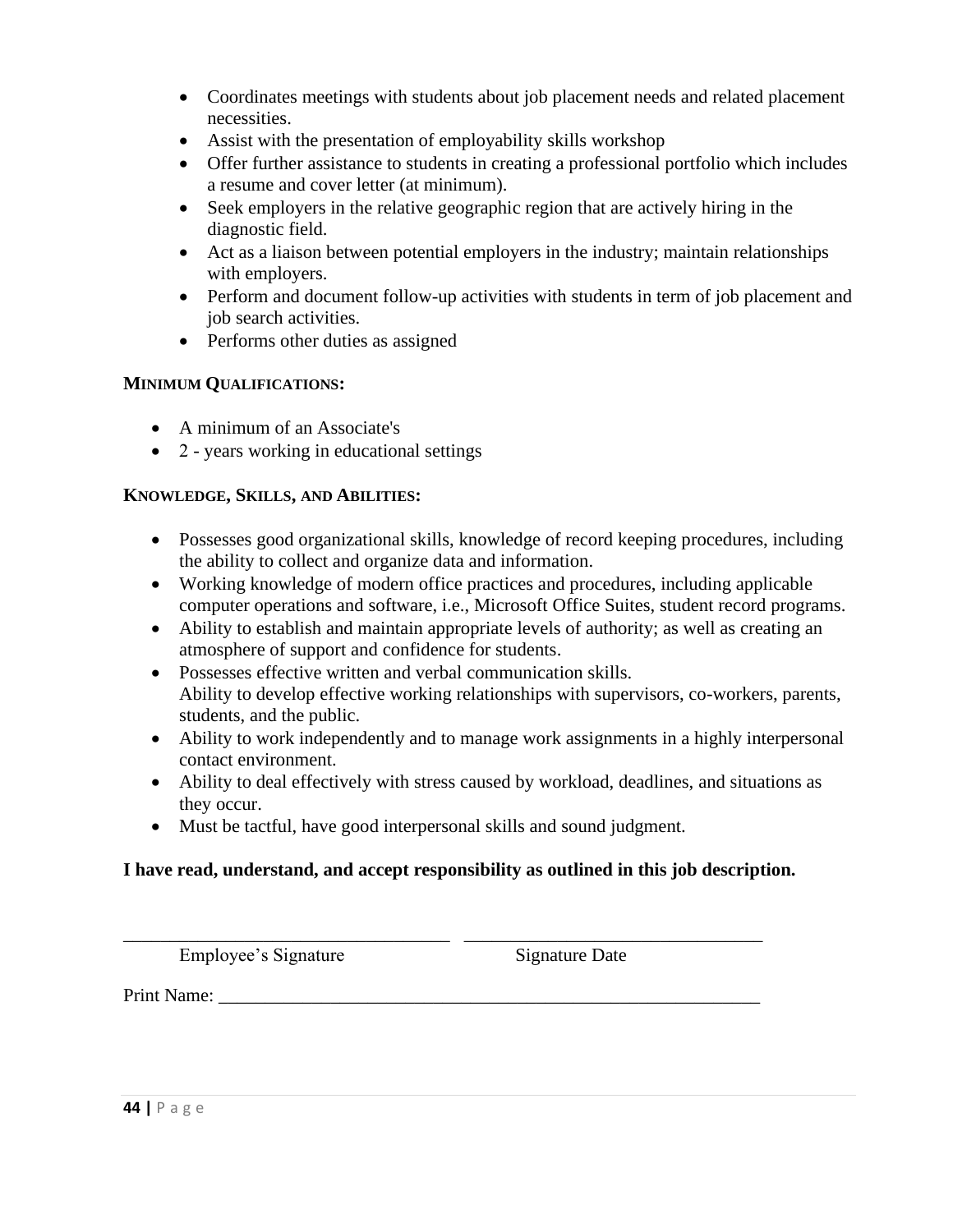

# **Med Academy 3418 West 84th Street, Suite 106 Hialeah, FL 33018**

# **JOB DESCRIPTION**

# **JOB TITLE: Registrar Director**

**GENERAL PURPOSE:** Responsible for the management and supervision of the Registrar's office. Maintain records for all students, including program, schedules, class participation, grades, and graduation date. Maintain and update all computerized academic records. Create, maintain, and close files of current, withdrawn, graduate, and terminated students. Follow all Med Academy Policies, Procedures, Rules and Regulation and the Med Academy Code of Ethics. As well as, Title IX, Family Educational Rights and Privacy Act, as amended from time to time ("FERPA"), Florida Information Protection Act of 2014, as amended from time to time ("FIPA"), the EU General Data Protection Regulation as amended from time to time (GDPR) and all other applicable federal, state and local laws, rules, and regulations.

**SUPERVISION:** The Registrar Director will report directly to the School Director.

# **ESSENTIAL DUTIES:**

# **Registrar:**

- Processes incoming and outgoing student academic transcripts, including imaging and filing; responds to student inquiries about transcripts accordingly
- Meets with students, customers, or co-workers referred who are experiencing problems or need to express complaints
- Troubleshoots and assists students with problems or questions about web registration, Populi website user, Internet resources for student information, printing of their schedules, and resolves admissions and registration issues for customers and other areas of the college
- Refers customers to supervisors, departments, and program areas
- Reads, understands, and complies with the Med Academy's mission, the catalog, the Med Academy's policies and procedures, the Staff Handbook and institutional effectiveness process.
- Responds to communications (e-mail/voicemail) daily.
- Completes the students' registration process.
- Supervises the administration of admission tests to new students.
- Advise students about class participation, course selection and graduation.
- Collaborates with the retention efforts.
- Maintains the student Academic file with the required documentation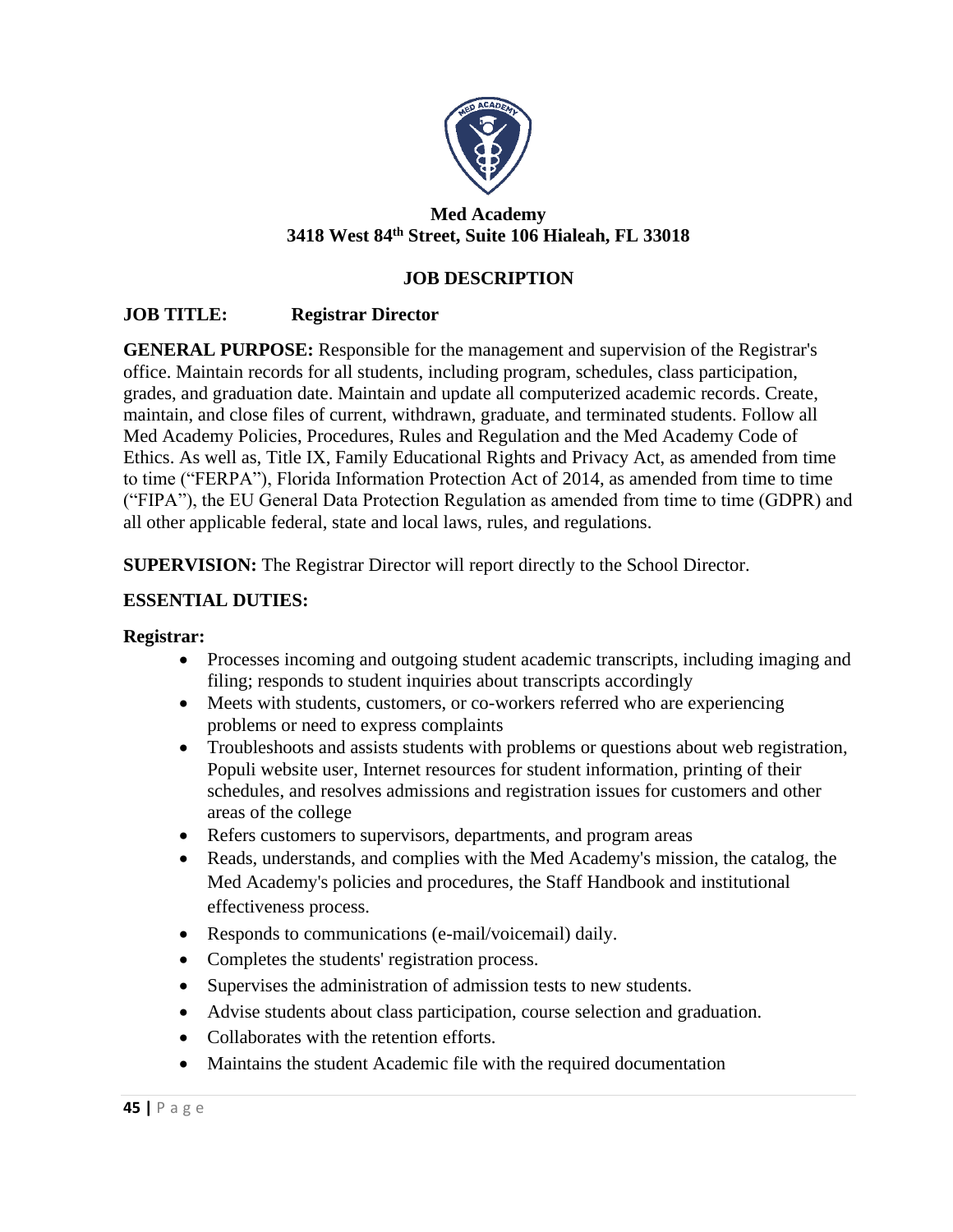- Enters, maintains, and backs-up computerized student records data.
- Every Term, posts and keeps updated the Campus Master Schedule in the computer management system.
- Schedules students based upon the classes assigned by the Division/Department Heads.
- Complies with the Add and Drop period policy.
- Maintains accurate Academic Status of all students every Term (Active, Leave of Absence, Drop, Probation, Future)
- Controls class participation for retention purposes
- Complies with the withdrawal Policy.
- Prepares students' graduation lists for each Term.
- Completes and updates In-School Deferment Request.
- Ensures that all presently enrolled students have correct graduation date and adjust as needed.
- Ensures that students' records are kept according to Med Academy's policies.
- Participates in the self-studies and committees conducted by Med Academy.
- Ensure they are complying Title IX of Education Amendments Act of 1972.
- Support and participate in Med Academy Graduation Ceremonies.
- Performs other duties as assigned.

# **MINIMUM QUALIFICATIONS:**

- A minimum of an Associate's
- $\bullet$  2 years working in educational settings

# **KNOWLEDGE, SKILLS, AND ABILITIES:**

- Possesses good organizational skills, knowledge of record keeping procedures, including the ability to collect and organize data and information.
- Working knowledge of modern office practices and procedures, including applicable computer operations and software, i.e., Microsoft Office Suites, student record programs.
- Ability to establish and maintain appropriate levels of authority; as well as creating an atmosphere of support and confidence for students.
- Possesses effective written and verbal communication skills. Ability to develop effective working relationships with supervisors, co-workers, parents, students, and the public.
- Ability to work independently and to manage work assignments in a highly interpersonal contact environment.
- Ability to deal effectively with stress caused by workload, deadlines, and situations as they occur.
- Must be tactful, have good interpersonal skills and sound judgment.

# **I have read, understand, and accept responsibility as outlined in this job description.**

\_\_\_\_\_\_\_\_\_\_\_\_\_\_\_\_\_\_\_\_\_\_\_\_\_\_\_\_\_\_\_\_\_\_\_ \_\_\_\_\_\_\_\_\_\_\_\_\_\_\_\_\_\_\_\_\_\_\_\_\_\_\_\_\_\_\_\_

| Employee's Signature |  |
|----------------------|--|
|----------------------|--|

Signature Date

Print Name:

**46 |** P a g e